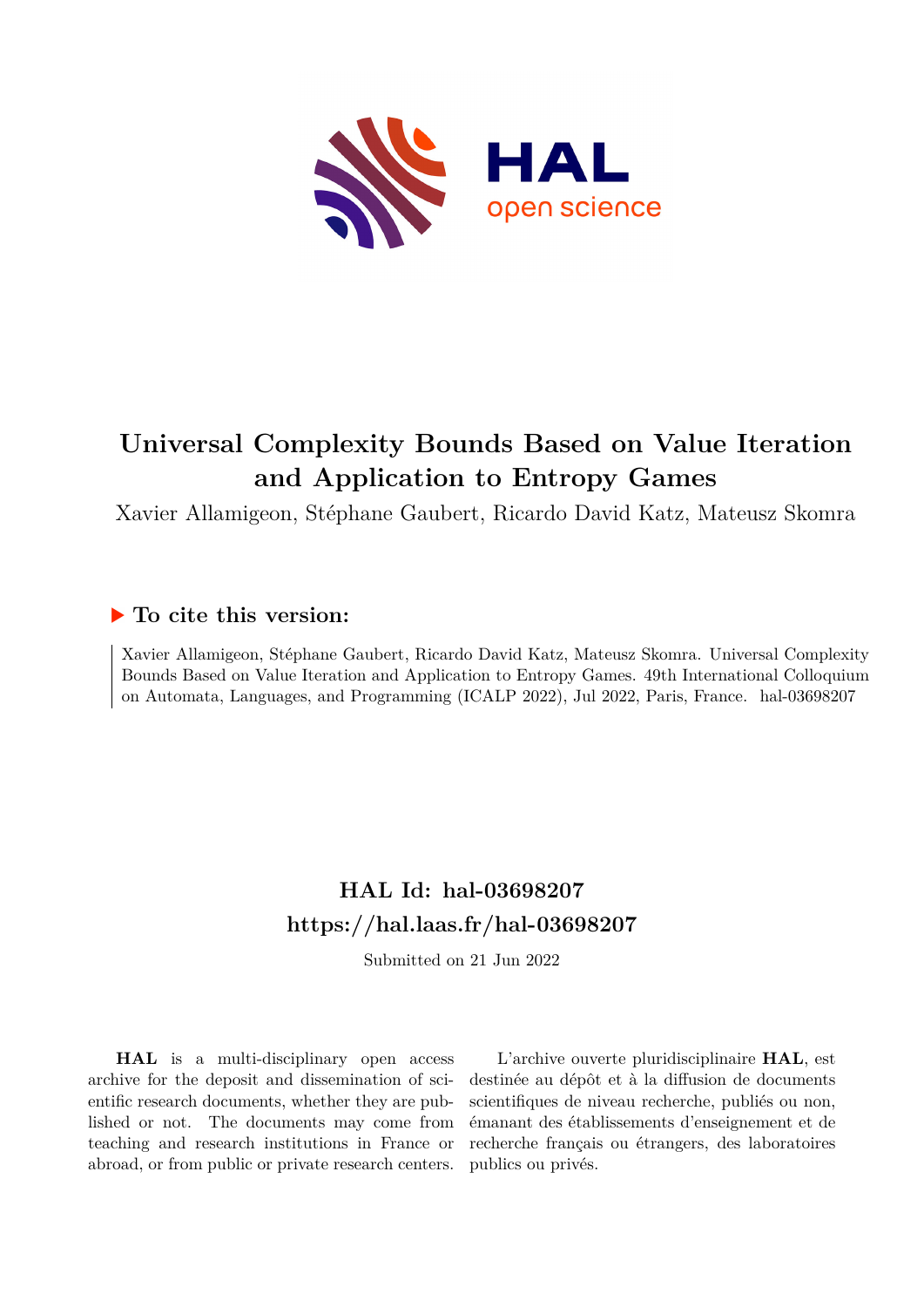# **Universal Complexity Bounds Based on Value Iteration and Application to Entropy Games**

# **Xavier Allamigeon**

INRIA and CMAP, École polytechnique, IP Paris, CNRS, Palaiseau, France

# **Stéphane Gaubert**

INRIA and CMAP, École polytechnique, IP Paris, CNRS, Palaiseau, France

## **Ricardo D. Katz**

CIFASIS-CONICET, Bv. 27 de Febrero 210 bis, 2000 Rosario, Argentina

# **Mateusz Skomra**

LAAS-CNRS, Université de Toulouse, CNRS, Toulouse, France

# **Abstract**

We develop value iteration-based algorithms to solve in a unified manner different classes of combinatorial zero-sum games with mean-payoff type rewards. These algorithms rely on an oracle, evaluating the dynamic programming operator up to a given precision. We show that the number of calls to the oracle needed to determine exact optimal (positional) strategies is, up to a factor polynomial in the dimension, of order  $R/\text{sep}$ , where the "separation" sep is defined as the minimal difference between distinct values arising from strategies, and *R* is a metric estimate, involving the norm of approximate sub and super-eigenvectors of the dynamic programming operator. We illustrate this method by two applications. The first one is a new proof, leading to improved complexity estimates, of a theorem of Boros, Elbassioni, Gurvich and Makino, showing that turn-based mean-payoff games with a fixed number of random positions can be solved in pseudo-polynomial time. The second one concerns entropy games, a model introduced by Asarin, Cervelle, Degorre, Dima, Horn and Kozyakin. The *rank* of an entropy game is defined as the maximal rank among all the ambiguity matrices determined by strategies of the two players. We show that entropy games with a fixed rank, in their original formulation, can be solved in polynomial time, and that an extension of entropy games incorporating weights can be solved in pseudo-polynomial time under the same fixed rank condition.

**2012 ACM Subject Classification** Theory of computation → Algorithmic game theory

**Keywords and phrases** Mean-payoff games, entropy games, value iteration, Perron root, separation bounds, parameterized complexity

**Related Version** This is the extended version of a paper published in the Proceedings of the 49th EATCS ICALP 2022 conference.

**Acknowledgements** We thank the reviewers for detailed and helpful comments.

# **1 Introduction**

# **1.1 Motivation**

Deterministic and turn-based stochastic Mean-Payoff games are fundamental classes of games with an unsettled complexity. They belong to the complexity class NP  $\cap$  coNP [23, 57] but they are not known to be polynomial-time solvable. Various algorithms have been developed and analyzed. The pumping algorithm is a pseudo-polynomial iterative scheme introduced by Gurvich, Karzanov and Khachyan [30] to solve the optimality equation of deterministic mean-payoff games. Zwick and Paterson [57] derived peudo-polynomial bounds for the same games by analyzing value iteration. Friedmann showed that policy iteration, originally introduced by Hoffman and Karp in the setting of zero-sum games [31], and albeit being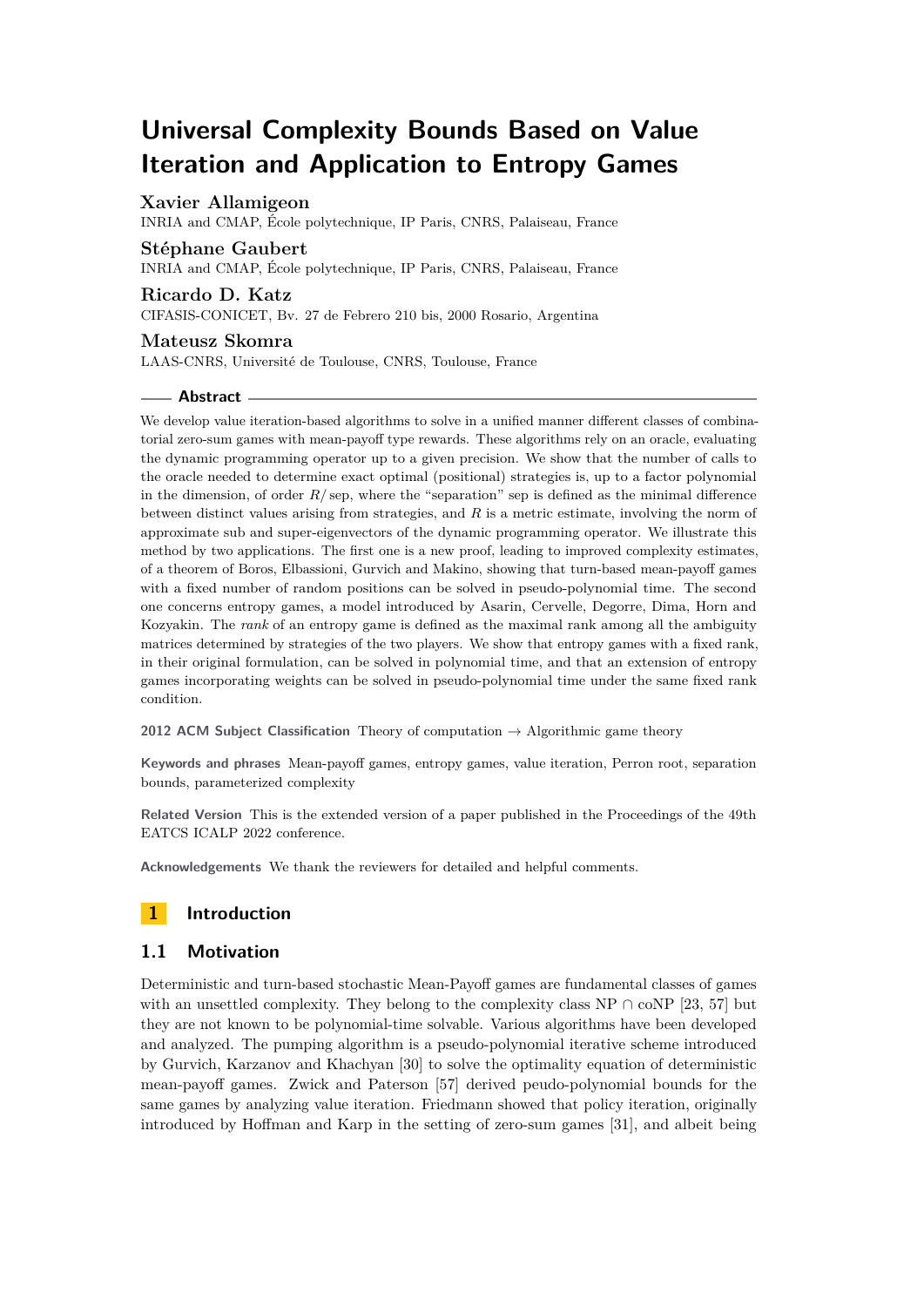experimentally fast on typical instances, is generally exponential [25]. We refer to the survey of [10] for more information and additional references.

Entropy games have been introduced by Asarin et al. [11]. They are combinatorial games, in which one player, called Tribune, wants to maximize a topological entropy, whereas its opponent, called Despot, wishes to minimize it. This topological entropy quantifies the freedom of a half-player, called People. Although the formalization of entropy game is recent, specific classes or variants of entropy games appeared earlier in several fields, including the control of branching processes, population dynamics and growth maximization [52, 47, 46, 56], risk sensitive control [32, 9], mathematical finance [6], or matrix multiplication games [11]. Asarin et al. showed that entropy games also belong to the class NP  $\cap$  coNP. Akian et al. showed in [1] that entropy games reduce to ordinary stochastic mean-payoff games with infinite action spaces (actions consist of probability measures and the payments are given by relative entropies), and deduced that the subclass of entropy games in which Despot has a fixed number of significant positions (positions with a non-trivial choice) can be solved in polynomial time. The complexity of entropy games without restrictions on the number of (significant) Despot positions is an open problem.

## **1.2 Main Results**

We develop value iteration-based algorithms to solve in a unified manner different classes of combinatorial zero-sum games with mean-payoff type rewards. These algorithms rely on an oracle, evaluating approximately the dynamic programming operator of the game. Our main results include universal estimates, providing explicit bounds for the error of approximation of the value, as a function of two characteristic quantities, of a metric nature. The first one is the *separation* sep, defined as the minimal difference between distinct values induced by (positional) strategies. The second one, *R*, is defined in terms the norm of approximate sub and super-optimality certificates. These certificates are vectors, defined as sub or super-solutions of non-linear eigenproblems. For games such that the mean payoff is independent of the initial state, we show that (exact) optimal strategies can be found in a number of calls to the oracle bounded by the ratio  $R/\text{sep}$ , up to a factor polynomial in the number of states, see Theorems 10 and 30. We also obtain a similar complexity bound for games in which the mean payoff does depend on the initial state, under additional assumptions.

We provide two applications of this method.

The first application is a new proof of an essential part of the theorem of Boros, Elbassioni, Gurvich and Makino [18], showing that turn-based stochastic mean-payoff games with a fixed number of random positions can be solved in pseudo-polynomial time. The original proof relies on a deep analysis of a generalization to the stochastic case of the "pumping algorithm" of [30]. Our analysis of value iteration leads to improved complexity estimates. Indeed, we bound the characteristic numbers *R* and sep in a tight way, by exploiting bit-complexity estimates for the solutions of Fokker–Planck and Poisson-type equations of discrete Markov chains.

The second application concerns entropy games. Let us recall that in such a game, the value of a pair of (positional) strategies of the two players is given by the Perron root of a certain principal submatrix of a nonnegative matrix, which we call the *ambiguity matrix*, as it measures the number of nondeterministic choices of People. We show that entropy games with a fixed rank, and in particular, entropy games with a fixed number of People's states, can be solved in pseudo-polynomial time; see Theorem 61. These results concern the extended model of entropy games introduced in [1], taking into account weights. Then,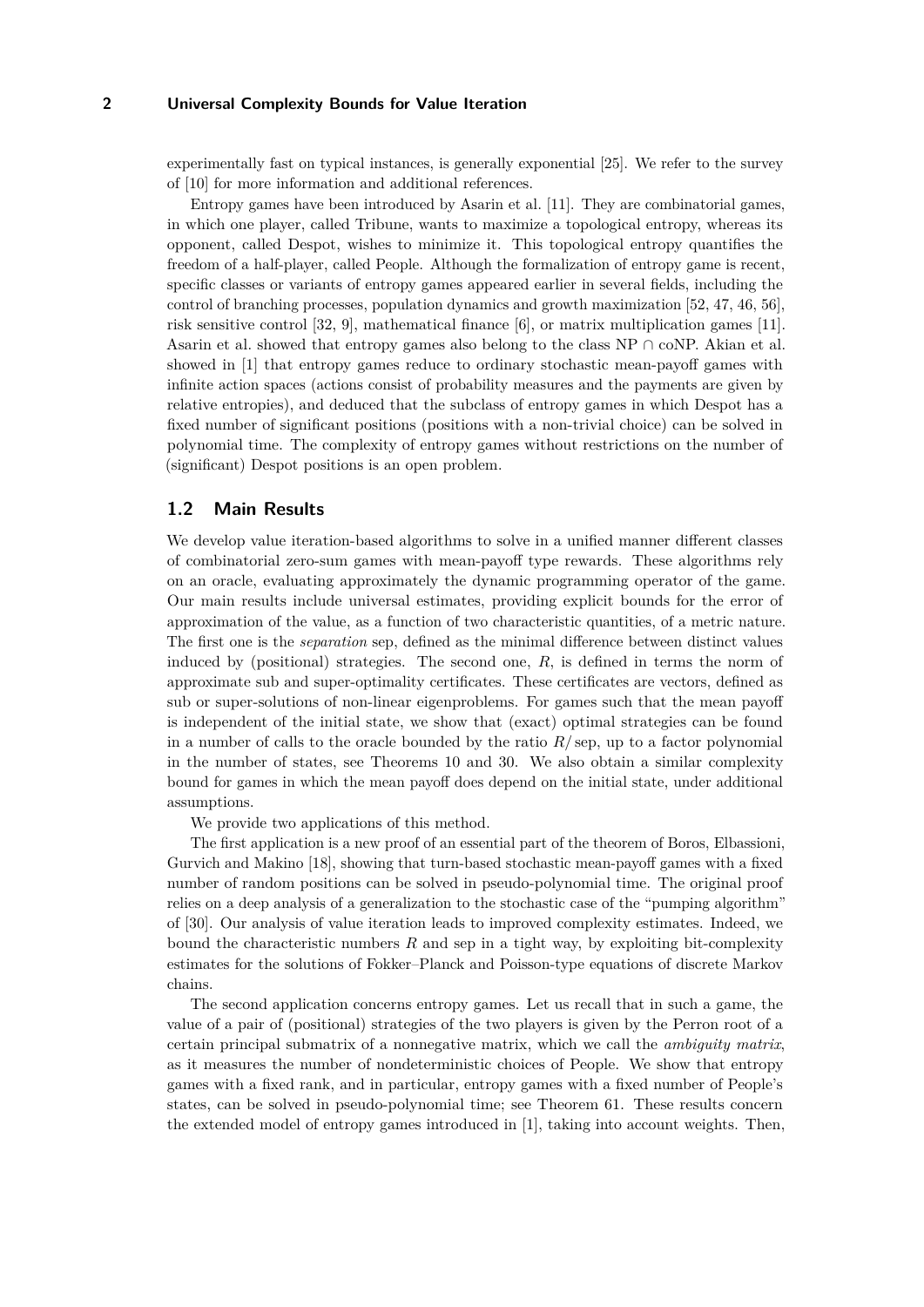entropy games in the sense of [11] (implying a unary encoding of weights) that have a fixed rank can be solved in polynomial time. These results rely on separation bounds for algebraic numbers arising as the eigenvalues of integer matrices with a fixed rank.

# **1.3 Related Work**

The idea of applying value iteration to analyze the complexity of deterministic mean-payoff games goes back to the classical work of Zwick and Paterson [57]. In some sense, the present approach extends this idea to more general classes of games. When specialized to stochastic mean-payoff games with perfect information, our bounds should be compared with the ones of Boros, Elbassioni, Gurvich, and Makino [18, 17]. The authors of [18] generalize the "pumping" algorithm, developed for deterministic games by Gurvich, Karzanov, and Khachiyan [30], to the case of stochastic games. The resulting algorithm is also pseudopolynomial if the number of random positions is fixed, see Remark 47 for a detailed comparison. The algorithm of Ibsen-Jensen and Miltersen [33] yields a stronger bound in the case of simple stochastic games, still assuming that the number of random positions is fixed. A different approach, based on an analysis of strategy iteration, was developed by Gimbert and Horn [28] and more recently by Auger, Badin de Montjoye and Strozecki [12]. The value iteration algorithm for concurrent mean-payoff games, under an ergodicity condition, has been studied by Chatterjee and Ibsen-Jensen [21]. Theorem 18 there gives a  $O(|\log \epsilon|/\epsilon)$  bound for the number of iterations needed to get an  $\epsilon$ -approximation of the mean payoff. When specialized to this case, Theorem 16 below improves this bound by a factor of  $|\log \epsilon|$ . Another possible general approach to compute the mean payoff would be based on *relative value iteration* combined with Krasnoselskii-Mann damping [13], see [27]. Under some ergodicity condition, this method allows one to get an  $\epsilon$ -approximation of the mean payoff as well as an approximate optimality certificate in  $O(1/\epsilon^2)$  iterations, to be compared with the  $O(1/\epsilon)$  iterations of the present algorithm, see Remark 17.

We build on the operator approach for zero-sum games, see [15, 42, 45]. Our study of entropy games is inspired by the works of Asarin et al. [11] and Akian et al. [1]. We rely on the existence of optimal positional strategies for entropy games, established in [1] by an o-minimal geometry approach [16], and also on results of non-linear Perron–Frobenius theory, especially the Collatz–Wielandt variational formulation of the escape rate of an order preserving and additively homogeneous mapping [43, 26, 2, 5].

The present work, providing complexity bounds based on value iteration, grew out from an effort to understand the surprising speed of value iteration on random stochastic games examples arising from tropical geometry [8], by investigating suitable notions of condition numbers [7]. An initial version of some of the present results (concerning turn based stochastic games) appeared in the PhD thesis of one of the authors [50].

# **1.4 Organization of the Paper**

In Section 2 we recall the definitions and basic properties of turn-based stochastic mean-payoff games and entropy games, and also key notions in the "operator approach" of zero-sum games, including the Collatz–Wielandt optimality certificates.

The universal complexity bounds based on value iteration are presented in Section 3. First, we deal with games whose value is independent of the initial state, and then, we extend these results to determine the set of initial states with a maximal value.

The applications to turn-based stochastic mean-payoff games and to entropy games are provided in Section 4 and Section 5.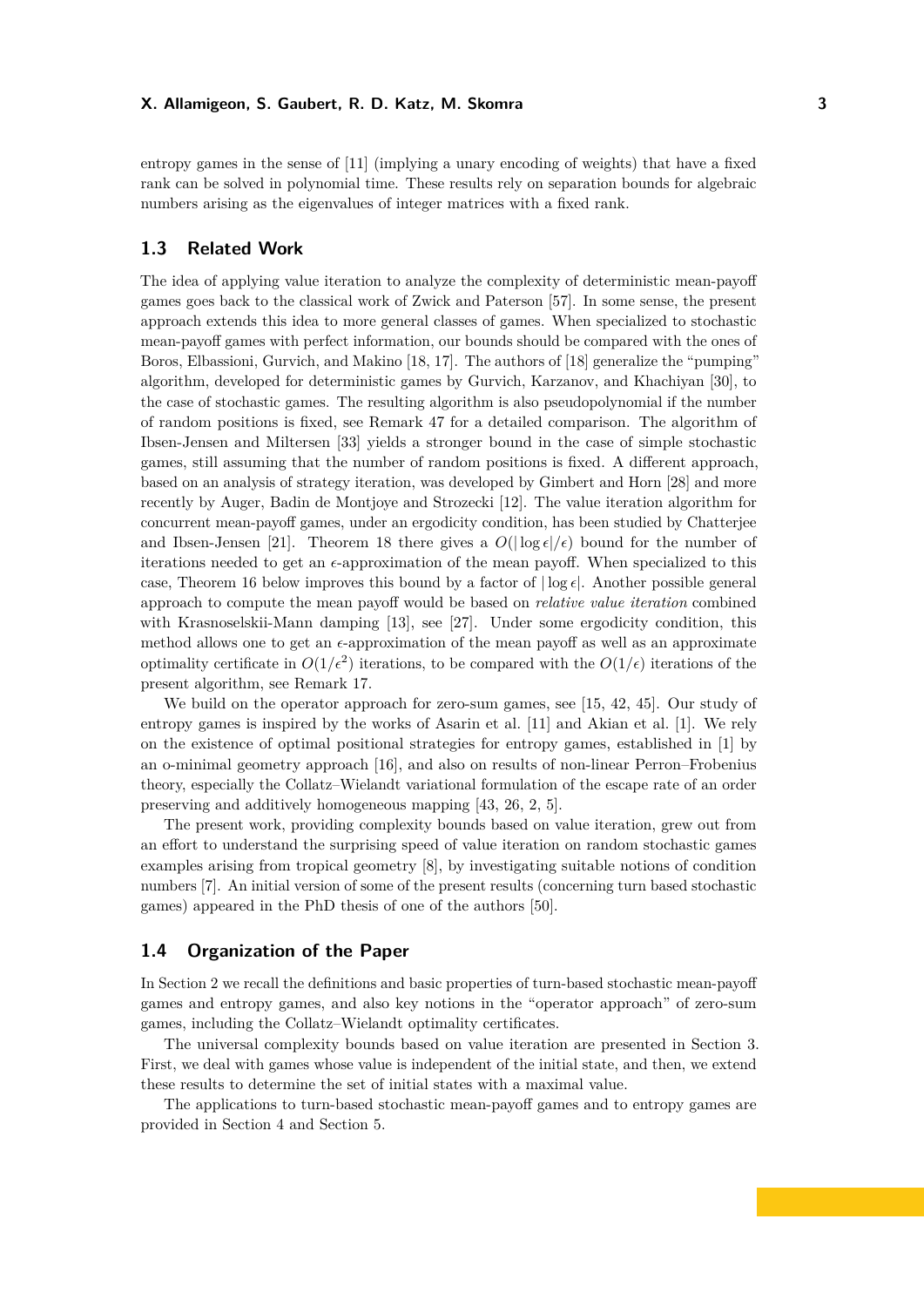# **2 Preliminaries on Dynamic Programming Operators and Games**

# **2.1 Introducing Shapley Operators: The Example of Stochastic Turn-Based Zero-Sum Games**

Shapley operators are the two-player version of the Bellman operators (a.k.a. dynamic programming or one-day operators) which are classically used to study Markov decision processes. In this section we introduce the simplest example of Shapley operator, arising from stochastic turn-based zero-sum games.

A *stochastic turn-based zero-sum game* is a game played on a digraph  $(\mathscr{V}, \mathscr{E})$  in which the set of vertices  $\mathscr V$  has a non-trivial partition:  $\mathscr V = \mathscr V_{\mathrm{Min}} \oplus \mathscr V_{\mathrm{Max}} \oplus \mathscr V_{\mathrm{Nat}}$ . There are two players, called *Min* and *Max*, and a half-player, *Nature*. The sets  $\mathscr{V}_{\text{Min}}$ ,  $\mathscr{V}_{\text{Max}}$  and  $\mathscr{V}_{\text{Nat}}$  represent the sets of states in which Min, Max, and Nature respectively play. The set of edges  $\mathscr E$  represents the allowed moves. We assume  $\mathscr{E} \subset \mathscr{V}_{\mathrm{Min}} \times \mathscr{V}_{\mathrm{Max}} \cup \mathscr{V}_{\mathrm{Max}} \times \mathscr{V}_{\mathrm{Nat}} \cup \mathscr{V}_{\mathrm{Nat}} \times \mathscr{V}_{\mathrm{Min}}$ , meaning that Min, Max, and Nature alternate their moves. More precisely, a turn consists of three successive moves: when the current state is  $j \in \mathcal{V}_{\text{Min}}$ , Min selects and edge  $(j, i)$  in  $\mathcal{E}$  and the next state is  $i \in \mathscr{V}_{\text{Max}}$ . Then, Max selects an edge  $(i, k)$  in  $\mathscr{E}$  and the next state is  $k \in \mathscr{V}_{\text{Nat}}$ . Next, Nature chooses an edge  $(k, j') \in \mathscr{E}$  and the next state is  $j' \in \mathscr{V}_{Min}$ . This process can be repeated, alternating moves of Min, Max, and Nature.

We make the following assumption.

▶ **Assumption 1.** *Each player has at least one available action in each state in which he has to*  $play, i.e., for all  $j \in \mathcal{V}_{\text{Min}}, i \in \mathcal{V}_{\text{Max}}, and k \in \mathcal{V}_{\text{Nat}}, the sets \{i': (j, i') \in \mathcal{E}\}, \{k': (i, k') \in \mathcal{E}\}$$ *and*  $\{j' : (k, j') \in \mathcal{E}\}$  *are non-empty.* 

Furthermore, every state  $k \in \mathcal{V}_{\text{Nat}}$  controlled by Nature is equipped with a probability distribution on its outgoing edges, i.e., we are given a vector  $(P_{kj})_{j\in\mathscr{V}_{\text{Min}}}$  with rational entries such that  $P_{kj} \geq 0$  for all *j* and  $\sum_{(k,j)\in\mathscr{E}} P_{kj} = 1$ . We suppose that Nature makes its decisions according to this probability distribution, i.e., it chooses an edge  $(k, j)$  with probability  $P_{kj}$ . Moreover, an integer  $A_{ij}$  is associated with each edge  $(j, i)$  in  $\mathscr{E} \cap (\mathscr{V}_{\text{Min}} \times \mathscr{V}_{\text{Max}})$ , and an integer  $B_{ik}$  is associated with each edge  $(i, k)$  in  $\mathscr{E} \cap (\mathscr{V}_{\text{Max}} \times \mathscr{V}_{\text{Nat}})$ . These integers encode the payoffs of the game in the following way: if the current state of the game is  $j \in \mathscr{V}_{\text{Min}}$  and Min selects the edge  $(j, i)$ , then Min pays to Max the amount  $-A_{ij}$ . Similarly, if the current state of the game is  $i \in \mathcal{V}_{\text{Max}}$  and Max selects the edge  $(i, k)$ , then Max receives from Min the payment  $B_{ik}$ .

We first consider the *game in horizon N*, in which each of the two players Min and Max makes N moves, starting from a known initial state, which by convention we require to be controlled by Min. In this setting, a *history* of the game consists of the sequence of states visited up to a given stage. A *strategy* of a player is a function which assigns to a history of the game a decision of this player. A pair of strategies  $(\sigma, \tau)$  of players Min and Max induces a probability measure on the set of finite sequences of states. Then, the expected reward of Max, starting from the initial position  $j_0 \in \mathscr{V}_{\text{Min}}$ , is defined by

$$
R_{j_0}(\sigma,\tau) \coloneqq \mathbb{E}_{\sigma\tau} \Big( \sum_{p=0}^{N-1} (-A_{i_p j_p} + B_{i_p k_p}) \Big),
$$

in which the expectation  $\mathbb{E}_{\sigma,\tau}$  refers to the probability measure induced by  $(\sigma,\tau)$ , and  $j_0, i_0, k_0, j_1, i_1, k_1, \ldots$  is the random sequence of states visited when applying this pair of strategies. The objective of Max is to maximize this reward, while Min wants to minimize it. The game in horizon *N* starting from state  $j \in \mathcal{V}_{\text{Min}}$  is known to have a *value*  $v_j^N$  and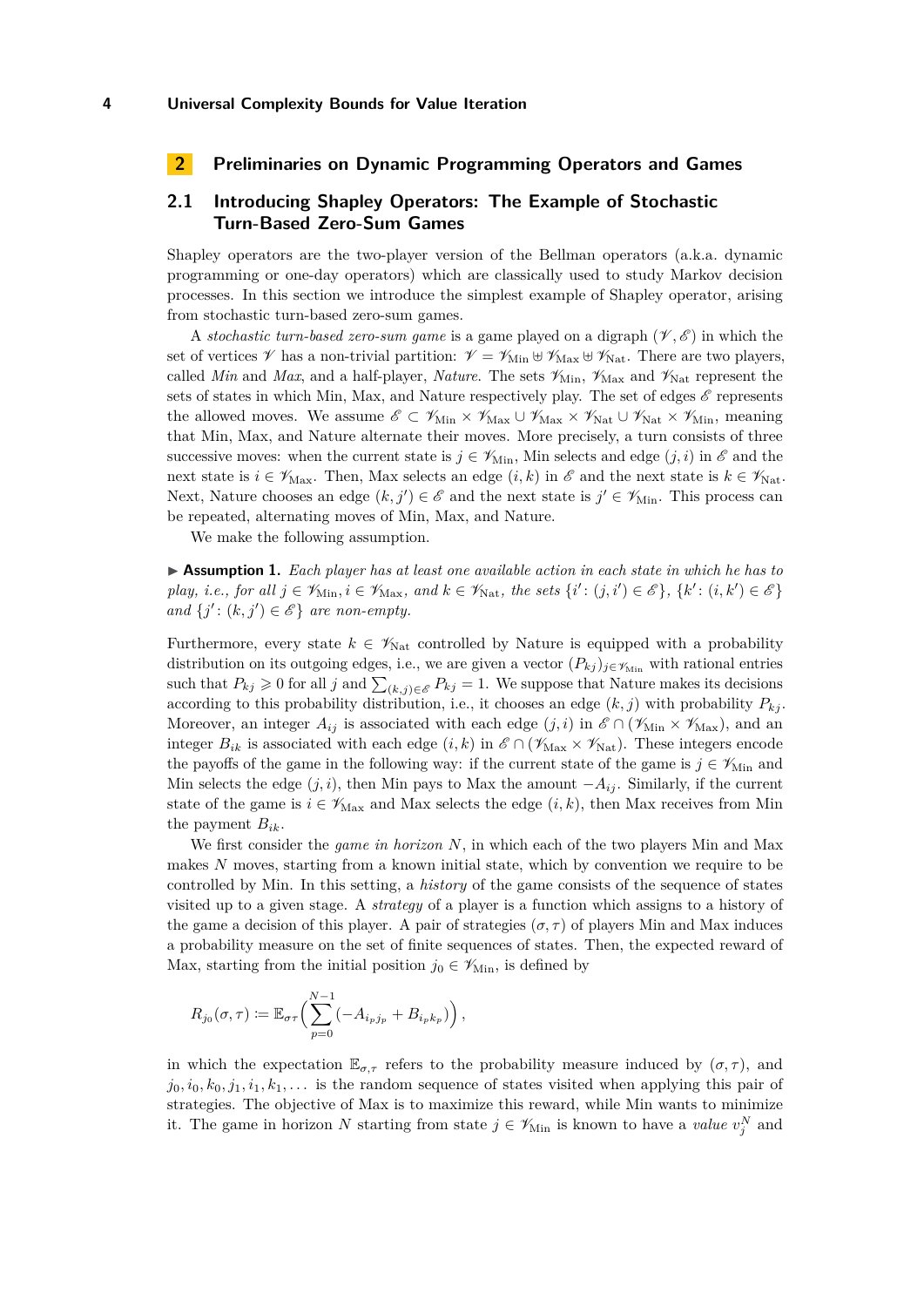optimal strategies  $\sigma^*$  and  $\tau^*$ , meaning that

$$
R_j(\sigma^*, \tau) \leq v_j^N \coloneqq R_j(\sigma^*, \tau^*) \leq R_j(\sigma, \tau^*)
$$

for all strategies  $\sigma$  of Min and  $\tau$  of Max. The *value vector*  $v^N \coloneqq (v^N_j)_{j \in \mathscr{V}_{\text{Min}}}$  keeps track of the values of all initial states. A classical dynamic programming argument, see e.g. [41, Th. IV.3.2], shows that

$$
v^0 = \mathbf{0}, \qquad v^N = F(v^{N-1}),
$$

where **0** denotes the vector that has all entries equal to 0 and the *Shapley operator F* is the map from  $\mathbb{R}^{\mathscr{V}_{\text{Min}}}$  to  $\mathbb{R}^{\mathscr{V}_{\text{Min}}}$  defined by

$$
F_j(x) \coloneqq \min_{(j,i)\in\mathscr{E}} \left( -A_{ij} + \max_{(i,k)\in\mathscr{E}} \left( B_{ik} + \sum_{(k,l)\in\mathscr{E}} P_{kl} x_l \right) \right), \text{ for all } j \in \mathscr{V}_{\text{Min}}. \tag{1}
$$

Assumption 1 guarantees that *F* is well defined.

One can also consider the stochastic *mean-payoff* game, in which the payment  $g_{j_0}(\sigma, \tau)$ received by Max becomes the limiting average of the sum of instantaneous payments, i.e.,

$$
g_{j_0}(\sigma, \tau) := \liminf_{N \to +\infty} \mathbb{E}_{\sigma\tau} \Big( \frac{1}{N} \sum_{p=0}^{N-1} (-A_{i_p j_p} + B_{i_p k_p}) \Big) . \tag{2}
$$

We say that a strategy is *positional* if the decision of the player depends only of the current state. A result of Liggett and Lippman [38] entails that a mean-payoff game has a value  $\chi_i$ and that there exists a pair of optimal positional strategies  $(\sigma^*, \tau^*)$ , meaning that

$$
g_j(\sigma^*, \tau) \leq \chi_j \coloneqq g_j(\sigma^*, \tau^*) \leq g_j(\sigma, \tau^*)\,,
$$

for every initial state  $j \in \mathcal{V}_{\text{Min}}$  and pair of non-necessarily positional strategies  $(\sigma, \tau)$  of players Min and Max. A result of Mertens and Neyman [40] entails in particular that the value of the mean-payoff game coincides with the limit of the normalized value of the games in horizon *N*, i.e.,

$$
\chi = \lim_{N \to \infty} \frac{v^N}{N} = \lim_{N \to \infty} \frac{F^N(\mathbf{0})}{N} ,
$$

where  $F^N = F \circ \cdots \circ F$  denotes the *N*th iterate of *F*.

► Remark 1. In our model, players Min, Max, and Nature play successively, so that a turn decomposes in three stages, resulting in a Shapley operator of the form (1). Alternative models, like the one of [18], in which a turn consists of a single move, reduce to our model by adding linearly many dummy states, and rescaling the mean payoff by a factor 3.

# **2.2 The Operator Approach to Zero-Sum Games**

We shall develop a general approach, which applies to various classes of zero-sum games with a mean-payoff type payment. To do so, it is convenient to introduce an abstract version of Shapley operators, following the "operator approach" of stochastic games [45, 42]. This will allow us to apply notions from nonlinear Perron–Frobenius theory, especially sub and super eigenvectors, and Collatz-Wielandt numbers, which play a key role in our analysis.

We set  $[n] := \{1, \ldots, n\}$ . We shall use the sup-norm  $||x||_{\infty} := \max_{i \in [n]} |x_i|$ , and also the *Hilbert's seminorm* [26], which is defined by  $||x||_H := \mathbf{t}(x) - \mathbf{b}(x)$ , where  $\mathbf{t}(x) := \max_{i \in [n]} x_i$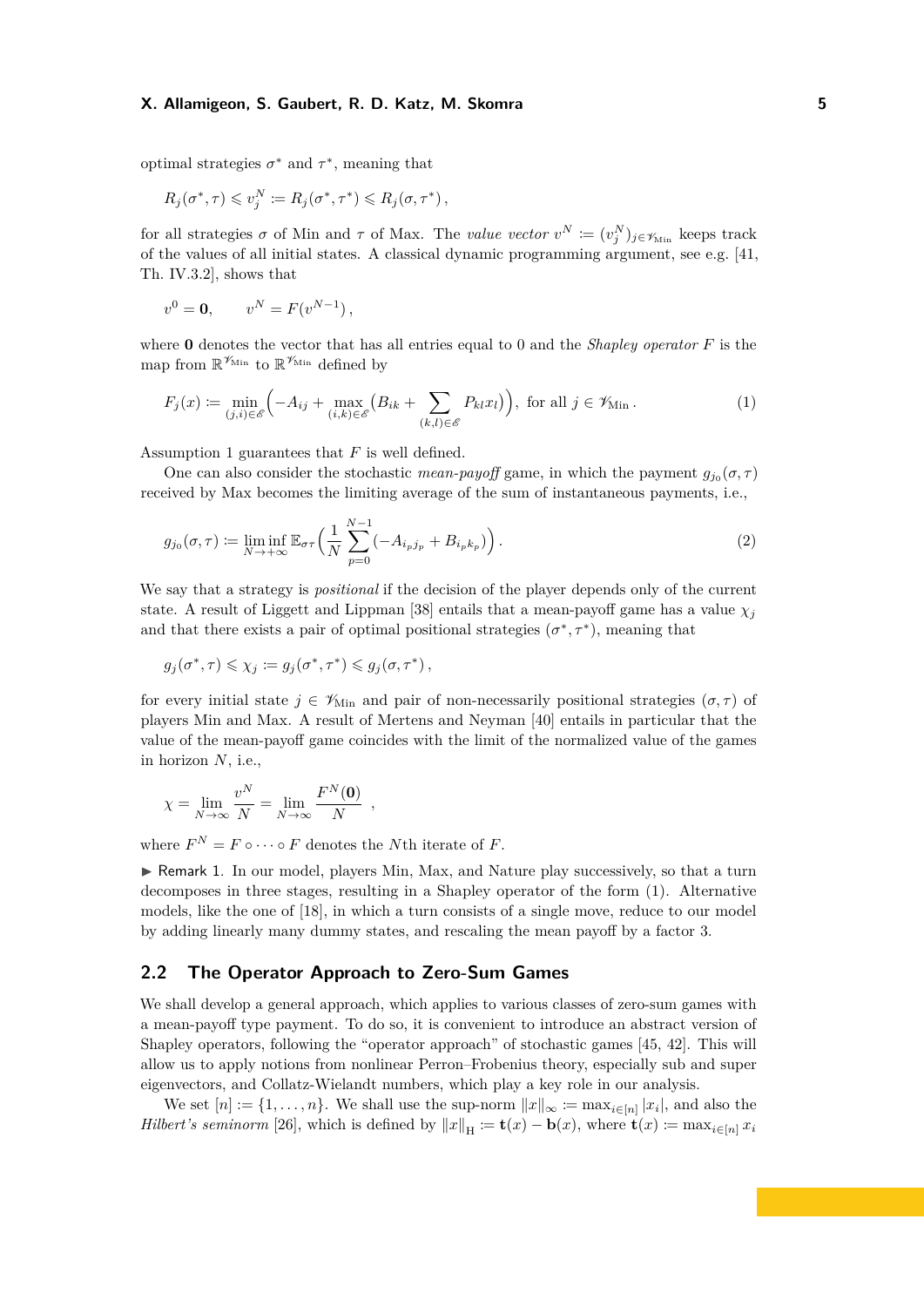(read "top") and  $\mathbf{b}(x) := \min_{i \in [n]} x_i$  (read "bottom"). We endow R with the standard order  $\leq$ , which is extended to vectors entrywise.

A self-map  $F$  of  $\mathbb{R}^n$  is said to be *order-preserving* when

$$
x \leq y \implies F(x) \leq F(y) \text{ for all } x, y \in \mathbb{R}^n,
$$
\n(3)

and *additively homogeneous* when

 $F(\lambda + x) = \lambda + F(x)$  for all  $\lambda \in \mathbb{R}$  and  $x \in \mathbb{R}^n$ *,* (4)

where, for any  $z \in \mathbb{R}^n$ ,  $\lambda + z$  stands for the vector with entries  $\lambda + z_i$ .

 $\blacktriangleright$  **Definition 2.** *A self-map F of*  $\mathbb{R}^n$  *is an* (abstract) Shapley operator *if it is order-preserving and additively homogeneous.*

A basic example is provided by the Shapley operator of a turn-based stochastic mean-payoff game (1). Here, the additive homogeneity axiom captures the absence of discount. We shall see in the next section a different example, arising from entropy games.

We point out that any order-preserving and additively homogeneous self-map  $F$  of  $\mathbb{R}^n$  is nonexpansive in the sup-norm, meaning that

$$
||F(x) - F(y)||_{\infty} \le ||x - y||_{\infty} \text{ for all } x, y \in \mathbb{R}^n.
$$

Using the nonexpansiveness property, we get that the existence and the value of the limit lim<sub>*N*→∞( $F^N(x)/N$ )</sub> are independent of the choice of  $x \in \mathbb{R}^n$ . We call this limit the *escape rate* of *F*, and denote it by  $\chi(F)$ . When *F* is the Shapley operator of a turn-based stochastic mean-payoff game, fixing  $x = 0$ , we see that  $F<sup>N</sup>(x)$  coincides with the value vector in horizon *N*, and so  $\chi_j(F)$  yields the mean payoff when the initial state is *j*, consistently with our notation  $\chi_i$  in Section 2.1.

The escape rate is known to exist under some "rigidity" assumptions. The case of semialgebraic maps is treated in [42], whereas the generalization to o-minimal structures (see [53] for background), which is needed in the application to entropy games, is established in [16].

**Findment 3** ([42] and [16]). Suppose that the function  $F: \mathbb{R}^n \to \mathbb{R}^n$  is nonexpansive in *any norm and that it is semialgebraic, or, more generally, defined in an o-minimal structure. Then, the escape rate*  $\chi(F)$  *does exist.* 

This applies in particular to Shapley operators of turn-based mean-payoff games, since in this case the operator  $F$ , given by  $(1)$ , is piecewise affine (meaning that its domain can be covered by finitely many polyhedra such that *F* restricted to any of them is affine), and a fortiori semialgebraic. In the case of entropy games, we shall see in the next section that the relevant Shapley operator is defined by a finite expression involving the maps log, exp, as well as the arithmetic operations, and so that it is definable in a richer structure, which is still o-minimal. We emphasize that no knowledge of o-minimal techniques is needed to follow the present paper, it suffices to admit that the escape rate does exist for all the classes of maps considered here, and this follows from Theorem 3.

When the map *F* is piecewise affine, a result finer than Theorem 3 holds:

**Theorem 4** ([36]). *A piecewise affine self-map*  $F$  *of*  $\mathbb{R}^n$  *that is nonexpansive in any norm admits an* invariant half-line, meaning that there exist  $z, w \in \mathbb{R}^n$  such that

$$
F(z + \beta w) = z + (\beta + 1)w
$$

*for any*  $\beta \in \mathbb{R}$  *large enough. In particular, the escape rate*  $\chi(F)$  *exists, and is given by the vector w.*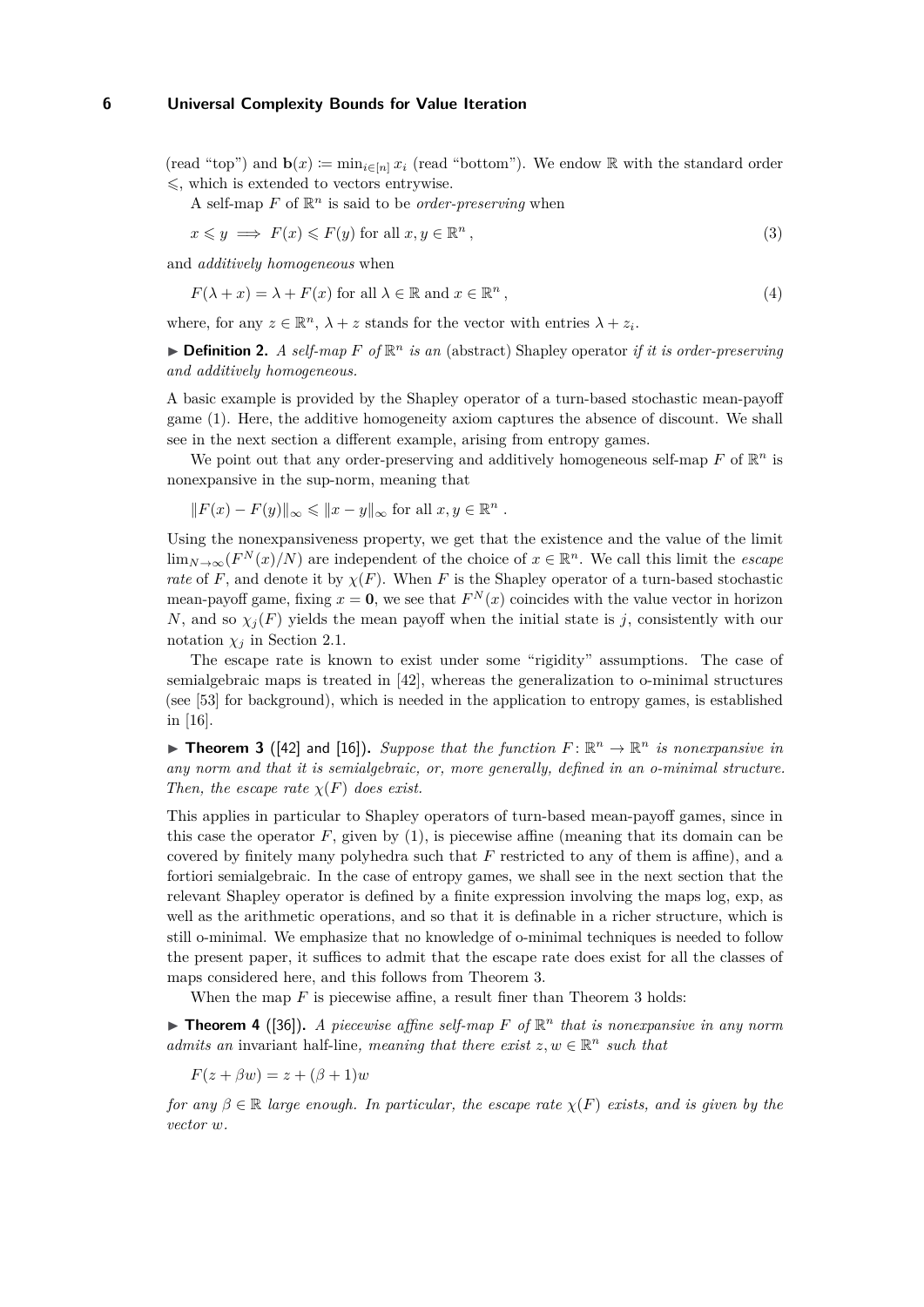This entails that  $F^{N}(z + \beta w) = z + (\beta + N)w$ , and so, by nonexpansiveness of *F*, for all  $x \in \mathbb{R}^n$ ,  $F^N(x) = N\chi(F) + O(1)$  as  $N \to \infty$ . This expansion is more precise than Theorem 3, which only states that  $F^N(x) = N\chi(F) + o(N)$ .

For a general order-preserving and additively homogeneous self-map of  $\mathbb{R}^n$ , and in particular, for the Shapley operators of the entropy games considered below, an invariant half-line may not exist. However, we can still recover information about the sequences  $(F^N(x)/N)_N$  through non-linear spectral theory methods. Assuming that *F* is an orderpreserving and additively homogeneous self-map of R *<sup>n</sup>*, the *upper Collatz–Wielandt number* of *F* is defined by:

$$
\overline{\mathrm{cw}}(F) \coloneqq \inf \{ \mu \in \mathbb{R} \colon \exists z \in \mathbb{R}^n, F(z) \leq \mu + z \},\tag{5}
$$

and the *lower Collatz–Wielandt number* of *F* by:

$$
\underline{\mathrm{cw}}(F) \coloneqq \sup \{ \mu \in \mathbb{R} \colon \exists z \in \mathbb{R}^n, F(z) \geq \mu + z \}. \tag{6}
$$

It follows from Fekete's subadditive lemma that the two limits  $\lim_{N\to\infty}$ **t**( $F^N(\mathbf{0})/N$ ) and  $\lim_{N\to\infty}$  **b**( $F^N(\mathbf{0})/N$ ), which may be thought of as upper and lower regularizations of the escape rate, always exist, see [26]. In the examples of interest to us, the escape rate  $\chi(F)$ does exist, it represents the mean-payoff vector, and then  $\lim_{N\to\infty}$ **t** $(F^N(0)/N) =$ **t** $(\chi(F))$  =  $\max_i \chi_i(F)$  is the maximum of the mean payoff among all the initial states. Similarly,  $\lim_{N\to\infty}$  **b** $(F^N(0)/N) =$  **b** $(\chi(F))$  is the minimum of these mean payoffs.

The interest of the vectors *z* arising in the definition of Collatz-Wielandt numbers is to provide *approximate optimality certificates*, allowing us to bound mean payoffs from above and from below. Indeed, if  $F(z) \le \mu + z$ , using the order-preserving property and additively homogeneity of *F*, we get that  $F^N(z) \leq N\mu + z$  for all  $N \in \mathbb{N}$ , and, by nonexpansiveness of  $F$ ,  $\lim_{N\to\infty}$  **t** $(F^N(0)/N) = \lim_{N\to\infty}$  **t** $(F^N(z)/N) \leq \mu$ . Similarly, if  $F(z) \geq \mu + z$ , we deduce that  $\lim_{N\to\infty}$  **b**( $F^N(0)/N$ )  $\geq \mu$ . The following result of [26], which can also be obtained as a corollary of a minimax result of Nussbaum [43], see [2], shows that these bounds are optimal.

▶ Theorem 5 ([26, Prop. 2.1], [2, Lemma 2.8 and Rk. 2.10]). *Let F* be an order-preserving and additively homogeneous self-map of  $\mathbb{R}^n$ . Then,  $\lim_{N\to\infty}$  **t**( $F^N(x)/N$ ) =  $\overline{cw}(F)$  and  $\lim_{N \to \infty}$  **b**( $F^N(x)/N$ ) = <u>cw</u>(*F*) *for any*  $x \in \mathbb{R}^n$ *.* 

Thus, when *F* is the Shapley operator of a game, the quantities  $\overline{cw}(F)$  and  $cw(F)$  respectively correspond to the greatest and smallest mean payoff among all the initial states.

A simpler situation arises when there is a vector  $v \in \mathbb{R}^n$  and a scalar  $\lambda \in \mathbb{R}$  such that

$$
F(v) = \lambda + v. \tag{7}
$$

The scalar *λ*, which is unique, is known as the *ergodic constant*, and (7) is referred to as the *ergodic equation.* Then,  $cw(F) = \overline{cw}(F) = \lambda$ . The vector *v* is known as a *bias* or *potential*. It will be convenient to have a specific notation for the ergodic constant  $\lambda$  when the ergodic equation is solvable, then, we set erg $(F) := \lambda$ .

The existence of a solution  $(\lambda, v)$  of (7) is guaranteed by certain "ergodicity" assumptions [4]. When the Shapley operator *F* is piecewise affine, it follows form Kohlberg's theorem (Theorem 4) that the ergodic equation (7) is solvable if and only if the mean payoff is independent of the initial state.

Denote  $\mathbb{R} := \mathbb{R} \cup \{-\infty\}$ . Properties (3) and (4) also make sense for self-maps of  $\mathbb{R}^n$ , by requiring them to hold for all  $x, y \in \mathbb{R}^n$  and  $\lambda \in \mathbb{R}$ . Any order-preserving and additively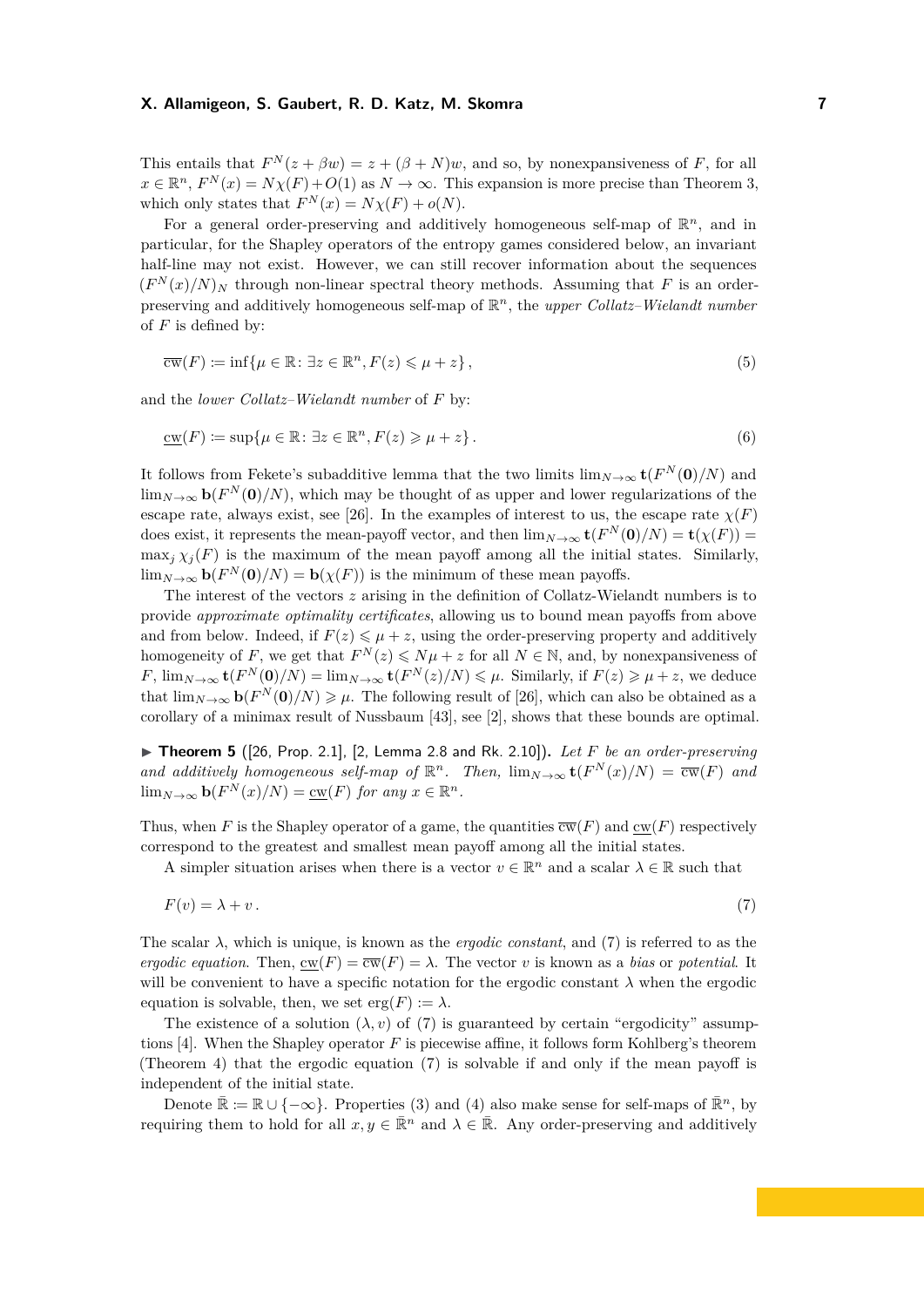homogeneous self-map  $F$  of  $\mathbb{R}^n$  admits a unique continuous extension  $\bar{F}$  to  $\bar{\mathbb{R}}^n$ , obtained by setting, for  $x \in \mathbb{R}^n$ ,

$$
\overline{F}(x) := \inf\{F(y) : y \in \mathbb{R}^n, y \geqslant x\} \tag{8}
$$

Moreover,  $\bar{F}$  is still order-preserving and additively homogeneous, see [20] for details. Hence, in the sequel, we assume that any order-preserving and additively homogeneous self-map *F* of  $\mathbb{R}^n$  is canonically extended to  $\overline{\mathbb{R}}^n$ , and we will not distinguish between  $F$  and  $\overline{F}$ .

# **2.3 Entropy Games**

Entropy games were introduced in [11]. We follow the presentation of [1] since it extends the original model, see Remark 9 for a comparison.

Similarly to stochastic turn-based zero-sum games, an *entropy game* is played on a digraph  $(\mathscr{V}, \mathscr{E})$  in which the set of vertices  $\mathscr{V}$  has a non-trivial partition:  $\mathscr{V} = \mathscr{V}_{\text{Min}} \oplus \mathscr{V}_{\text{Max}} \oplus \mathscr{V}_{\text{Nat}}$ . As in the case of stochastic turn-based games, players Min, Max, and Nature control the states in  $\mathscr{V}_{\text{Min}}$ ,  $\mathscr{V}_{\text{Max}}$  and  $\mathscr{V}_{\text{Nat}}$  respectively, and they alternate their moves, i.e.,  $\mathscr{E} \subset$  $\mathscr{V}_{\text{Min}} \times \mathscr{V}_{\text{Max}} \cup \mathscr{V}_{\text{Nat}} \times \mathscr{V}_{\text{Nat}} \times \mathscr{V}_{\text{Min}}$ . We also suppose that the underlying graph satisfies Assumption 1. In the context of entropy games, player Min is called *Despot*, player Max is called *Tribune*, and Nature is called *People*. For this reason, we denote  $\mathscr{V}_D \coloneqq \mathscr{V}_{\text{Min}}$ ,  $\mathscr{V}_T := \mathscr{V}_{\text{Min}}$ , and  $\mathscr{V}_P := \mathscr{V}_{\text{Nat}}$ . The name "Tribune" coined in [11], refers to the magistrates interceding on behalf of the plebeians in ancient Rome.

The first difference between stochastic turn-based games and entropy games lies in the behavior of Nature: while in stochastic games Nature makes its decisions according to some fixed probability distribution, in entropy games People is a *nondeterministic* player, i.e., nothing is assumed about the behavior of People. The second difference lies in the definition of the payoffs received by Tribune. We suppose that every edge  $(p, d) \in \mathscr{E}$  with  $p \in \mathscr{V}_P$  and  $d \in \mathscr{V}_D$  is equipped with a *multiplicity*  $m_{pd}$  which is a (positive) natural number. The *weight* of a path is defined as the product of the multiplicities of the arcs arising on this path. For instance, the path  $(d_0, t_0, p_0, d_1, t_1, p_1, d_2, t_2)$  where  $d_i \in \mathcal{V}_D$ ,  $t_i \in \mathcal{V}_T$  and  $p_i \in \mathcal{V}_P$ , makes 2 and  $1/3$  turn, and its weight is  $m_{p_0d_1}m_{p_1d_2}$ . A *game in horizon* N is then defined as follows: if  $(\sigma, \tau)$  is a pair of strategies of Despot and Tribune, then we denote by  $R_d^N(\sigma, \tau)$  the sum of the weights of paths with initial state *d* that make *N* turns and that are consistent with the choice of  $(\sigma, \tau)$ . Tribune wants to maximize this quantity, while Despot wants to minimize it. As for stochastic turn-based games, a dynamic programming argument given in [1] shows that the value  $V^N \in \mathbb{R}_{>0}^{\mathscr{V}_D}$  of this game does exist, and that it satisfies the recurrence

$$
V^0 = 1, \qquad V^N = T(V^{N-1}), \tag{9}
$$

where **1** is the vector whose entries are identically one and the operator  $T: \mathbb{R}_{>0}^{\mathscr{V}_D} \to \mathbb{R}_{>0}^{\mathscr{V}_D}$  is defined by

$$
T_d(x) := \min_{(d,t)\in\mathscr{E}} \max_{(t,p)\in\mathscr{E}} \sum_{(p,l)\in\mathscr{E}} m_{pl} x_l, \text{ for all } d \in \mathscr{V}_D.
$$
 (10)

To define a game that lasts for an infinite number of turns, we consider the limit

$$
V_d^{\infty}(\sigma, \tau) \coloneqq \limsup_{N \to +\infty} (R_d^N(\sigma, \tau))^{1/N},
$$

which may be thought of as a measure of the freedom of People. The logarithm of this limit is known as a *topological entropy* in symbolic dynamics [35]. The following result shows that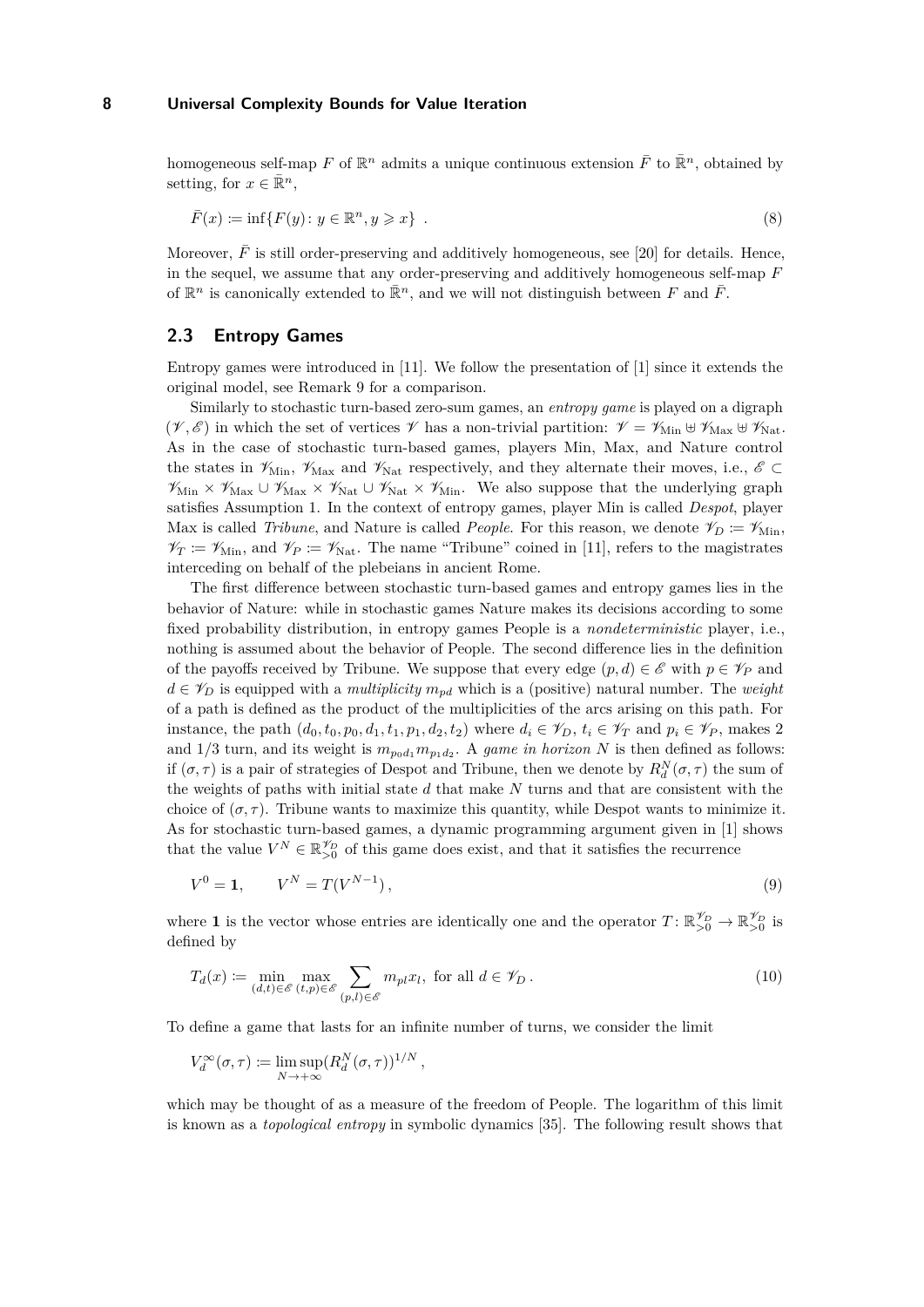the value of the entropy game  $V_d^{\infty}$  does exist and that it coincides with the limit of the renormalized value  $(V_d^N)^{1/N} = [T^N(1)]_d^{1/N}$  of the finite horizon entropy game, so that the situation is similar to the case of stochastic turn-based games, albeit the renormalization now involves a *N*th geometric mean owing to the multiplicative nature of the payment.

▶ **Theorem 6** ([1]). *The entropy game with initial state d has a value*  $V_d^{\infty}$ *. Moreover, there are (positional) strategies*  $\sigma^*$  *and*  $\tau^*$  *of Despot and Tribune, such that, for all*  $d \in \mathcal{V}_D$ *,* 

$$
V_d^\infty(\sigma^*,\tau) \leqslant V_d^\infty = V_d^\infty(\sigma^*,\tau^*) \leqslant V_d^\infty(\sigma,\tau^*),
$$

*for all strategies*  $\sigma$  *and*  $\tau$  *of the two players. In addition, the value vector*  $V^{\infty} \coloneqq (V_d^{\infty})_{d \in \mathscr{V}_D}$ *coincides with the vector*

$$
\lim_{N\to\infty} (T^N(\mathbf{1}))^{1/N} \in \mathbb{R}_{>0}^{\mathscr{V}_D} ,
$$

*in which the operation* · <sup>1</sup>*/N is understood entrywise.*

Entropy games can be cast in the general operator setting of Section 2.2, by introducing the conjugate operator  $F: \mathbb{R}^{\mathscr{V}_D} \to \mathbb{R}^{\mathscr{V}_D}$ ,

$$
F \coloneqq \log \circ T \circ \exp \tag{11}
$$

in which exp:  $\mathbb{R}^{\mathscr{V}_D} \mapsto \mathbb{R}_{>0}^{\mathscr{V}_D}$  is the map which applies the exponential entrywise, and log := exp<sup>−</sup><sup>1</sup> . Since the maps log and exp are order-preserving, and since the weights *mpl* appearing in the expression of  $T(x)$  in (10) are nonnegative, the operator  $F$  is order-preserving. Moreover, using the morphism property of the maps log and exp with respect to multiplication and addition, we see that  $F$  is also additively homogeneous, hence, it is an abstract Shapley operator in the sense of Definition 2. Moreover, it is definable in the real exponential field, which was shown to be an o-minimal structure by Wilkie [55], and this is precisely how Theorem 6 is derived in [1] from Theorem 3. Actually, entropy games are studied in [1] in a more general setting, allowing history dependent strategies and showing that positional strategies are optimal. It is also shown there that the game has a uniform value in the sense of Mertens and Neyman [40].

When the (positional) strategies  $\sigma$ ,  $\tau$  are fixed, the value can be characterized by a classical result of Perron–Frobenius theory.

 $\triangleright$  **Definition 7.** *Given a pair of strategies*  $(\sigma, \tau)$  *of Despot and Tribune, we define the* ambiguity matrix  $M^{\sigma,\tau} \in \mathbb{R}_{\geqslant 0}^{\mathscr{V}_{D} \times \mathscr{V}_{D}}$ , with entries  $(M^{\sigma,\tau})_{k,l} = m_{\tau(\sigma(k)),l}$  if  $(\tau(\sigma(k)),l) \in \mathscr{E}_{D}$ and  $(M^{\sigma,\tau})_{k,l} = 0$  otherwise, i.e., this is the weighted transition matrix of the subgraph  $\mathscr{G}^{\sigma,\tau}$ *obtained by keeping only the arcs*  $\mathcal{V}_D \to \mathcal{V}_T$  *and*  $\mathcal{V}_T \to \mathcal{V}_P$  *determined by the two strategies.* 

The digraph  $\mathscr{G}^{\sigma,\tau}$  can generally be decomposed in strongly connected components  $\mathscr{C}_1,\ldots,\mathscr{C}_s$ , and each of these components,  $\mathcal{C}_i$ , determines a principal submatrix of  $M^{\sigma,\tau}$ , denoted by  $M^{\sigma,\tau}[\mathscr{C}_i]$ , obtained by keeping only the rows and columns in  $\mathscr{C}_i \cap \mathscr{V}_D$ . We denote by  $\rho(\cdot)$ the spectral radius of a matrix, which is also known as the *Perron root* when the matrix is nonnegative and irreducible, see [14] for background.

**Proposition 8** ([47], [56, Th. 5.1]). *The value of the subgame with initial state d, induced by a pair of strategies*  $\sigma$ ,  $\tau$ , *coincides with* 

 $\max\{\rho(M^{\sigma,\tau}[\mathscr{C}_i]): \text{ there is a dipath } d \to \mathscr{C}_i \text{ in } \mathscr{G}^{\sigma,\tau}\}\.$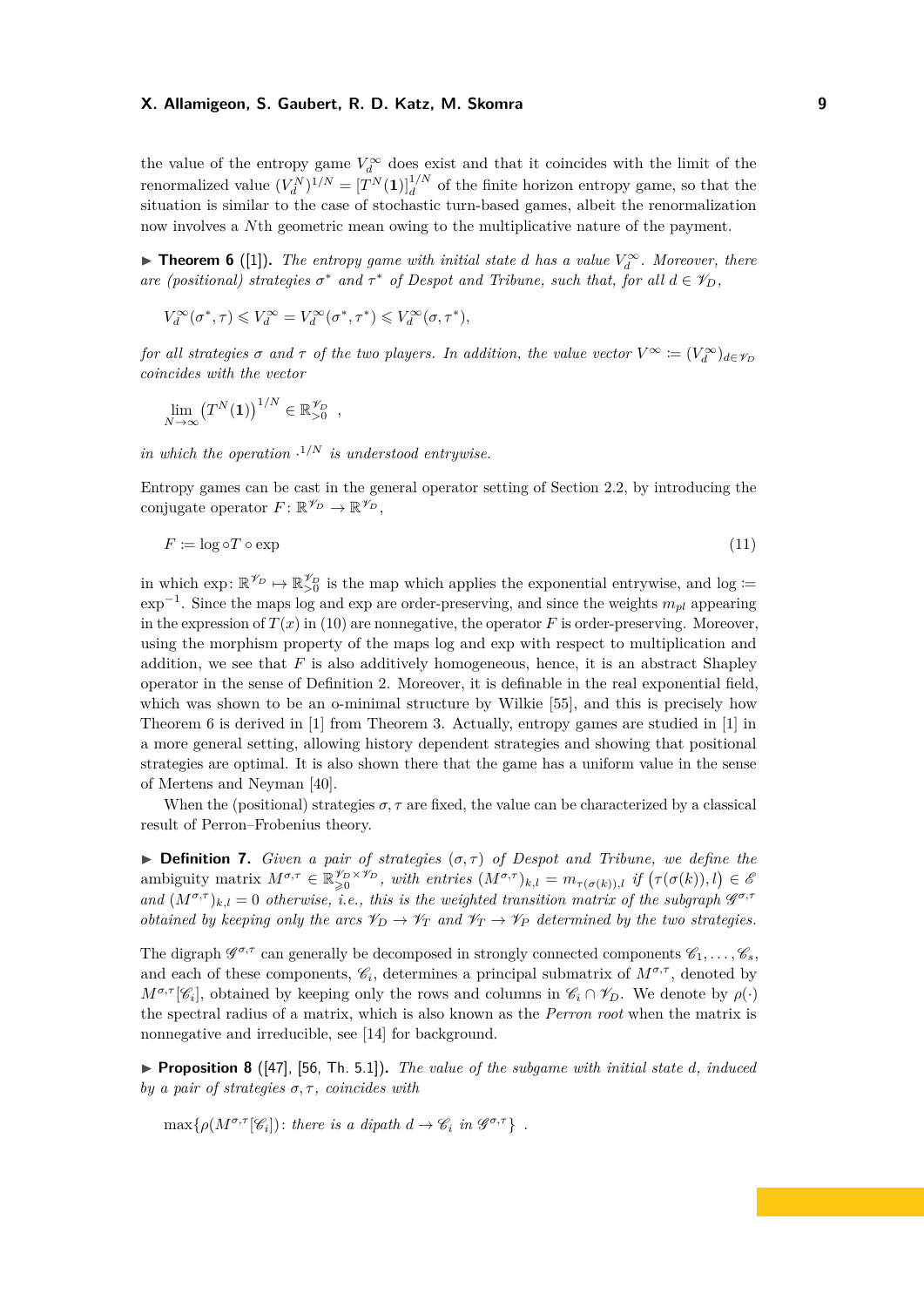1: **procedure** VALUEITERATION $(F)$ 2:  $\Phi \vDash B$  *a Shapley operator from*  $\mathbb{R}^n$  *to*  $\mathbb{R}^n$ 3:  $u \coloneqq \mathbf{0} \in \mathbb{R}^n$ 4: **repeat**  $u := F(u) \Rightarrow At \ iteration \ell, u = F^{\ell}(\mathbf{0})$  *is the value vector of the game in finite horizon*  $\ell$ 5: **until**  $\mathbf{t}(u) \leq 0$  or  $\mathbf{b}(u) \geq 0$ 6: **if**  $\mathbf{t}(u) \leq 0$  **then return** " $\overline{cw}(F) \leq 0$ " *... Player Min wins for all initial states* 7: **else return** " $\underline{\text{cw}}(F) \ge 0$ "  $\triangleright$  *Player Max wins for all initial states*<br>8: **end** 8: **end** 9: **end**

**Figure 1** Basic value iteration algorithm.

 $\blacktriangleright$  Remark 9. In the original model of Asarin et al. [11], an entropy game is specified by finite sets of states of Depot and Tribune, *D* and *T*, respectively, by a finite alphabet *Σ* representing actions, and by a transition relation  $\Delta \subset T \times \Sigma \times D \cup D \times \Sigma \times T$ . A turn consists of four successive moves by Despot, People, Tribune, and People: in state  $d \in D$ , Despot selects an action  $a \in \Sigma$ , then, People moves to a state  $t \in P$  such that  $(d, a, t) \in \Delta$ . Then, Tribune selects an action  $b \in \Sigma$ , and People moves to a state  $d' \in D$  such that  $(t, b, d') \in \Delta$ . This reduces to the model of [1] by introducing dummy states, identifying a turn in the game of [11] to a succession of two turns in the game of [1]. Another difference is that the payment, in [11], corresponds to  $\max_{d \in D} \limsup_{N \to \infty} (R_d^N)^{1/N}$ , and this is equivalent to letting Tribune choose the initial state before playing the game. Then, the value of the game in [11] coincides with the maximum of the values of the initial states,  $\max_d V_d^{\infty}$ , see [1, Prop. 11]. Finally in [11], the arcs have multiplicity one, whereas we allow integer multiplicies (coded in binary), as in [1].

# **3 Bounding the Complexity of Value Iteration**

In this section, *F* is an (abstract) Shapley operator, i.e., an order-preserving and additively homogeneous self-map of  $\mathbb{R}^n$ .

# **3.1 A Universal Complexity Bound for Value Iteration**

The most straightforward idea to solve a mean-payoff game is probably value iteration: we infer whether or not the mean-payoff game is winning by solving the finite horizon game, for a large enough horizon. This is formalized in Figure 1.

When the non-linear eigenproblem  $F(w) = \text{erg}(F) + w$  is solvable, we shall use the following metric estimate, which represents the minimal Hilbert's seminorm of a bias vector

$$
R(F) := \inf \{ ||w||_H : w \in \mathbb{R}^n, F(w) = \text{erg}(F) + w \} .
$$

In general, however, this non-linear eigenproblem may not be solvable. Then, we consider, for  $\lambda \in \mathbb{R}$ , the sets

$$
S_{\lambda}(F) \coloneqq \{v \in \mathbb{R}^n \colon \lambda + v \leq F(v)\} \text{ and } S^{\lambda}(F) \coloneqq \{v \in \mathbb{R}^n \colon \lambda + v \geq F(v)\} .
$$

 $\triangleright$  **Theorem 10.** Procedure VALUEITERATION (Figure 1) is correct as soon as  $\text{cw}(F) > 0$  or  $\overline{\text{cw}}(F) < 0$ , and it terminates in a number of iterations  $N_{vi}$  bounded by

$$
\inf \left\{ \frac{\|v\|_{\mathcal{H}}}{\lambda} : \lambda > 0, \ v \in S_{\lambda}(F) \cup S^{-\lambda}(F) \right\} \ . \tag{12}
$$

*In particular, if F has a bias vector and*  $\text{erg}(F) \neq 0$ *, we have*  $N_{vi} \leq \frac{R(F)}{\log(F)}$  $\frac{R(F)}{|\arg(F)|}$ .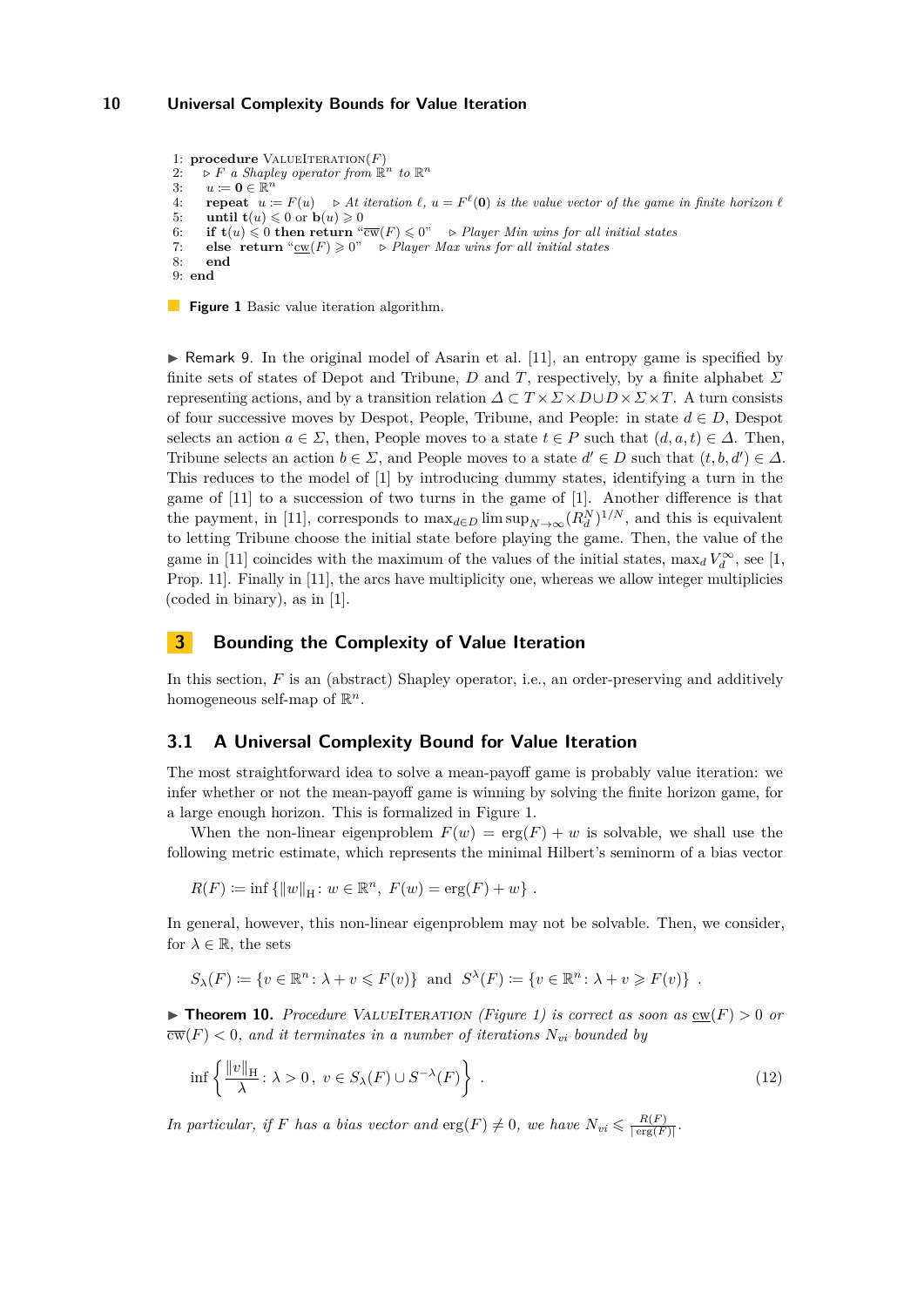```
1: procedure FPVALUEITERATION(\tilde{F})<br>2: u = 0 \in \mathbb{R}^n \ell = 0 \in \mathbb{N} \epsilon \in \mathbb{R}_{>0}
```

```
2: u := \mathbf{0} \in \mathbb{R}^n, \, \ell := 0 \in \mathbb{N}, \, \epsilon \in \mathbb{R}_{>0}
```

```
3: repeat u := \overline{F}(u); \ell := \ell + 1 vioure We suppose that the operator F is evaluated in approximate
  arithmetics, so that \tilde{F}(u) is at most at distance \epsilon in the sup-norm from its true value F(u).
```

```
4: until \ell \in \mathbf{t}(u) \leq 0 or -\ell \in \mathbf{b}(u) \geq 0
```

```
5: if \ell \in \mathbf{t}(u) \leq 0 then return \sqrt[n]{\infty}(F) \leq 0" ... Player Min wins for all initial states
```

```
6: end
7: if -\ell \epsilon + \mathbf{b}(u) \ge 0 then return "\underline{\text{cw}}(F) \ge 0" ... Player Max wins for all initial states<br>8: end
        8: end
```

```
9: end
```
**Figure 2** Value iteration in finite precision arithmetics.

To prove Theorem 10 and some other results, we need the following lemma.

▶ **Lemma 11** ([26, Theorem 8]). Let *F* be an order-preserving and additively homogeneous  $self$ *-map of*  $\mathbb{R}^n$ *. Then,*  $\mathbf{b}(F^{\ell}(\mathbf{0})) \leq \ell_{\mathbb{C}\mathbb{W}}(F) \leq \ell_{\mathbb{C}\mathbb{W}}(F) \leq \mathbf{t}(F^{\ell}(\mathbf{0}))$  *for any*  $\ell \in \mathbb{N}$ *.* 

**Proof of Theorem 10.** Since  $v + \mathbf{b}(w - v) \leq w \leq v + \mathbf{t}(w - v)$  for any  $v, w \in \mathbb{R}^n$ , and  $F^{\ell}$  is order-preserving and additively homogeneous for any  $\ell \in \mathbb{N}$ , note that

$$
F^{\ell}(v) - \mathbf{t}(v) = F^{\ell}(v) + \mathbf{b}(-v) \leq F^{\ell}(\mathbf{0}) \leq F^{\ell}(v) + \mathbf{t}(-v) = F^{\ell}(v) - \mathbf{b}(v) ,
$$

for all  $v \in \mathbb{R}^n$  and  $\ell \in \mathbb{N}$ .

To prove the theorem, in the first place suppose that  $\text{cw}(F) > 0$ . Then, by the definition (6) of  $\underline{\mathrm{cw}}(F)$  we know that there exist  $\lambda > 0$  and  $v \in \mathbb{R}^n$  such that  $v \in S_{\lambda}(F)$ . Moreover, observe that in this case for any  $\lambda > 0$  and  $v \in S_{\lambda}(F) \cup S^{-\lambda}(F)$  we necessarily have  $v \in S_{\lambda}(F)$ , because otherwise we would have  $v \in S^{-\lambda}(F)$ , which implies that  $\overline{cw}(F) < 0$  and so that  $\underline{\mathrm{cw}}(F) < 0$ , contradicting our assumption. Therefore, for any  $\lambda > 0$  and  $v \in \mathbb{R}^n$  such that  $v \in S_\lambda(F) \cup S^{-\lambda}(F)$ , we have  $\lambda + v \leq F(v)$  and so

$$
\ell \lambda - ||v||_{\mathcal{H}} = \ell \lambda + \mathbf{b}(v) - \mathbf{t}(v) = \mathbf{b}(\ell \lambda + v - \mathbf{t}(v)) \leqslant \mathbf{b}(F^{\ell}(v) - \mathbf{t}(v)) \leqslant \mathbf{b}(F^{\ell}(\mathbf{0}))
$$

for all  $\ell \in \mathbb{N}$ . Thus, we conclude that  $0 \leq \mathbf{b}(F^{\ell}(\mathbf{0}))$  if  $\ell \in \mathbb{N}$  is greater than (12). This shows that Procedure VALUEITERATION terminates in a number of iterations  $N_{\rm{vi}}$  bounded by (12) when  $cw(F) > 0$ . The proof in the case  $\overline{cw}(F) < 0$  is analogous.

Finally, observe that the correctness of Procedure VALUEITERATION readily follows from Lemma 11.  $\blacksquare$ 

A special case of Theorem 10 in which the existence of a bias vector is assumed appeared (without proof) in [7].

**If Remark 12.** The infimum in (12) is generally not attained. Consider for instance  $F$ :  $\mathbb{R}^2 \to \mathbb{R}^2$  given by  $F(x) = (\log(\exp(x_1) + \exp(x_2)), x_2) - \alpha$ , where  $\alpha > 0$ . Then, since  $F_2(x) = x_2 - \alpha < x_2$ , we have  $S_\lambda(F) = \emptyset$  for  $\lambda > 0$ . Besides, since  $x - \lambda \geq F(x)$  if and only if  $x_1 - \lambda \geqslant \log(\exp(x_1) + \exp(x_2)) - \alpha$  and  $x_2 - \lambda \geqslant x_2 - \alpha$ , it follows that  $S^{-\lambda}(F) \neq \emptyset$ if and only if  $\lambda < \alpha$ . Now let  $v \in S^{-\lambda}(F)$  for some  $\lambda < \alpha$ . Without loss of generality, we may assume  $\mathbf{b}(v) = 0$ . Then, we have  $v_1 - \lambda \geq \log(\exp(v_1) + \exp(v_2)) - \alpha \geq \log 2 - \alpha$  and  $\frac{\|v\|_H}{\lambda} \geq 1 + \frac{\log 2 - \alpha}{\lambda}$ . We conclude that the infimum in (12) is equal to  $\frac{\log 2}{\alpha}$  but it is not attained.

# **3.2 Value Iteration in Finite Precision Arithmetics**

The algorithm in Figure 1 can be adapted to work in finite precision arithmetic. Consider the variant of the main body of this algorithm, given in Figure 2. Now we assume that each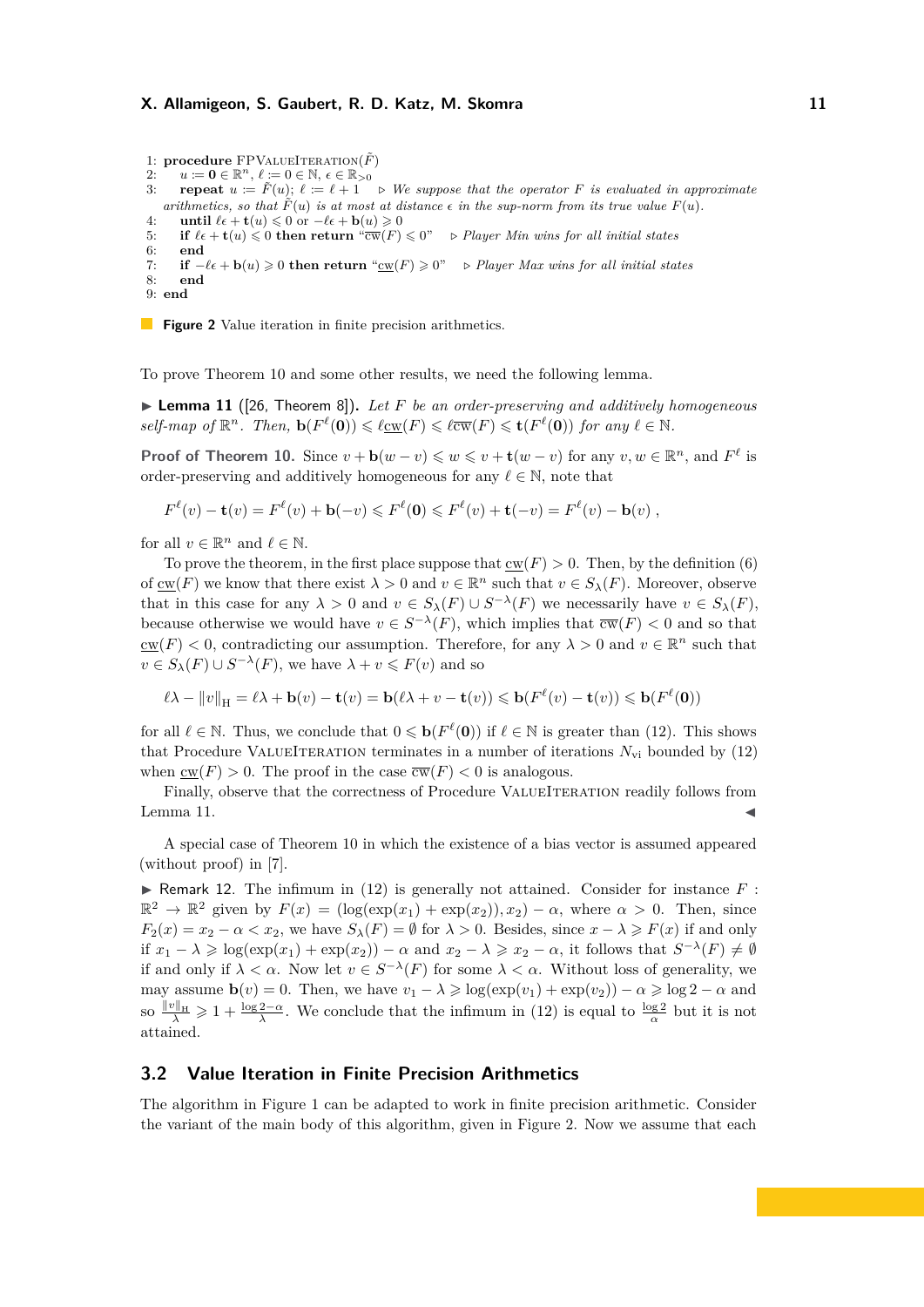evaluation of the Shapley operator F is performed with an error of at most  $\epsilon > 0$  in the sup-norm. In what follows, we denote by  $\tilde{F}$ :  $\mathbb{R}^n \to \mathbb{R}^n$  the operator which approximates F, as in Procedure FPVALUEITERATION, so it satisfies:

$$
\|\tilde{F}(x) - F(x)\|_{\infty} \leq \epsilon \text{ for all } x \in \mathbb{R}^n. \tag{13}
$$

The following result is established by exploiting nonexpansiveness properties of Shapley operators.

**Findment 13.** Procedure FPVALUEITERATION (Figure 2) is correct as soon as  $\text{cw}(F) > 2\epsilon$ *or*  $\overline{\text{cw}}(F) < -2\epsilon$ , and it terminates in a number of iterations  $N_{vi}^{\epsilon}$  bounded by

$$
\inf \left\{ \frac{\|v\|_{\mathcal{H}}}{\lambda - 2\epsilon} : \lambda > 2\epsilon \, , \ v \in S_{\lambda}(F) \cup S^{-\lambda}(F) \right\} \ . \tag{14}
$$

*In particular, if F has a bias vector and*  $|\text{erg}(F)| > 2\epsilon$ , we have  $N_{vi}^{\epsilon} \leq \frac{R(F)}{|\text{erg}(F)|}$  $\frac{R(F)}{|\arg(F)|-2\epsilon}$ .

The proof relies on the next lemma.

**Lemma 14.** Denote  $u^{\ell} := F^{\ell}(\mathbf{0})$  and  $\tilde{u}^{\ell} := \tilde{F}^{\ell}(\mathbf{0})$  for  $\ell \in \mathbb{N}$ . Then, we have  $\|\tilde{u}^{\ell} - u^{\ell}\|_{\infty} \leq \ell \epsilon$ ,  $|\mathbf{t}(\tilde{u}^{\ell}) - \mathbf{t}(u^{\ell})| \leq \ell \epsilon$ , and  $|\mathbf{b}(\tilde{u}^{\ell}) - \mathbf{b}(u^{\ell})| \leq \ell \epsilon$  for any  $\ell \in \mathbb{N}$ .

**Proof.** We prove the first claim by induction on  $\ell$ . We have  $\|\tilde{u}^1 - u^1\|_{\infty} \leq \epsilon$  by (13). Furthermore, since  $F$  is nonexpansive we get

$$
\|\tilde{u}^{\ell} - u^{\ell}\|_{\infty} = \|\tilde{F}(\tilde{u}^{\ell-1}) - F(u^{\ell-1})\|_{\infty}
$$
  
\$\leqslant \|\tilde{F}(\tilde{u}^{\ell-1}) - F(\tilde{u}^{\ell-1})\|\_{\infty} + \|F(\tilde{u}^{\ell-1}) - F(u^{\ell-1})\|\_{\infty}\$  
\$\leqslant \epsilon + \|\tilde{u}^{\ell-1} - u^{\ell-1}\|\_{\infty} \leqslant \ell\epsilon.\$

To prove the other claims, fix  $\ell \in \mathbb{N}$  and let  $k \in [n]$  be such that  $\mathbf{t}(u^{\ell}) = u^{\ell}_k$ . Then, we have  $\mathbf{t}(u^{\ell}) = u^{\ell}_k \leqslant \tilde{u}^{\ell}_k + \ell \epsilon \leqslant \mathbf{t}(\tilde{u}^{\ell}) + \ell \epsilon$ . Similarly, if  $k' \in [n]$  is such that  $\mathbf{t}(\tilde{u}^{\ell}) = \tilde{u}^{\ell}_{k'}$ , then  $\mathbf{t}(\tilde{u}^{\ell}) = \tilde{u}^{\ell}_{k'} \leqslant u^{\ell}_{k'} + \ell \epsilon \leqslant \mathbf{t}(u^{\ell}) + \ell \epsilon$ . Thus, we get  $|\mathbf{t}(\tilde{u}^{\ell}) - \mathbf{t}(u^{\ell})| \leqslant \ell \epsilon$ . The proof of the fact that  $|\mathbf{b}(\tilde{u}^{\ell}) - \mathbf{b}(u^{\ell})| \leq \ell \epsilon$  is analogous.

**Proof of Theorem 13.** To prove that procedure FPVALUEITERATION returns the correct answer, suppose that it stops at the *l*<sup>th</sup> iteration and, in the first place, that the condition  $-\ell \epsilon + \mathbf{b}(u) = -\ell \epsilon + \mathbf{b}(\tilde{F}^{\ell}(\mathbf{0})) \geqslant 0$  is satisfied. Then, we have  $\mathbf{b}(F^{\ell}(\mathbf{0})) \geqslant 0$  by Lemma 14, and so we conclude that  $\underline{\mathrm{cw}}(F) \geq 0$  by Lemma 11. Therefore, player Max wins for all initial states if the condition  $-\ell \epsilon + \mathbf{b}(\tilde{F}^{\ell}(\mathbf{0})) \geq 0$  is satisfied. If this condition is not satisfied, we necessarily have  $\ell \epsilon + \mathbf{t}(\tilde{F}^{\ell}(\mathbf{0})) \leq 0$  due to the stopping condition. Then, we can prove that  $\overline{\text{cw}}(F) \leq 0$  using symmetric arguments to the ones applied in the case in which the condition  $-\ell \epsilon + \mathbf{b}(\tilde{F}^{\ell}(\mathbf{0})) \geq 0$  is satisfied, and so player Min wins for all initial states.

In order to bound the number of iterations required by FPVALUEITERATION, suppose that  $cw(F) > 2\epsilon$ . Then, by definition there exist  $\lambda > 2\epsilon$  and  $v \in S_{\lambda}(F)$ . Moreover, if  $\lambda$  and *v* are such that  $\lambda > 2\epsilon$  and  $v \in S_{\lambda}(F) \cup S^{-\lambda}(F)$ , then we have  $v \in S_{\lambda}(F)$ , as  $v \in S^{-\lambda}(F)$ would imply that  $\overline{cw}(F) < -2\epsilon$ . Therefore  $\lambda + v \leq F(v)$  and, by Lemma 14,

$$
\ell \lambda - \|v\|_{{\mathcal H}} = {\mathbf b}(\ell \lambda + v - {\mathbf t}(v)) \leqslant {\mathbf b}(F^\ell(v) - {\mathbf t}(v)) \leqslant {\mathbf b}(F^\ell({\mathbf 0})) \leqslant {\mathbf b}(\tilde F^\ell({\mathbf 0})) + \ell \varepsilon \, .
$$

Hence, if  $\ell \geq \frac{\|v\|_{\mathrm{H}}}{\lambda-2\epsilon}$ , we have  $-\ell \epsilon + \mathbf{b}(\tilde{F}^{\ell}(\mathbf{0})) \geq 0$ . Therefore, FPVALUEITERATION terminates in a number of iterations bounded by (14). The proof in the case where  $\overline{cw}(F) < -2\epsilon$  is analogous.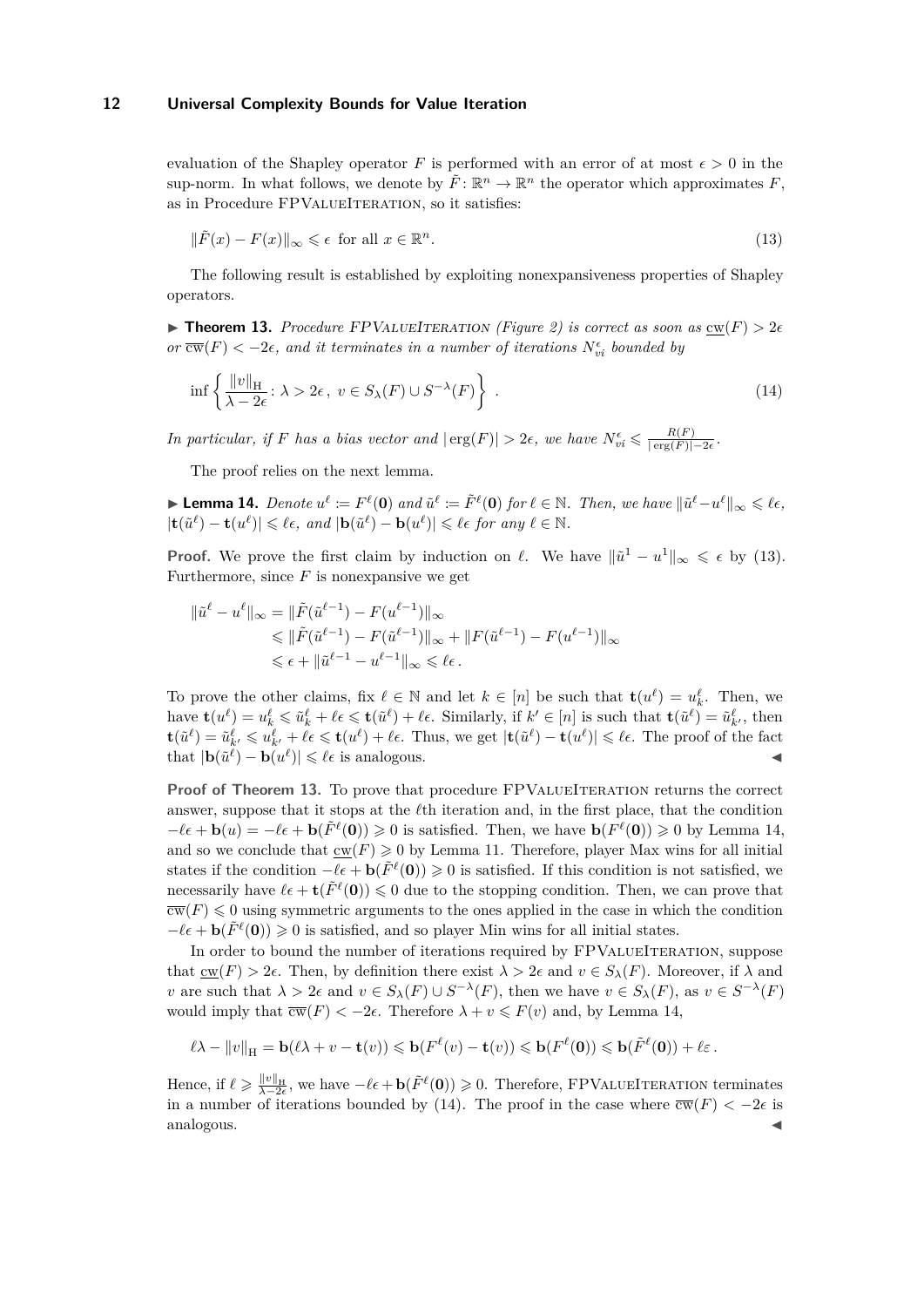- 1: **procedure** ApproximateConstantMeanPayoff(*F*)
- 2:  $u, x, y := \mathbf{0} \in \mathbb{R}^n, \ell := 0 \in \mathbb{N}, \delta \in \mathbb{R}_{\geq 0} \Rightarrow$  The number  $\delta$  is the desired precision of approximation. 3: **repeat**  $u := \tilde{F}(u)$ ;  $\ell := \ell + 1$  *... The operator F is evaluated in approximate arithmetic, so that*  $\tilde{F}(u)$  *is at most at distance*  $\epsilon := \delta/8$  *in the sup-norm from its true value*  $F(u)$ *.*
- 4: **until t** $(u) \mathbf{b}(u) \leqslant (3/4)\delta\ell$
- 5:  $\kappa := \mathbf{b}(u)/\ell; \lambda := \mathbf{t}(u)/\ell$
- 6:  $u := 0$
- 7: **for**  $i = 1, 2, ..., \ell 1$  **do**  $u = \tilde{F}(u); x = \max\{x, -i\kappa + u\}; y = \min\{y, -i\lambda + u\}$ 8: **done**
- 9: **return** "[ $\text{cw}(F)$ ,  $\overline{\text{cw}}(F)$ ] is included in the interval  $\left[\kappa \delta/8, \lambda + \delta/8\right]$ , which is of width at most *δ*. Furthermore, we have  $\kappa - \delta/8 + x \leq F(x)$  and  $\lambda + \delta/8 + y \geq F(y)$ ."  $\Rightarrow$  All initial states have a value *in*  $[\kappa - \delta/8, \lambda + \delta/8]$ .

10: **end**

**Figure 3** Approximating the value of a mean-payoff game when it is independent of the initial state, and computing approximate optimality certificates, working in finite precision arithmetic.

When the value of a mean-payoff game is independent of the initial state, Procedure ApproximateConstantMeanPayoff of Figure 3 returns sub and super-eigenvectors *x* and *y* satisfying  $\kappa - \delta/8 + x \leq F(x)$  and  $\lambda + \delta/8 + y \geq F(y)$ , for some  $\kappa, \lambda \in \mathbb{R}$  such that the interval  $[\kappa - \delta/8, \lambda + \delta/8]$  is of width at most some desired precision  $\delta$ . As discussed above, by Theorem 5 this entails that  $[\alpha w(F), \overline{cw}(F)]$  is included in the interval  $[\kappa - \delta/8, \lambda + \delta/8]$ . The construction of these sub and sup-eigenvectors, by taking infima and suprema of normalized orbits of *F*, is inspired by [26, Proof of Lemma 2].

► Lemma 15 (cf. [26, Lemma 2]). *Suppose that*  $\mathbf{b}(\tilde{F}^{\ell}(\mathbf{0})) \ge \lambda \ell$  for some  $\lambda \in \mathbb{R}$  and  $\ell \in \mathbb{N}$ . *If we define*

$$
\hat{u} \coloneqq \mathbf{0} \vee \left(-\lambda + \tilde{F}(\mathbf{0})\right) \vee \cdots \vee \left(-(\ell-1)\lambda + \tilde{F}^{\ell-1}(\mathbf{0})\right),
$$

*then*  $\lambda - \epsilon + \hat{u} \leq F(\hat{u})$ *. Analogously, if*  $\mathbf{t}(F^{\ell}(\mathbf{0})) \leq \lambda \ell$  *and we define* 

$$
\bar{u} \coloneqq \mathbf{0} \wedge \left( -\lambda + \tilde{F}(\mathbf{0}) \right) \wedge \cdots \wedge \left( -(\ell-1)\lambda + \tilde{F}^{\ell-1}(\mathbf{0}) \right),
$$

*then*  $\lambda + \epsilon + \bar{u} \geqslant F(\bar{u})$ *.* 

**Proof.** Since *F* is order-preserving, we have  $F(x \vee y) \geq F(x) \vee F(y)$  for every  $x, y \in \mathbb{R}^n$ . Therefore, we get

$$
F(\hat{u}) \geq F(\mathbf{0}) \vee \left( -\lambda + F(\tilde{F}(\mathbf{0})) \right) \vee \cdots \vee \left( -(\ell - 1)\lambda + F(\tilde{F}^{\ell-1}(\mathbf{0})) \right)
$$
  
\n
$$
\geq -\epsilon + \tilde{F}(\mathbf{0}) \vee \left( -\lambda - \epsilon + \tilde{F}^2(\mathbf{0}) \right) \vee \cdots \vee \left( -(\ell - 1)\lambda - \epsilon + \tilde{F}^{\ell}(\mathbf{0}) \right)
$$
  
\n
$$
\geq -\epsilon + \tilde{F}(\mathbf{0}) \vee \left( -\lambda - \epsilon + \tilde{F}^2(\mathbf{0}) \right) \vee \cdots \vee \left( -(\ell - 2)\lambda - \epsilon + \tilde{F}^{\ell-1}(\mathbf{0}) \right) \vee (\lambda - \epsilon)
$$
  
\n
$$
= \lambda - \epsilon + \hat{u}.
$$

The proof of the fact that  $\lambda + \epsilon + \bar{u} \geqslant F(\bar{u})$  if  $\mathbf{t}(\tilde{F}^{\ell}(\mathbf{0})) \leqslant \lambda \ell$  is analogous.

**Find Theorem 16.** *Suppose that*  $\overline{cw}(F) = cw(F)$ *, and let*  $\rho$  *denote this common value. Then, Procedure* ApproximateConstantMeanPayoff *(Figure 3) halts and is correct for any given desired precision of approximation*  $\delta \in \mathbb{R}_{>0}$ . Furthermore, if  $R \coloneqq \max\{||v||_H, ||w||_H\}$ , *where*  $v, w \in \mathbb{R}^n$  *are any two vectors that satisfy*  $\rho - \delta/8 + v \leq F(v)$  *and*  $\rho + \delta/8 + w \geq F(w)$ *, then this procedure stops after at most*  $\lceil 8R/\delta \rceil$  *iterations of the first loop.*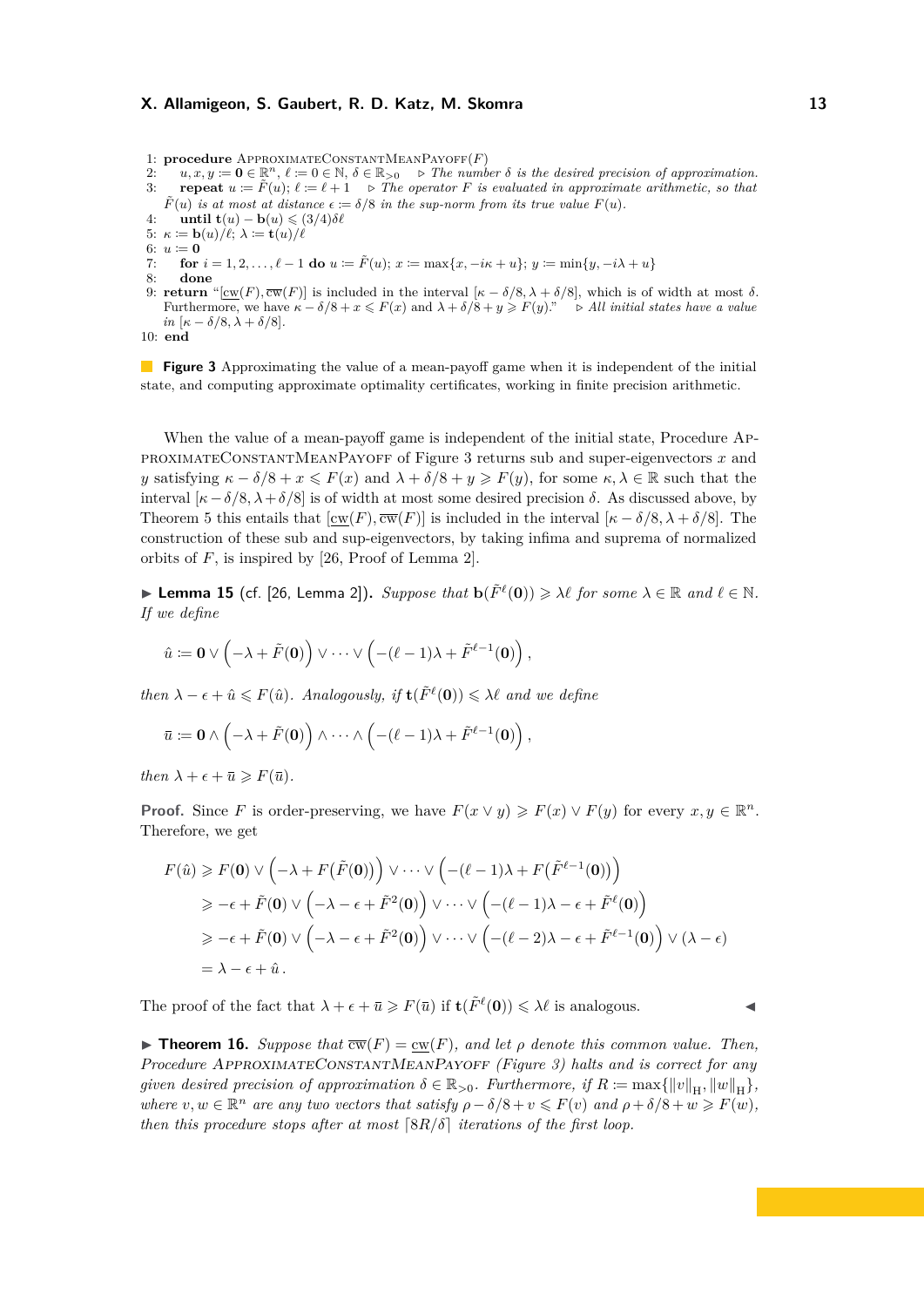**Proof.** Assume  $\overline{cw}(F) = cw(F)$ . Let  $\epsilon := \delta/8$  as in Figure 3,  $\rho := \overline{cw}(F)$  and  $R :=$  $\max\{\Vert v\Vert_H, \Vert w\Vert_H\}$ , where  $v, w \in \mathbb{R}^n$  are any two vectors that satisfy  $\rho - \epsilon + v \leq F(v)$  and  $\rho + \epsilon + w \geq F(w)$  (note that such vectors exist due to the fact that  $\overline{cw}(F) = cw(F) = \rho$  and  $\epsilon > 0$ ). Since  $v \leq \mathbf{t}(v) + \mathbf{0}$ , for every  $\ell \in \mathbb{N}$  we get  $\ell \rho - \ell \epsilon + v \leqslant F^{\ell}(v) \leqslant \mathbf{t}(v) + F^{\ell}(\mathbf{0})$ . Thus,  $F^{\ell}(\mathbf{0}) \geq \ell \rho - \ell \epsilon + v - \mathbf{t}(v) \geqslant \ell \rho - \ell \epsilon - ||v||_{\mathcal{H}}$ . Analogously, we get  $F^{\ell}(\mathbf{0}) \leqslant \ell \rho + \ell \epsilon + ||w||_{\mathcal{H}}$ . Therefore, if we denote  $\tilde{u}^{\ell} := \tilde{F}^{\ell}(\mathbf{0})$ , Lemma 14 shows that  $\mathbf{t}(\tilde{u}^{\ell}) \leq \ell \rho + \ell \epsilon + R + \ell \epsilon =$  $\ell \rho + \ell \delta/4 + R$ , and analogously that  $\mathbf{b}(\tilde{u}^{\ell}) \geq \ell \rho - \ell \delta/4 - R$ . Hence  $\mathbf{t}(\tilde{u}^{\ell}) - \mathbf{b}(\tilde{u}^{\ell}) \leq \ell \delta/2 + 2R$ . In particular, for every  $\ell \geqslant 8R/\delta$  we have  $\mathbf{t}(\tilde{u}^{\ell}) - \mathbf{b}(\tilde{u}^{\ell}) \leqslant (3/4)\delta\ell$  and so the stopping condition of the first loop is achieved within the first  $\left[8R/\delta\right]$  iterations. Moreover, combining Lemmas 11 and 14 we get

$$
\mathbf{b}(\tilde{u}^{\ell}) - \ell \epsilon \leqslant \mathbf{b}\big(F^{\ell}(\mathbf{0})\big) \leqslant \ell \rho \leqslant \mathbf{t}\big(F^{\ell}(\mathbf{0})\big) \leqslant \mathbf{t}(\tilde{u}^{\ell}) + \ell \epsilon
$$

for every  $\ell \in \mathbb{N}$ . Therefore,  $\rho$  belongs to the interval  $[\mathbf{b}(\tilde{u}^{\ell})/\ell - \delta/8, \mathbf{t}(\tilde{u}^{\ell})/\ell + \delta/8]$  and this interval has length at most  $\delta$  whenever  $\mathbf{t}(\tilde{u}^{\ell}) - \mathbf{b}(\tilde{u}^{\ell}) \leq (3/4)\delta\ell$ . Furthermore, Lemma 15 implies that  $\kappa - \delta/8 + x = \kappa - \epsilon + x \leq F(x)$  and  $\lambda + \delta/8 + y \geq F(y)$ .

**I** Remark 17. An alternative approach to compute the ergodic constant  $\rho$  of the game with Shapley operator  $F$  is to apply relative value iteration with Krasnoselskii-Mann damping, see [27], which consists in computing the sequences  $y^k = F(x^{k-1}) - \mathbf{t}(F(x^{k-1}))\mathbf{1}$ , and  $x^k = \alpha y^k + (1 - \alpha)x^{k-1}$ , for any  $0 < \alpha < 1$ . We have  $\mathbf{b}(F(x^k) - x^k) \leq \rho \leq \mathbf{t}(F(x^k) - x^k)$ , and it is shown there, as a consequence of a general result on Krasnoselskii-Mann iteration in Banach spaces [13], that as soon as *F* admits a bias vector,  $||x^k - F(x^k)||_H \leqslant O(1/\sqrt{k}),$ see [27, Coro. 13]. In this way, we obtain an approximation of  $\rho$  with a precision  $\epsilon$  in  $O(1/\epsilon^2)$  iterations. In contrast, Theorem 16 provides an approximation of the same quality in only  $O(1/\epsilon)$  iterations. However, note that relative value iteration with Krasnoselskii-Mann damping produces a vector  $x := x^k$  such that  $\rho + x - O(1)$  $\sqrt{k}$ )  $\leq F(x) \leq \rho + x + O(1/\sqrt{\rho})$ *k*) when it stops after *k* iterations, whereas Procedure APPROXIMATECONSTANTMEANPAYOFF returns *two* vectors *x* and *y* such that  $\rho + x - O(1/k) \leq F(x)$  and  $F(y) \leq \rho + y + O(1/k)$ . In particular, this procedure returns a *pair*  $(x, y)$  of approximate optimality certificates. Hence, by "relaxing" the constraint that " $x = y$ " in the optimality certificates, we passed from an iteration complexity of  $O(1/\epsilon^2)$  to  $O(1/\epsilon)$  to get an  $\epsilon$ -approximation. Note also that Procedure ApproximateConstantMeanPayoff differs from Krasnoselskii-Mann damping in the fact that it replaces a linear averaging of  $x^{k-1}$  and  $y^k$  by a non-linear "averaging" operation, taking a supremum or infimum of a normalized orbit, as in Lemma 15.

# **3.3 Deciding Whether the Value Is Independent of the Initial State**

In this section, we will show how the value iteration algorithm can be adapted to decide whether or not a given game has constant value. Our analysis is based on an abstract notion of dominion.

As previously, we suppose that  $F: \mathbb{R}^n \to \mathbb{R}^n$  is an order-preserving and additively homogeneous operator. Recall that thanks to  $(8)$ , *F* is canonically extended to define a self-map of  $\mathbb{R}^n$ . Furthermore, given a nonempty set  $\mathscr{S} \subset [n]$ , we define the operator  $F^{\mathscr{S}} : \bar{\mathbb{R}}^{\mathscr{S}} \to \bar{\mathbb{R}}^{\mathscr{S}}$  as  $F^{\mathscr{S}} := \mathbf{p}^{\mathscr{S}} \circ F \circ \mathbf{i}^{\mathscr{S}},$  where  $\mathbf{p}^{\mathscr{S}} : \bar{\mathbb{R}}^n \to \bar{\mathbb{R}}^{\mathscr{S}}$  is the projection on the coordinates in S which is defined as usual by  $\mathbf{p}_{j}^{\mathscr{S}}(x) = x_{j}$  for  $j \in \mathscr{S}$ , and  $\mathbf{i}^{\mathscr{S}} : \mathbb{R}^{\mathscr{S}} \to \mathbb{R}^{n}$  is defined by  $\mathbf{i}^{\mathcal{S}}_j(x) = x_j$  if  $j \in \mathcal{S}$  and  $\mathbf{i}^{\mathcal{S}}_j(x) = -\infty$  otherwise. The next two lemmas provide elementary properties of the operators  $F^{\mathscr{S}}$ .

▶ **Lemma 18.** *If*  $\mathscr{S} \subset [n]$  *is any set, then the operator*  $F^{\mathscr{S}}$  *is continuous, order-preserving, and additively homogeneous.*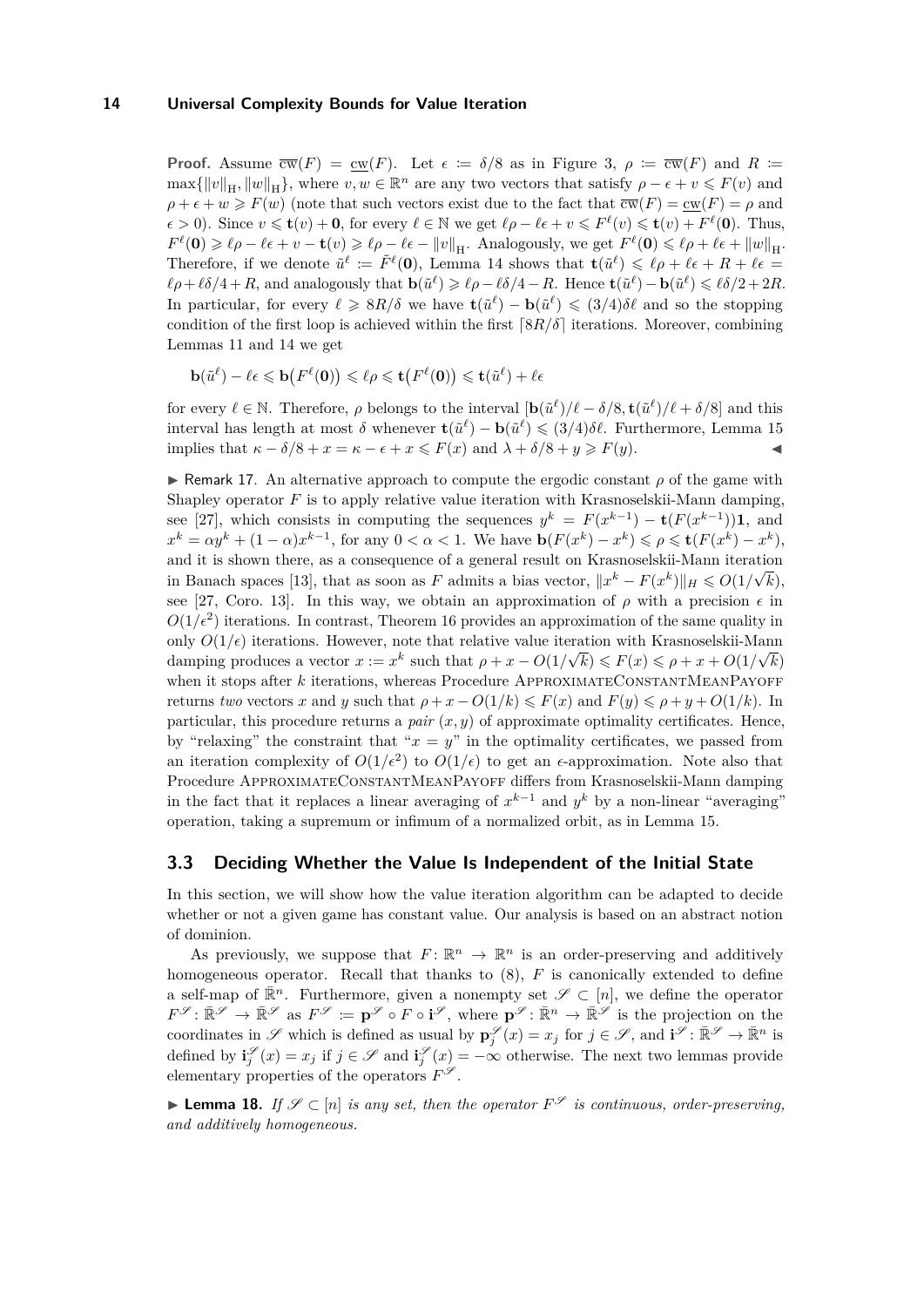**Proof.** By definition,  $F^{\mathscr{S}}$  is a composition of continuous, order-preserving, and additively homogeneous maps.

**► Lemma 19.** *If*  $\mathscr{S}_1$  *and*  $\mathscr{S}_2$  *are two nonempty subsets of* [*n*] *such that*  $\mathscr{S}_1 \subset \mathscr{S}_2$ *, then*  $(F^{\mathscr{S}_1})_j^{\ell}(\mathbf{0}) \leqslant (F^{\mathscr{S}_2})_j^{\ell}(\mathbf{0})$  for all  $\ell \in \mathbb{N}$  and  $j \in \mathscr{S}_1$ . In particular, we have  $\overline{\text{cw}}(F^{\mathscr{S}_1}) \leqslant$  $\overline{\mathrm{cw}}(F^{\mathscr{S}_2}).$ 

**Proof.** Observe that if  $x \in \mathbb{R}^{\mathscr{S}_1}$  and  $y \in \mathbb{R}^{\mathscr{S}_2}$  are such that  $x_j \leq y_j$  for all  $j \in \mathscr{S}_1$ , then  $F_j^{\mathscr{S}_1}(x) \leqslant F_j^{\mathscr{S}_2}(y)$  for all  $j \in \mathscr{S}_1$ . Indeed, the facts that  $x_j \leqslant y_j$  for all  $j \in \mathscr{S}_1$  and that  $\mathscr{S}_1 \subset \mathscr{S}_2$  imply  $\mathbf{i}^{\mathscr{S}_1}(x) \leq \mathbf{i}^{\mathscr{S}_2}(y)$ , and so for any  $j \in \mathscr{S}_1$  we have  $F_j^{\mathscr{S}_1}(x) = F_j(\mathbf{i}^{\mathscr{S}_1}(x)) \leq$  $F_j(\mathbf{i}^{\mathscr{S}_2}(y)) = F_j^{\mathscr{S}_2}(y)$  because *F* is order-preserving. Hence, by setting  $(x, y) := (\mathbf{0}, \mathbf{0})$  we get the first claim for  $\ell = 1$ . Then, this claim follows by induction setting  $x := (F^{\mathscr{S}_1})^{\ell-1}(\mathbf{0})$  and  $y \coloneqq (F^{\mathscr{S}_2})^{\ell-1}(\mathbf{0}).$ 

The second claim follows from the first claim and Theorem 5.

▶ **Definition 20.** *A* dominion (of Player Max) *is a nonempty set*  $\mathscr{D} \subset [n]$  *such that*  $F^{\mathscr{D}}$ *preserves*  $\mathbb{R}^{\mathscr{D}}$ , *i.e.*, *such that*  $F^{\mathscr{D}}(x) \in \mathbb{R}^{\mathscr{D}}$  *for all*  $x \in \mathbb{R}^{\mathscr{D}}$ *.* 

As discussed in [8, 4], for stochastic mean-payoff games (with finite action spaces), a dominion of a player can be interpreted as a set of states such that the player can force the game to stay in this set if the initial state belongs to it. This terminology differs from the one of [34], in which a dominion is required in addition to consist only of initial states that are winning for this player.

▶ **Lemma 21.** *A set*  $\mathscr{D} \subset [n]$  *is a dominion if and only if*  $F^{\mathscr{D}}(\mathbf{0}) \in \mathbb{R}^{\mathscr{D}}$ *.* 

**Proof.** If  $\mathscr{D} \subset [n]$  is a dominion, then  $F^{\mathscr{D}}(\mathbf{0}) \in \mathbb{R}^{\mathscr{D}}$ . Conversely, given any  $x \in \mathbb{R}^{\mathscr{D}}$ , we have  $F^{\mathscr{D}}(x) \geq \mathbf{b}(x) + F^{\mathscr{D}}(\mathbf{0})$  because  $x \geq \mathbf{b}(x) + \mathbf{0}$  and  $F^{\mathscr{D}}$  is order-preserving and additively homogeneous. Thus, if  $F^{\mathscr{D}}(\mathbf{0}) \in \mathbb{R}^{\mathscr{D}}$ , we conclude that  $F^{\mathscr{D}}(x) \in \mathbb{R}^{\mathscr{D}}$  for all  $x \in \mathbb{R}^{\mathscr{D}}$ .

The procedures that we discuss in this section require an additional assumption on the structure of the Shapley operator *F*.

**Assumption 2.** We assume that the limit  $\chi^{\mathscr{D}} := \lim_{\ell \to \infty} \frac{(F^{\mathscr{D}})^{\ell}(0)}{\ell}$  $\frac{C}{\ell}^{\infty}$  (**e**)  $\in \mathbb{R}^{\mathscr{D}}$  *exists for every dominion*  $\mathscr{D} \subset [n]$ *. Furthermore, we assume that the set*  $\mathscr{D}_{\text{max}} \coloneqq \{j \in [n]: \chi_j^{[n]} = \overline{\text{cw}}(F)\}\$ is *a dominion and that it satisfies*  $\underline{\mathrm{cw}}(F^{\mathscr{D}_{\mathrm{max}}}) = \overline{\mathrm{cw}}(F^{\mathscr{D}_{\mathrm{max}}}) = \overline{\mathrm{cw}}(F)$ .

 $\blacktriangleright$  Remark 22. We note that the first part of Assumption 2 holds automatically when the Shapley operator  $F: \mathbb{R}^n \to \mathbb{R}^n$  is definable in an o-minimal structure. Indeed, in this case the relation (8) implies that  $F^{\mathscr{D}}$  is definable in the same structure for every dominion  $\mathscr{D}$ , so *χ*<sup>2</sup> exists by Theorem 3. We will see that the second part of the assumption applies to the games considered in this paper.

 $\triangleright$  Remark 23. Assumption 2 will allow us to make an induction on the number states, by a reduction to a simpler game with a reduced state space  $\mathscr{D}$ . In particular, the assumption that the limit  $\chi^{\mathscr{D}} = \lim_{\ell \to \infty} \frac{(F^{\mathscr{D}})^{\ell}(\mathbf{0})}{\ell}$  $\frac{\partial^2 (0)}{\partial \ell}$  exists will allow us to apply value iteration to the Shapley operator of the reduced game,  $F^{\mathscr{D}}$ .

► **Lemma 24.** *If*  $\mathscr{D}_1$  *and*  $\mathscr{D}_2$  *are two dominions such that*  $\mathscr{D}_1 \subset \mathscr{D}_2$ *, then*  $\chi_j^{\mathscr{D}_1} \leq \chi_j^{\mathscr{D}_2}$  *for all*  $j \in \mathscr{D}_1$ .

**Proof.** Since  $\chi^{\mathcal{D}_1} = \lim_{\ell \to \infty} \frac{(F^{\mathcal{D}_1})^{\ell}(\mathbf{0})}{\ell}$  $\frac{\partial^2 (0)}{\partial \ell}$  and  $\chi^{2/2} = \lim_{\ell \to \infty} \frac{(F^{2/2})^{\ell}(0)}{\ell}$  $\frac{f^{(1)}(0)}{f}$ , the lemma readily follows from Lemma 19.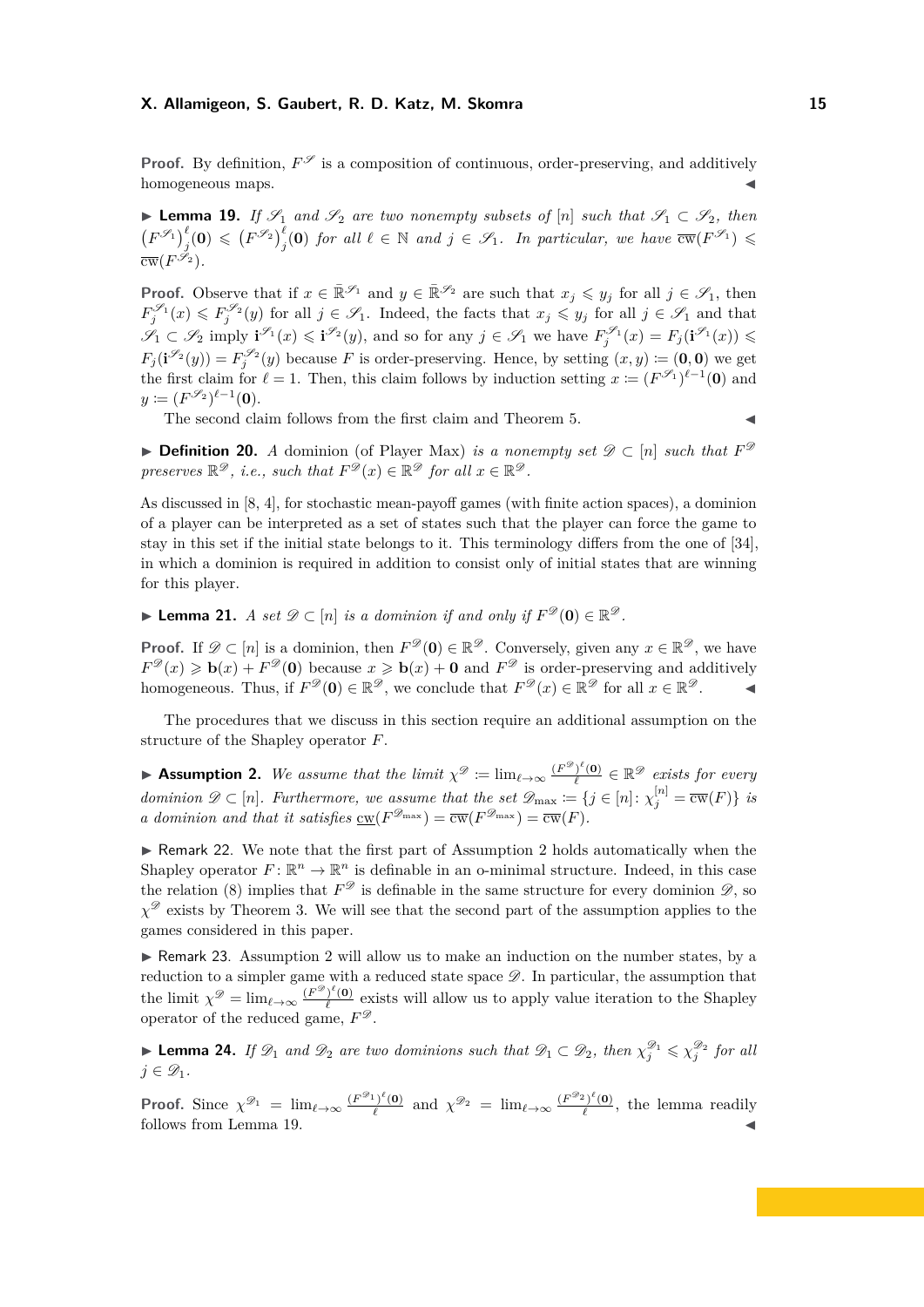1: **procedure** DecideConstantValue(*F, δ, R*) 2:  $u := \mathbf{0} \in \mathbb{R}^n$ ,  $\ell := 0 \in \mathbb{N}$ . 3:  $\tilde{F} \coloneqq \text{any map such that } \tilde{F}(u) \text{ is at most at distance } \epsilon := \delta/8 \text{ in the sup-norm from } F(u).$ 4: **repeat**  $u \coloneqq \tilde{F}(u); \ell \coloneqq \ell + 1$ <br>5: **until**  $\mathbf{t}(u) - \mathbf{b}(u) \leq (3/4)\delta\ell$ **until t** $(u) - \mathbf{b}(u) \leq (3/4)\delta\ell$  or  $\ell = 1 + \lceil 8R/\delta \rceil$ 6: **if**  $\ell = 1 + \lceil 8R/\delta \rceil$  then<br>7:  $\mathscr{S} := \{i : u_i = \mathbf{b}(u)\}$  $\mathscr{S} \coloneqq \{i: u_i = \mathbf{b}(u)\}$ 8: **return**  $\mathscr{S} \Rightarrow$  *The value of the game depends on the initial state. We have*  $\chi_i < \overline{\text{cw}}(F)$  *for all*  $i \in \mathscr{S}$ . 9: **else** 10: **return**  $\emptyset$   $\rightarrow$  *The value of the game is independent of the initial state.* 11: **end** 12: **end**

**Figure 4** Algorithm that decides if the value is constant.

**► Lemma 25.** Suppose that  $\mathscr{D} \subset [n]$  is a dominion that contains the set of states of maximal *value, i.e.,*  $\{j \in [n]: \chi_j = \overline{cw}(F)\} \subset \mathcal{D}$ . Then,  $\overline{cw}(F) = \overline{cw}(F^{\mathcal{D}})$  and  $\{j \in [n]: \chi_j = \overline{cw}(F^{\mathcal{D}}) \subset \overline{C}$  $\overline{\text{cw}}(F)$ } = { $j \in \mathcal{D}$  :  $\chi_j^{\mathcal{D}} = \overline{\text{cw}}(F^{\mathcal{D}})$ }.

**Proof.** We have  $\chi_j^{\mathcal{D}} \leq \chi_j$  for all  $j \in \mathcal{D}$  by Lemma 24. Let  $\mathcal{D}_{\text{max}} := \{j \in [n]: \chi_j = \overline{\text{cw}}(F)\}$  $\mathscr{D}$ . Then,  $\mathscr{D}_{\max}$  is a dominion of the operator *F* by Assumption 2. Moreover, since  $\mathscr{D}_{\max} \subset \mathscr{D}$ , we have  $\chi_j^{\mathcal{D}_{\text{max}}} \leq \chi_j^{\mathcal{D}} \leq \chi_j = \overline{\text{cw}}(F)$  for all  $j \in \mathcal{D}_{\text{max}}$  by Lemma 24. As  $\chi_j^{\mathcal{D}_{\text{max}}} = \overline{\text{cw}}(F)$  for all  $j \in \mathscr{D}_{\text{max}}$  by Assumption 2, it follows that  $\chi_j^{\mathscr{D}} = \overline{\text{cw}}(F)$  for all  $j \in \mathscr{D}_{\text{max}}$ . Furthermore, if  $j \notin \mathscr{D}_{\text{max}}$ , then  $\chi_j^{\mathscr{D}} \leq \chi_j < \overline{\text{cw}}(F)$ , which finishes the proof.

From now on, we denote  $\chi := \chi^{[n]}$  and  $\mathscr{D}_{\text{max}} := \{j \in [n]: \chi_j = \overline{\text{cw}}(F)\}\.$  The following theorem applies to Shapley operators for which an a priori separation bound is known: if  $\overline{\text{cw}}(F) > \underline{\text{cw}}(F)$ , it requires an apriori bound  $\delta > 0$  such that  $\overline{\text{cw}}(F) - \underline{\text{cw}}(F) > \delta$ . We note that the existence of the approximate sub and super-eigenvectors *v* and *w* used in this theorem follows from Assumption 2.

**► Theorem 26.** Suppose that F is such that either  $\overline{cw}(F) = cw(F)$  or  $\overline{cw}(F) - cw(F) > \delta$ *for some*  $\delta > 0$ *. Let*  $\mathscr{D}_{\text{max}}$  *be the set of states of maximal value and*  $R \coloneqq \max\{\Vert v\Vert_{\text{H}}, \Vert w\Vert_{\text{H}}\},$ *where*  $v, w \in \mathbb{R}^{\mathscr{D}_{\max}}$  *are any two vectors that satisfy*  $\overline{cw}(F) - \delta/8 + v \leq F^{\mathscr{D}_{\max}}(v)$  *and*  $\overline{\text{cw}}(F) + \delta/8 + w \geq F^{\mathcal{D}_{\text{max}}}(w)$ . Then, Procedure DECIDECONSTANTVALUE (Figure 4) is *correct.*

The proof relies on the following lemma.

▶ **Lemma 27.** Let  $\tilde{F}$ :  $\mathbb{R}^n$  →  $\mathbb{R}^n$  be such that  $\|\tilde{F}(x) - F(x)\|_{\infty} \leq \epsilon$  for all  $x \in \mathbb{R}^n$ . Suppose *that*  $\mathscr{S} \subset [n], v \in \mathbb{R}^{\mathscr{S}}$  and  $\gamma > 0$  are such that  $\overline{\text{cw}}(F) - \gamma + v \leq F^{\mathscr{S}}(v)$ . Then, for all  $\ell \in \mathbb{N}$ *and*  $j \in \mathscr{S}$ , we have  $\tilde{F}^{\ell}_{j}(\mathbf{0}) \geq \ell(\overline{\text{cw}}(F) - \gamma - \epsilon) - ||v||_{\text{H}}$ .

**Proof.** In the first place, note that  $\overline{cw}(F) - \gamma + i^{\mathscr{S}}(v) \leq F(i^{\mathscr{S}}(v))$ . Indeed, if  $j \in \mathscr{S}$  we have  $\overline{\text{cw}}(F) - \gamma + \mathbf{i}^{\mathscr{S}}_j(v) \leq F_j(\mathbf{i}^{\mathscr{S}}(v))$  because  $\mathbf{i}^{\mathscr{S}}_j(v) = v_j$  and  $F_j(\mathbf{i}^{\mathscr{S}}(v)) = F_j^{\mathscr{S}}(v)$ , and if  $j \notin \mathscr{S}$  we also have  $\overline{cw}(F) - \gamma + i_j^{\mathscr{S}}(v) \leqslant F_j(i^{\mathscr{S}}(v))$  because  $i_j^{\mathscr{S}}(v) = -\infty$ .

Now, since  $0 \ge -t(v) + i^{\mathscr{S}}(v)$  (note that  $t(v) \ne -\infty$  because  $v \in \mathbb{R}^{\mathscr{S}}$ ), we get  $F^{\ell}(0) \ge$  $-\mathbf{t}(v) + F^{\ell}(\mathbf{i}^{\mathscr{S}}(v)) \ge -\mathbf{t}(v) + \ell(\overline{\mathrm{cw}}(F) - \gamma) + \mathbf{i}^{\mathscr{S}}(v)$ . Hence, for every  $j \in \mathscr{S}$  we have  $F_j^\ell(\mathbf{0}) \geqslant -\mathbf{t}(v) + \ell(\overline{\mathrm{cw}}(F) - \gamma) + \mathbf{i}_j^{\mathscr{S}}(v) = -\mathbf{t}(v) + \ell(\overline{\mathrm{cw}}(F) - \gamma) + v_j \geqslant \ell(\overline{\mathrm{cw}}(F) - \gamma) - ||v||_{\mathrm{H}}.$ Therefore, by Lemma 14, we conclude that  $\tilde{F}^{\ell}_{j}(\mathbf{0}) \geq \ell(\overline{\text{cw}}(F) - \gamma - \epsilon) - ||v||_{H}$ .

**Proof of Theorem 26.** In the first place, note that vectors  $v, w \in \mathbb{R}^{\mathscr{D}_{\text{max}}}$  satisfying the condition of the theorem exist owing to Assumption 2.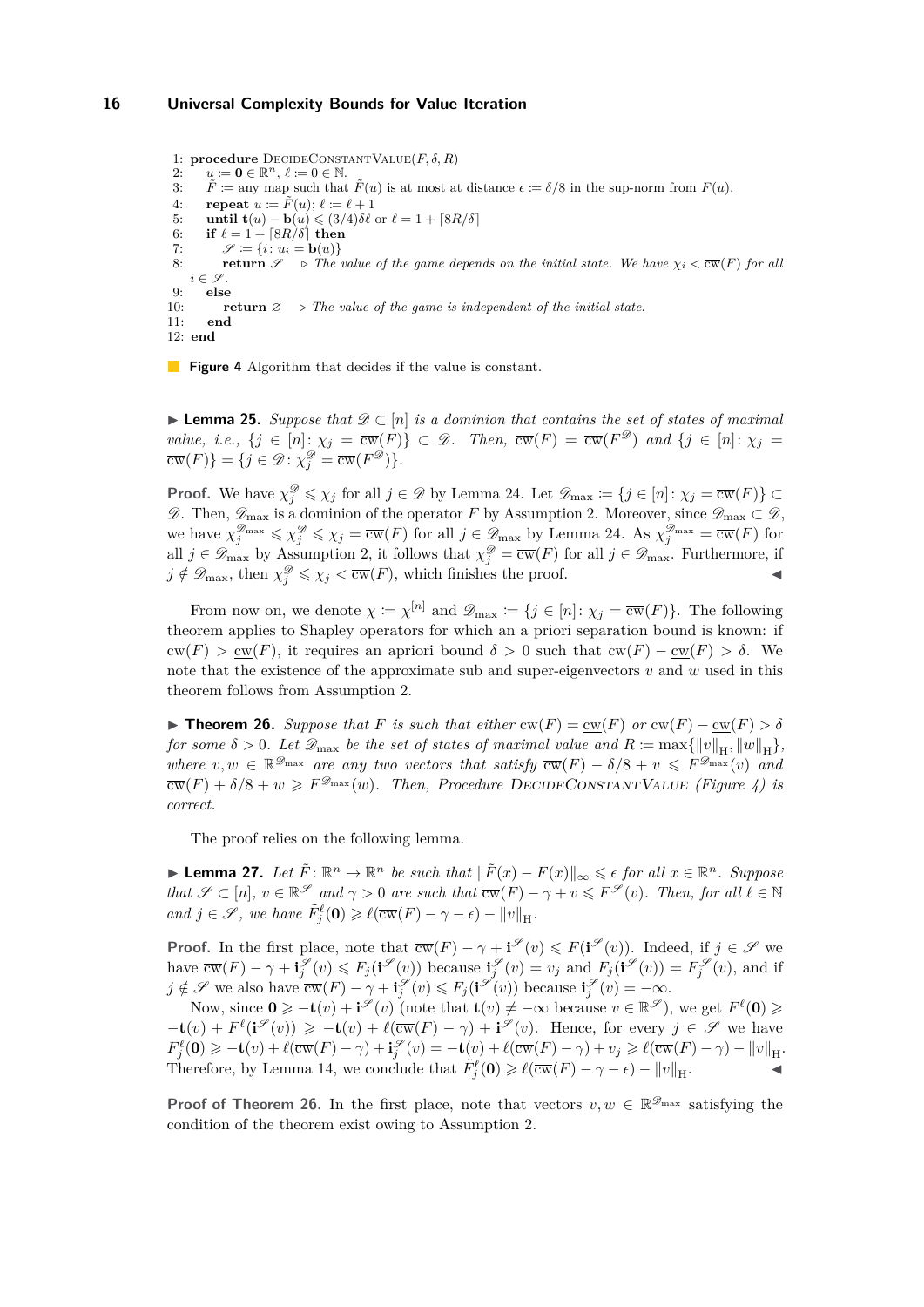```
1: procedure \text{EXTEND}(\mathscr{D}, \mathscr{S})2: \rho \mathcal{S} \subset \mathcal{D} is a nonempty set<br>3: while True do
          3: while True do
  4: \mathscr{S}' \coloneqq \emptyset5: define x \in \mathbb{R}^{\mathscr{D}} as x_j := -\infty for j \in \mathscr{S} and x_j = 0 otherwise
 6: for j \in \mathcal{D} do<br>7: if F_i^{\mathcal{D}}(x) =7: if F_j^{\mathscr{D}}(x) = -\infty then
  8: \mathscr{S}' \coloneqq \mathscr{S}' \cup \{j\}9: end
10: done<br>11: if \mathscr{S}11: if \mathscr{S} \cup \mathscr{S}' \neq \mathscr{S} then
12: \mathscr{S} \coloneqq \mathscr{S} \cup \mathscr{S}\overline{1}13: else
14: return \mathscr{S}<br>15: end
               15: end
16: done
17: end
```
**Figure 5** Procedure that extends the set laying outside some dominion.

Denote  $\tilde{u}^{\ell} \coloneqq \tilde{F}^{\ell}(\mathbf{0})$  for  $\ell \in \mathbb{N}$ . As in the proof of Theorem 16, we note that Lemmas 11 and 14 imply that we have the inequality

$$
\mathbf{b}(\tilde{u}^{\ell}) - \ell(\delta/8) \leq \ell \underline{\mathrm{cw}}(F) \leq \ell \overline{\mathrm{cw}}(F) \leq \mathbf{t}(\tilde{u}^{\ell}) + \ell(\delta/8). \tag{15}
$$

Hence, if the condition  $\mathbf{t}(\tilde{u}^{\ell}) - \mathbf{b}(\tilde{u}^{\ell}) \leq (3/4)\delta\ell$  is satisfied for some  $\ell$ , then  $\overline{cw}(F) - \underline{cw}(F) \leq \delta$ and so  $\overline{\mathrm{cw}}(F) = \underline{\mathrm{cw}}(F)$  by our assumption on  $\delta$ . Conversely, if  $\overline{\mathrm{cw}}(F) = \underline{\mathrm{cw}}(F)$ , then  $\mathscr{D}_{\text{max}} = [n]$  and Theorem 16 shows that the condition  $\mathbf{t}(\tilde{u}^{\ell}) - \mathbf{b}(\tilde{u}^{\ell}) \leq (3/4)\delta\ell$  is satisfied for some  $\ell \leq \lceil 8R/\delta \rceil$ . Hence, the algorithm correctly decides if the value of the game is constant.

To finish the proof, suppose the value of the game is not constant, so  $\overline{cw}(F) - cw(F) > \delta$  by our assumption on  $\delta$ , and let  $\ell := \lceil 8R/\delta \rceil + 1$ . Then, by Lemma 27 for any  $j \in \mathscr{D}_{\text{max}}$  we have  $\tilde{u}_j^{\ell} \geq \ell(\overline{\text{cw}}(F) - \delta/8 - \epsilon) - ||v||_{\mathcal{H}} \geq \ell(\overline{\text{cw}}(F) - \delta/8 - \epsilon) - R > \ell(\overline{\text{cw}}(F) - 3\ell(\delta/8) \text{ since } R < \ell(\delta/8)$ and  $\epsilon = \delta/8$  in Procedure DECIDECONSTANTVALUE. On the other hand, (15) implies  $\mathbf{b}(\tilde{u}^{\ell}) - \ell(\delta/8) \leq \ell_{\mathcal{L}}(F) < \ell(\overline{\text{cw}}(F) - \delta)$ . Hence, we have  $\mathbf{b}(\tilde{u}^{\ell}) < \ell(\overline{\text{cw}}(F) - 7\ell(\delta/8)) < \tilde{u}_{j}^{\ell}$ . We conclude that, if we take any  $k \in [n]$  such that  $\tilde{u}_k = \mathbf{b}(\tilde{u}^{\ell})$ , then  $k \notin \mathscr{D}_{\text{max}}$ .

## **3.4 Finding the States of Maximal Value**

We now refine Theorem 26, showing in Theorem 30 below that we can in fact extract all the initial states with maximal value. To this end, we introduce and analyze two procedures, EXTEND and TOPCLASS, which are used to obtain Theorem 30.

**► Lemma 28.** *Procedure EXTEND (Figure 5)* has the following properties. Let  $\mathscr{D} \subset [n]$  be *a dominion and*  $\mathscr{S} \subset \mathscr{D}$  *be a non-empty set. If*  $\mathscr{D}'$  *is a dominion such that*  $\mathscr{D}' \subset \mathscr{D}$  *and*  $\mathscr{S} \cap \mathscr{D}' = \emptyset$ , then  $\text{EXTEND}(\mathscr{D}, \mathscr{S}) \cap \mathscr{D}' = \emptyset$ . Besides,  $\mathscr{D} \setminus \text{EXTEND}(\mathscr{D}, \mathscr{S})$  is a dominion.

**Proof.** At each execution of the while loop, the procedure either stops or strictly increases the cardinality of  $\mathscr{S} \subset \mathscr{D}$ . Therefore, the procedure stops after at most  $|\mathscr{D}| - 1$  executions of the while loop.

To prove the first property of the procedure, let  $\mathscr{D}' \subset \mathscr{D}$  be a dominion such that  $\mathscr{S} \cap \mathscr{D}' = \emptyset$ . Since  $\mathscr{S} \cap \mathscr{D}' = \emptyset$  and  $\mathscr{D}' \subset \mathscr{D}$ , we have  $\mathbf{i}^{\mathscr{D}'}(\mathbf{0}) \leqslant \mathbf{i}^{\mathscr{D}}(x)$ , where x is the vector defined in the while loop of the procedure (i.e.,  $x = \mathbf{i}^{\mathcal{D}\setminus\mathcal{S}}(\mathbf{0})$ ). Hence,  $F(\mathbf{i}^{\mathcal{D}'}(\mathbf{0})) \leq F(\mathbf{i}^{\mathcal{D}}(x))$ because *F* is order-preserving. Since  $\mathscr{D}'$  is a dominion, we get  $-\infty < F_j^{\mathscr{D}'}(\mathbf{0}) = F_j(\mathbf{i}^{\mathscr{D}'}(\mathbf{0})) \leq$  $F_j(\mathbf{i}^{\mathscr{D}}(x)) = F_j^{\mathscr{D}}(x)$  for all  $j \in \mathscr{D}'$ . Therefore,  $\mathscr{S}' \cap \mathscr{D}' = \emptyset$  and so  $(\mathscr{S} \cup \mathscr{S}') \cap \mathscr{D}' = \emptyset$ . In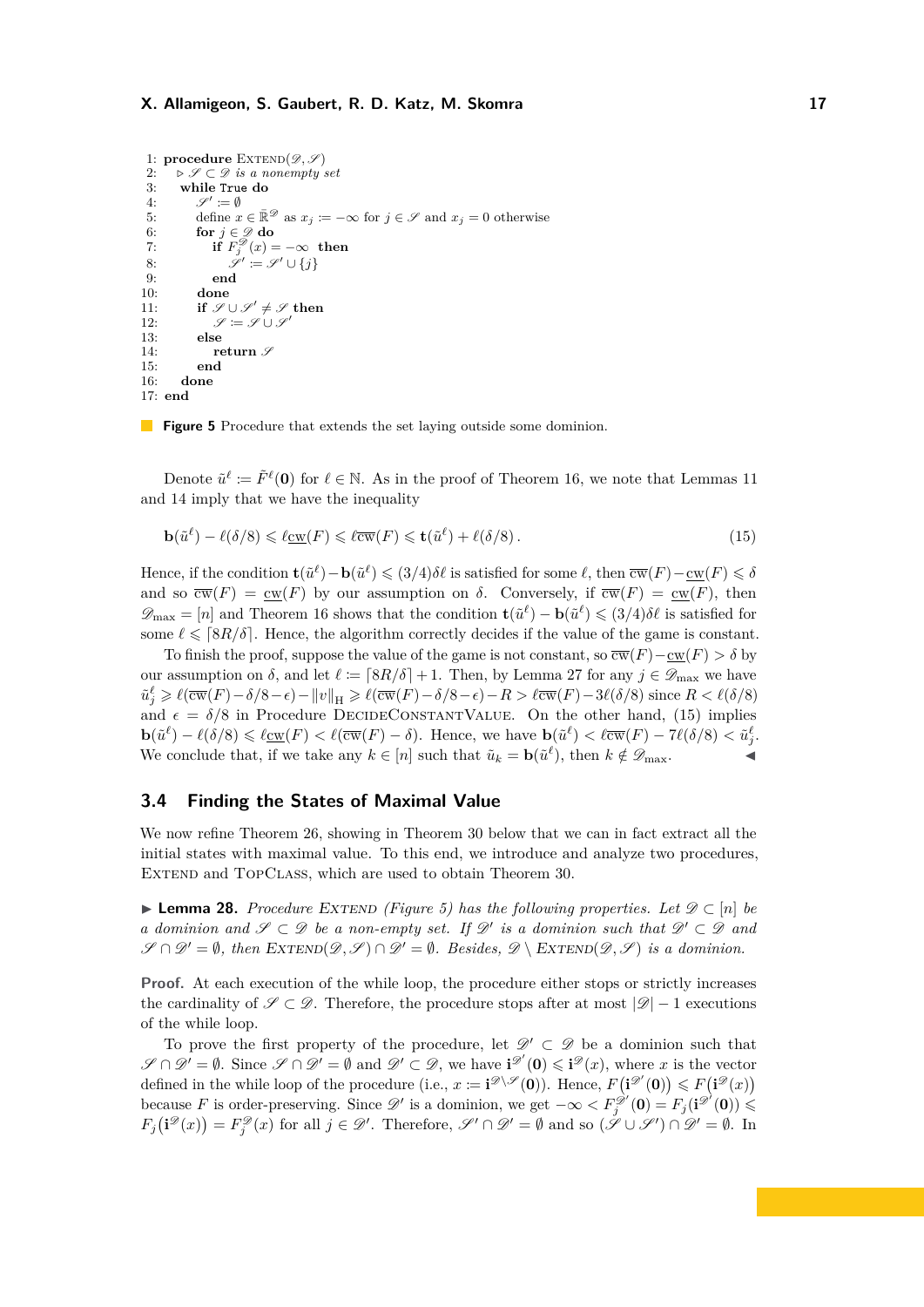```
1: procedure \text{Top}\text{CLASS}(F, \delta, R)2: \mathscr{D} := [n]<br>3: while T
          3: while True do
  4: \mathscr{S} \coloneqq \text{DecideConsariantValue}(F^{\mathscr{D}}, \delta, R)5: if \mathscr{S} = \emptyset then
 6: return \mathscr{D} \Rightarrow \mathscr{D} is the set of states that have the maximal value 7: end
 7: end<br>8: \mathscr{D} :=\mathscr{D} \coloneqq \mathscr{D} \setminus \text{EXTEND}(\mathscr{D}, \mathscr{S})9: done
10: end
```
**Figure 6** Procedure that finds the set of states with maximal value.

other words, the set  $\mathscr{S}\cup\mathscr{S}'$  obtained by a single execution of the while loop in the procedure is disjoint from  $\mathscr{D}'$ . Therefore, we have  $\text{EXTEND}(\mathscr{D}, \mathscr{S}) \cap \mathscr{D}' = \emptyset$ .

To prove the second property, let  $\mathscr{D}' \coloneqq \mathscr{D} \setminus \text{EXTEND}(\mathscr{D}, \mathscr{S})$ , and let  $x \in \mathbb{R}^n$  be the vector defined as  $x_j = -\infty$  for  $j \in \text{EXTEND}(\mathscr{D}, \mathscr{S})$  and  $x_j = 0$  otherwise (i.e., let  $x \coloneqq \mathbf{i}^{\mathscr{D}'}(\mathbf{0})$ ). The stopping criterion of the procedure implies that  $\{j \in \mathcal{D} : F_j^{\mathcal{D}}(\mathbf{p}^{\mathcal{D}}(x)) = -\infty\} \subset$ EXTEND $(\mathscr{D}, \mathscr{S})$ . Since  $x = \mathbf{i}^{\mathscr{D}}(\mathbf{p}^{\mathscr{D}}(x))$ , we have  $F_j^{\mathscr{D}}(\mathbf{p}^{\mathscr{D}}(x)) = \tilde{F}_j(x)$  for every  $j \in \mathscr{D}$ . Therefore,  $\{j \in \mathcal{D} : F_j(x) = -\infty\} \subset \text{EXTEND}(\mathcal{D}, \mathcal{S})$  and so  $F_j(x) > -\infty$  for all  $j \in \mathcal{D}'$ . In  $\text{particular, we have } F_j^{\mathscr{D}'}(\mathbf{0}) = F_j(\mathbf{i}^{\mathscr{D}'}(\mathbf{0})) = F_j(x) > -\infty \text{ for all } j \in \mathscr{D}'. \text{ Hence, } F^{\mathscr{D}'}(\mathbf{0}) \in \mathbb{R}^{\mathscr{D}'}$ and  $\mathscr{D}'$  is a dominion by Lemma 21.

Let

$$
\operatorname{sep}(F) \coloneqq \inf_{\mathscr{D}} \left( \overline{\mathrm{cw}}(F^{\mathscr{D}}) - \underline{\mathrm{cw}}(F^{\mathscr{D}}) \right)
$$

where the infimum is taken over all the dominions  $\mathscr D$  of  $F$  which contain all the states of maximal value and satisfy  $\overline{\mathrm{cw}}(F^{\mathscr{D}}) - \underline{\mathrm{cw}}(F^{\mathscr{D}}) > 0.$ 

**Theorem 29.** *Let*  $\delta > 0$  *be such that*  $\delta <$  sep(*F*)*,*  $\mathscr{D}_{\text{max}}$  *be the set of states of maximal value*  $\mathcal{L}$  *and*  $R \coloneqq \max\{||v||_H, ||w||_H\}$ , where  $v, w \in \mathbb{R}^{\mathscr{D}_{\max}}$  are any two vectors that satisfy  $\overline{cw}(F)$  −  $\delta/8 + v \leq F^{\mathscr{D}_{\text{max}}}(v)$  and  $\overline{\text{cw}}(F) + \delta/8 + w \geq F^{\mathscr{D}_{\text{max}}}(w)$ . Then, Procedure TOPCLASS $(F, \delta, R)$ *(Figure 6) halts after at most n iterations of the while loop, and correctly computes the set of initial states with maximal value.*

**Proof.** Fix any dominion  $\mathscr{D} \subset [n]$  such that  $\mathscr{D}_{\text{max}} \subset \mathscr{D}$  and consider two cases. If  $\mathscr{D} = \mathscr{D}_{\text{max}}$ , then we have  $\overline{\text{cw}}(F) = \overline{\text{cw}}(F^{\mathscr{D}}) = \underline{\text{cw}}(F^{\mathscr{D}})$  by Assumption 2. By applying Theorem 26 to  $F^{\mathscr{D}}$ , Procedure DECIDECONSTANTVALUE( $F^{\mathscr{D}}, \delta, R$ ) outputs  $\varnothing$ . If  $\mathscr{D} \neq \mathscr{D}_{\max}$ , then we have  $\overline{\mathrm{cw}}(F) = \overline{\mathrm{cw}}(F^{\mathscr{D}}) \neq \underline{\mathrm{cw}}(F^{\mathscr{D}})$  by Lemma 25. Thus,  $\overline{\mathrm{cw}}(F^{\mathscr{D}}) - \underline{\mathrm{cw}}(F^{\mathscr{D}}) \geq$  $\text{sep}(F) > \delta$  by the definition of  $\text{sep}(F)$ . Hence, by applying Theorem 26 to  $F^{\mathscr{D}}$ , Procedure DECIDECONSTANTVALUE( $F^{\mathscr{D}}, \delta, R$ ) outputs some nonempty set  $\mathscr{S} \subset \mathscr{D}$  such that  $\chi_i^{\mathscr{D}} < \overline{\text{cw}}(F)$  for all  $i \in \mathscr{S}$ . In particular,  $\mathscr{S} \cap \mathscr{D}_{\text{max}} = \emptyset$  by Lemma 25. Therefore, by Lemma 28, the set  $\mathscr{D} \setminus \text{EXTEND}(\mathscr{D}, \mathscr{S})$  is a dominion that contains  $\mathscr{D}_{\text{max}}$  and is strictly smaller than  $\mathscr{D}$ . By induction, if  $\mathscr{D}_\ell$  denotes the set  $\mathscr{D}$  at the *l*<sup>th</sup> iteration of the while loop in TOPCLASS(*F*,  $\delta$ , *R*), then we have  $[n] = \mathscr{D}_1 \supsetneq \mathscr{D}_2 \supsetneq \cdots \supset \mathscr{D}_{\text{max}}$  and all of the sets  $\mathscr{D}_\ell$  are dominions. Furthermore, Procedure TopCLASS( $F, \delta, R$ ) stops only when it finds a set  $\mathscr{D}_p$ such that  $\mathscr{D}_p = \mathscr{D}_{\text{max}}$  and outputs  $\mathscr{D}_p$  as the set of states with maximal value.

To state the final result of this section, we will suppose that we have access to an oracle that approximates (the canonical extension (8) of) *F* to a given precision  $\epsilon > 0$ . More precisely, given a point  $x \in \mathbb{R}^n$ , the oracle is supposed to output a point  $y \in \mathbb{R}^n$  that satisfies  $y_j = -\infty \iff F_j(x) = -\infty$  and  $|F_j(x) - y_j| \leq \epsilon$  for all *j* such that  $F_j(x) \neq -\infty$ .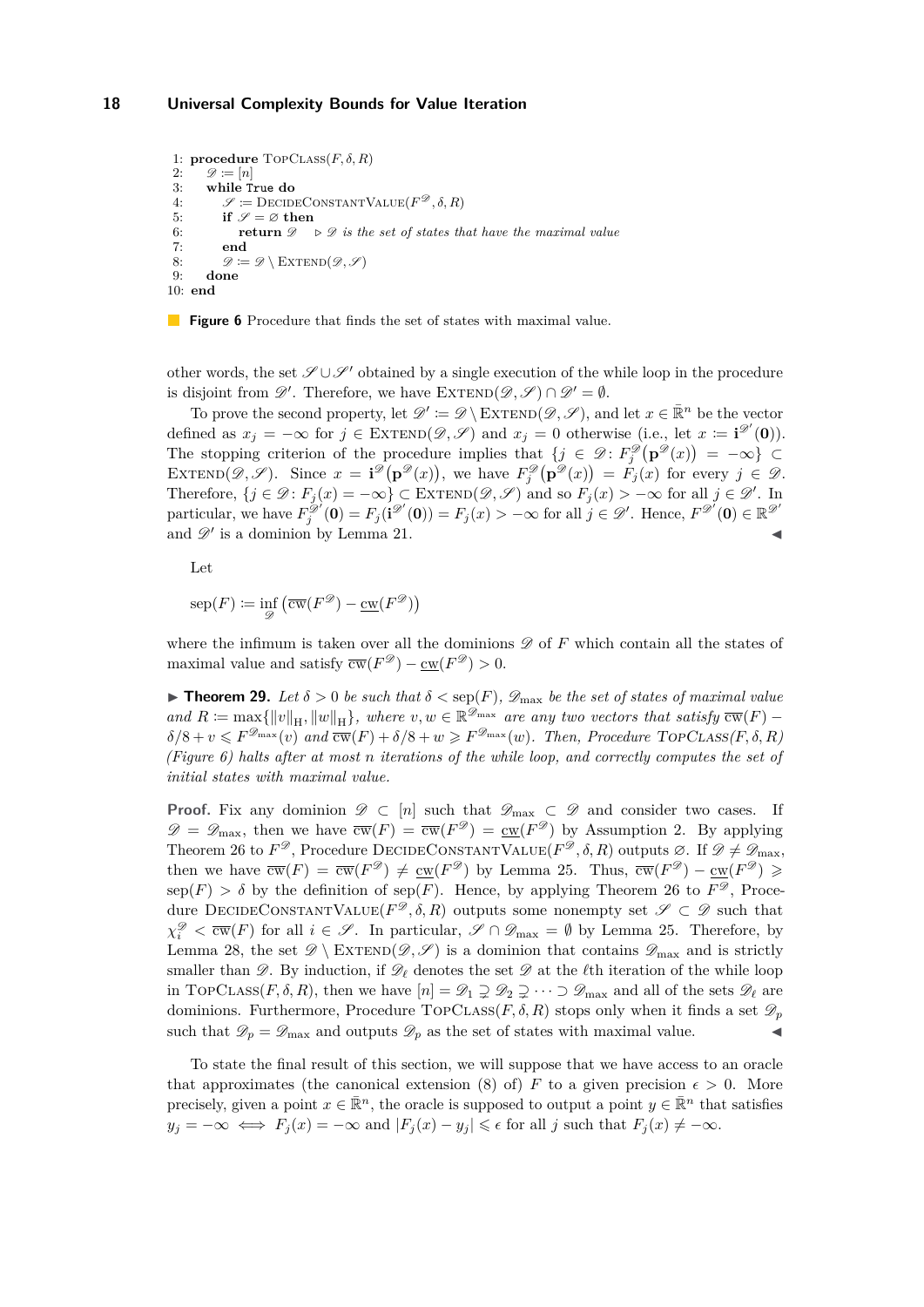**Theorem 30.** Let  $\delta > 0$  be such that  $\delta <$  sep(F),  $\mathscr{D}_{\text{max}}$  be the set of states of maximal *value and*  $R := \max{\{\Vert v \Vert_{H}, \Vert w \Vert_{H}\}}$ , where  $v, w \in \mathbb{R}^{\mathscr{D}_{\max}}$  are any two vectors that satisfy  $\overline{\text{cw}}(F) - \delta/8 + v \leqslant F^{\mathscr{D}_{\text{max}}}(v)$  and  $\overline{\text{cw}}(F) + \delta/8 + w \geqslant F^{\mathscr{D}_{\text{max}}}(w)$ . Then, the set of initial *states of maximal value can be found by making at most*  $n^2 + n \lfloor 8R/\delta \rfloor$  calls to an oracle that *approximates*  $F$  *to precision*  $\epsilon := \delta/8$ *.* 

**Proof.** Denote the oracle by  $\tilde{F}: \mathbb{R}^n \to \mathbb{R}^n$  and let  $\mathscr{D}_1, \ldots, \mathscr{D}_p$  be as in the proof of Theorem 29. If  $\mathscr{D} := \mathscr{D}_{\ell}$  for some  $\ell \in [p]$ , then  $|F_j^{\mathscr{D}}(x) - \tilde{F}_j(\mathbf{i}^{\mathscr{D}}(x))| \leq \delta/8$  for every  $x \in \mathbb{R}^{\mathscr{D}}$  and  $j \in \mathscr{D}$ . Indeed, since  $\mathscr{D}$  is a dominion, we have  $F_j^{\mathscr{D}}(x) = F_j(\mathbf{i}^{\mathscr{D}}(x)) > -\infty$  for all  $j \in \mathscr{D}$  and therefore  $|F_j^{\mathscr{D}}(x) - \tilde{F}_j(\mathbf{i}^{\mathscr{D}}(x))| \leq \delta/8$  by the definition of  $\tilde{F}$ . Hence, the map that approximates  $F^{\mathscr{D}} : \mathbb{R}^{\mathscr{D}} \to \mathbb{R}^{\mathscr{D}}$  as required by Procedure DECIDECONSTANTVALUE( $F^{\mathscr{D}}, \delta, R$ ) is obtained by calling  $\tilde{F}$ . Furthermore, Procedure DECIDECONSTANTVALUE( $F^{\mathscr{D}}, \delta, R$ ) finishes after making at most  $1 + \lceil 8R/\delta \rceil$  calls to the oracle. Moreover, for every  $x \in \mathbb{R}^{\mathscr{D}}$  and  $j \in \mathscr{D}$  we have  $F_j^{\mathscr{D}}(x) = -\infty \iff \tilde{F}_j(\mathbf{i}^{\mathscr{D}}(x)) = -\infty$  by the definition of  $\tilde{F}$ . Therefore, we can replace every call to  $F^{\mathscr{D}}(x)$  in EXTEND $(\mathscr{D}, \mathscr{S})$  by a call to  $\tilde{F}(\mathbf{i}^{\mathscr{D}}(x))$ . We also note that EXTEND $(\mathscr{D}, \mathscr{S})$ makes at most  $n-1$  calls to the oracle. Therefore, a single iteration of the while loop in TOPCLASS( $F, \delta, R$ ) can be done by making at most  $n + \lceil 8R/\delta \rceil$  calls to the oracle. The claim follows from the fact that TOPCLASS finishes after at most  $n$  iterations of the while loop.  $\blacktriangleleft$ 

## **4 Application to Stochastic Mean-Payoff Games**

In this section, we apply our results to stochastic mean-payoff games. We follow the notation concerning stochastic mean-payoff games as introduced in Section 2.1. In particular, we suppose that  $F$  is of the form given in  $(1)$ . Before starting, we note that the continuous extension of F to  $\mathbb{R}^{\mathscr{V}_{\text{Min}}}$  is still given by the same formula (1), with the convention that  $0 \cdot (-\infty) = 0$ . Indeed, under this convention, the operations min, max, and  $x \to \alpha \cdot x$  for  $\alpha \geqslant 0$  are continuous in  $\overline{\mathbb{R}}$ .

# **4.1 Dominions of Stochastic Mean-Payoff Games**

We first describe the dominions in the special case of stochastic mean-payoff games, and deduce that this class of games satisfies Assumption 2.

Intuitively speaking,  $\mathscr{D} \subset \mathscr{V}_{\text{Min}}$  is a dominion if player Max can force the game to stay in  $\mathscr{D}$  provided that the initial state of the game belongs to  $\mathscr{D}$ . To make this more precise, we use the following notation. If  $\mathscr{S} \subset \mathscr{V}_{\text{Min}}$  is any subset, then we denote by  $\mathcal{V}_{\text{Nat}}^{\mathscr{S}} \subset \mathscr{V}_{\text{Nat}}$  the set of vertices controlled by Nature whose all outgoing edges go to  $\mathscr{S},$ i.e.,  $\mathcal{V}_{\text{Nat}}^{\mathcal{S}} := \{k \in \mathcal{V}_{\text{Nat}} \colon \sum_{l \in \mathcal{S}} P_{kl} = 1\}.$  Moreover, we denote by  $\mathcal{V}_{\text{Max}}^{\mathcal{S}} \subset \mathcal{V}_{\text{Max}}$  the set of vertices controlled by Max which have at least one outgoing edge that goes to  $\mathcal{V}_{\text{Nat}}^{\mathscr{S}}$ , i.e.,  $\mathcal{V}_{\text{Max}}^{\mathscr{S}} \coloneqq \{i \in \mathscr{V}_{\text{Max}}: \exists k \in \mathscr{V}_{\text{Nat}}^{\mathscr{S}}, (i,k) \in \mathscr{E}\}.$  Furthermore, we denote by  $(\mathscr{V}^{\mathscr{S}}, \mathscr{E}^{\mathscr{S}})$  the subgraph of  $(\mathscr{V}, \mathscr{E})$  induced by  $\mathscr{S} \uplus \mathscr{V}_{\text{Max}}^{\mathscr{S}} \uplus \mathscr{V}_{\text{Nat}}^{\mathscr{S}}$ .

**► Lemma 31.** *A set*  $\mathscr{D} \subset \mathscr{V}_{\text{Min}}$  *is a dominion of a stochastic mean-payoff game if and only if all edges leaving*  $\mathscr{D}$  *go to*  $\mathscr{V}_{\text{Max}}^{\mathscr{D}}$ , *i.e.*,  $\{i \in \mathscr{V}_{\text{Max}} : \exists j \in \mathscr{D}, (j,i) \in \mathscr{E}\} \subset \mathscr{V}_{\text{Max}}^{\mathscr{D}}$ . In particular, *if*  $\mathscr{D}$  *is a dominion, then the sets*  $\mathscr{V}_{\text{Nat}}^{\mathscr{D}}$  *and*  $\mathscr{V}_{\text{Max}}^{\mathscr{D}}$  *are nonempty. Furthermore, if*  $\mathscr{D}$  *is a dominion, then we have the equality*

$$
F_j^{\mathscr{D}}(x) = \min_{(j,i)\in\mathscr{E}^{\mathscr{D}}} \left( -A_{ij} + \max_{(i,k)\in\mathscr{E}^{\mathscr{D}}} \left( B_{ik} + \sum_{(k,l)\in\mathscr{E}^{\mathscr{D}}} P_{kl} x_l \right) \right) \text{ for all } j \in \mathscr{D}.
$$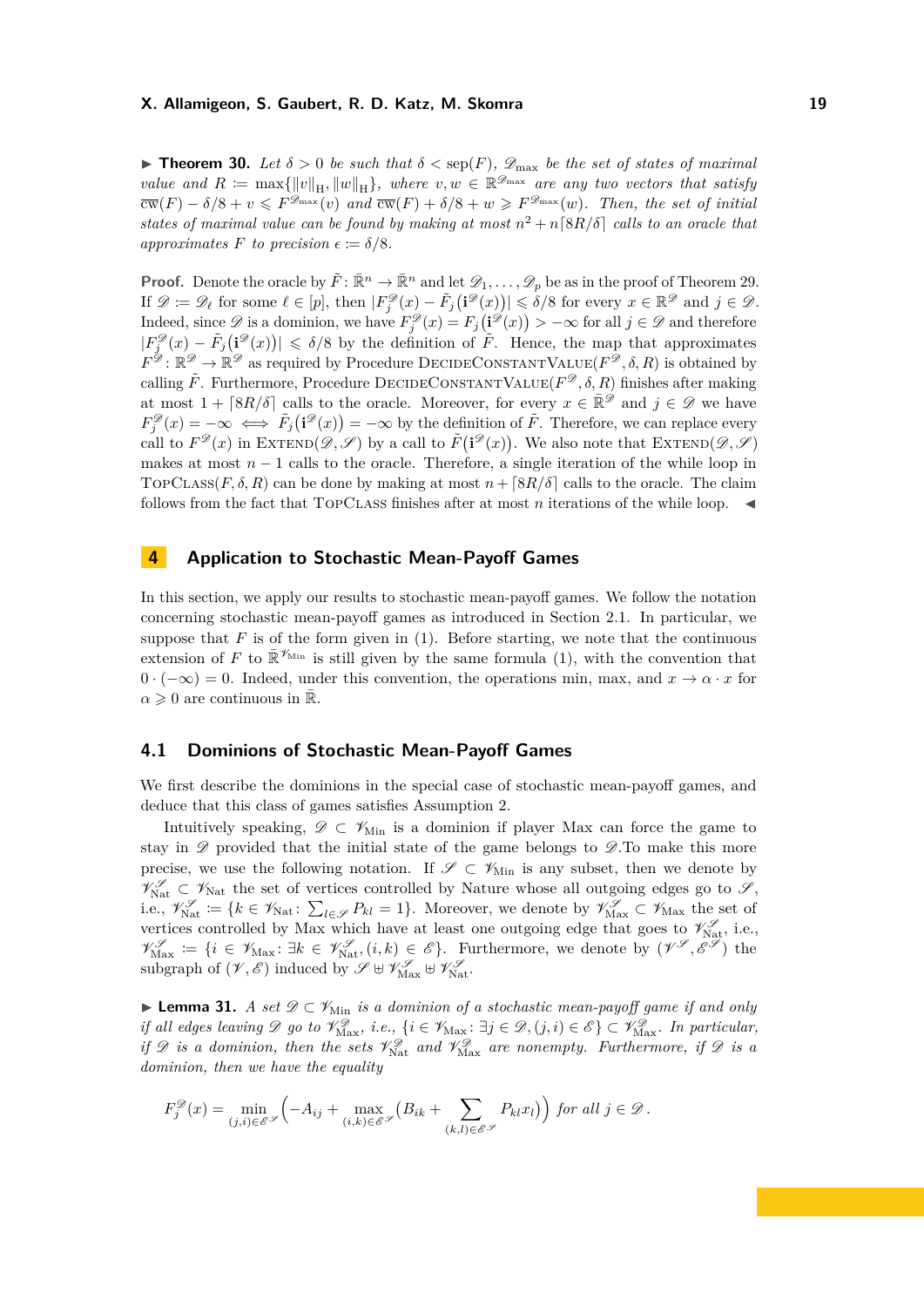**Proof.** Let  $\mathscr{D} \subset \mathscr{V}_{\text{Min}}$  be any set. In the first place, note that for every  $x \in \mathbb{R}^{\mathscr{D}}$ , by the definition of  $\mathcal{V}_{\text{Nat}}^{\mathcal{D}}$ , for every  $k \in \mathcal{V}_{\text{Nat}}$  we have

$$
\sum_{(k,l)\in\mathscr{E}} P_{kl} \mathbf{i}^{\mathscr{D}}(x)_l = \begin{cases} \sum_{(k,l)\in\mathscr{E}^{\mathscr{D}}} P_{kl} x_l & \text{if } k \in \mathscr{V}_{\text{Nat}}^{\mathscr{D}}, \\ -\infty & \text{otherwise.} \end{cases}
$$

Thus, by the definition of  $\mathscr{V}_{\text{Max}}^{\mathscr{D}}$ , it follows that

$$
\max_{(i,k)\in\mathscr{E}}\left(B_{ik}+\sum_{(k,l)\in\mathscr{E}}P_{kl}\mathbf{i}^{\mathscr{D}}(x)_{l}\right)=\begin{cases}\max_{(i,k)\in\mathscr{E}^{\mathscr{D}}}\left(B_{ik}+\sum_{(k,l)\in\mathscr{E}^{\mathscr{D}}}P_{kl}x_{l}\right) & \text{if } i\in\mathscr{V}_{\text{Max}}^{\mathscr{D}},\\-\infty & \text{otherwise,}\end{cases}
$$

for all  $i \in \mathscr{V}_{\text{Max}}$ . We conclude that

$$
F_j(\mathbf{i}^{\mathscr{D}}(x)) = \n\begin{cases} \n\min_{(j,i) \in \mathscr{E}^{\mathscr{D}}} \left( -A_{ij} + \max_{(i,k) \in \mathscr{E}^{\mathscr{D}}} \left( B_{ik} + \sum_{(k,l) \in \mathscr{E}^{\mathscr{D}}} P_{kl} x_l \right) \right) & \text{if } i \in \mathscr{V}_{\text{Max}}^{\mathscr{D}} \text{ for all } (j,i) \in \mathscr{E}, \\
-\infty & \text{otherwise,} \n\end{cases} \tag{16}
$$

for all  $j \in \mathscr{V}_{\text{Min}}$ .

If we assume that  $\mathscr{D}$  is a dominion, we necessarily have that  $i \in \mathscr{V}_{\text{Max}}^{\mathscr{D}}$  for every  $j \in \mathscr{D}$ and  $i \in \mathscr{V}_{\text{Max}}$  such that  $(j, i) \in \mathscr{E}$ , because otherwise (16) would imply that  $F_j^{\mathscr{D}}(\mathbf{0}) = -\infty$ for some  $j \in \mathcal{D}$ , contradicting Lemma 21. Then, when  $\mathcal{D}$  is a dominion, (16) also shows that

$$
F_j^{\mathscr{D}}(x) = \min_{(j,i)\in\mathscr{E}^{\mathscr{D}}} \left( -A_{ij} + \max_{(i,k)\in\mathscr{E}^{\mathscr{D}}} \left( B_{ik} + \sum_{(k,l)\in\mathscr{E}^{\mathscr{D}}} P_{kl} x_l \right) \right)
$$

for every  $x \in \mathbb{R}^{\mathscr{D}}$  and  $j \in \mathscr{D}$ .

Assume now that  $\mathscr D$  has the property that for every  $j \in \mathscr D$  and  $i \in \mathscr V_{\text{Max}}$  such that  $(j, i) \in \mathscr E$ we have  $i \in \mathcal{V}_{\text{Max}}^{\mathcal{D}}$ . Then, by (16) we have  $F_j^{\mathcal{D}}(\mathbf{0}) = \min_{(j,i) \in \mathcal{E}^{\mathcal{D}}} \left( -A_{ij} + \max_{(i,k) \in \mathcal{E}^{\mathcal{D}}} (B_{ik}) \right)$ for every  $j \in \mathscr{D}$ . Besides, since every vertex in  $\mathscr{V}_{\text{Min}}$  has at least one outgoing edge by Assumption 1, for every  $j \in \mathcal{D}$  there exists  $i \in \mathcal{V}_{\text{Max}}^{\mathcal{D}}$  such that  $(j, i) \in \mathcal{E}^{\mathcal{D}}$ . It follows that  $F_j^{\mathscr{D}}(\mathbf{0}) > -\infty$  for every  $j \in \mathscr{D}$  because  $\max_{k \in \mathscr{V}_{\text{Nat}}^{\mathscr{D}}}(B_{ik}) > -\infty$  for every  $i \in \mathscr{V}_{\text{Max}}^{\mathscr{D}}$  by the definition of  $\mathcal{V}_{\text{Max}}^{\mathcal{D}}$ . Thus, by Lemma 21 we conclude that  $\mathcal{D}$  is a dominion.

Lemma 31 implies that if  $\mathscr D$  is a dominion, then  $F^{\mathscr D}$  is the Shapley operator of a stochastic mean-payoff game on the subgraph  $(\mathcal{V}^{\mathcal{D}}, \mathcal{E}^{\mathcal{D}})$ . We refer to this game as the *subgame induced*  $$ 

**► Lemma 32.** If  $\mathscr{D} \subset \mathscr{V}_{\text{Min}}$  is a dominion, then the subgame induced by  $\mathscr{D}$  satisfies Assump*tion 1.*

**Proof.** Lemma 31 implies that every vertex  $j \in \mathcal{D}$  has an outgoing edge to a vertex  $i \in \mathcal{V}_{\text{Max}}^{\mathcal{D}}$ . The vertices in  $\mathcal{V}_{\text{Nat}}^{\mathscr{D}}$  and  $\mathcal{V}_{\text{Max}}^{\mathscr{D}}$  have at least one outgoing edge in  $\mathscr{E}^{\mathscr{D}}$  by definition.

The following lemma characterizes the recession operators of Shapley operators of stochastic mean-payoff games. Recall that if  $F$  is a self-map of  $\mathbb{R}^n$ , the *recession operator* of  $F$  is defined by

*.*

$$
\hat{F}(x) \coloneqq \lim_{\beta \to \infty} \beta^{-1} F(\beta x), \qquad x \in \mathbb{R}^n
$$

It is immediate that when *G* and *H* are Lipschitz continuous self-maps of  $\mathbb{R}^n$  that admit recession functions, so does  $G \circ H$ , and  $\widehat{G \circ H} = \widehat{G} \circ \widehat{H}$ . Moreover, if *F* is a self-map of  $\mathbb{R}^n$ that is order-preserving and additively homogeneous, so is  $\hat{F}$ . All the Shapley operators of the concrete games considered in this paper admit recession functions. In particular: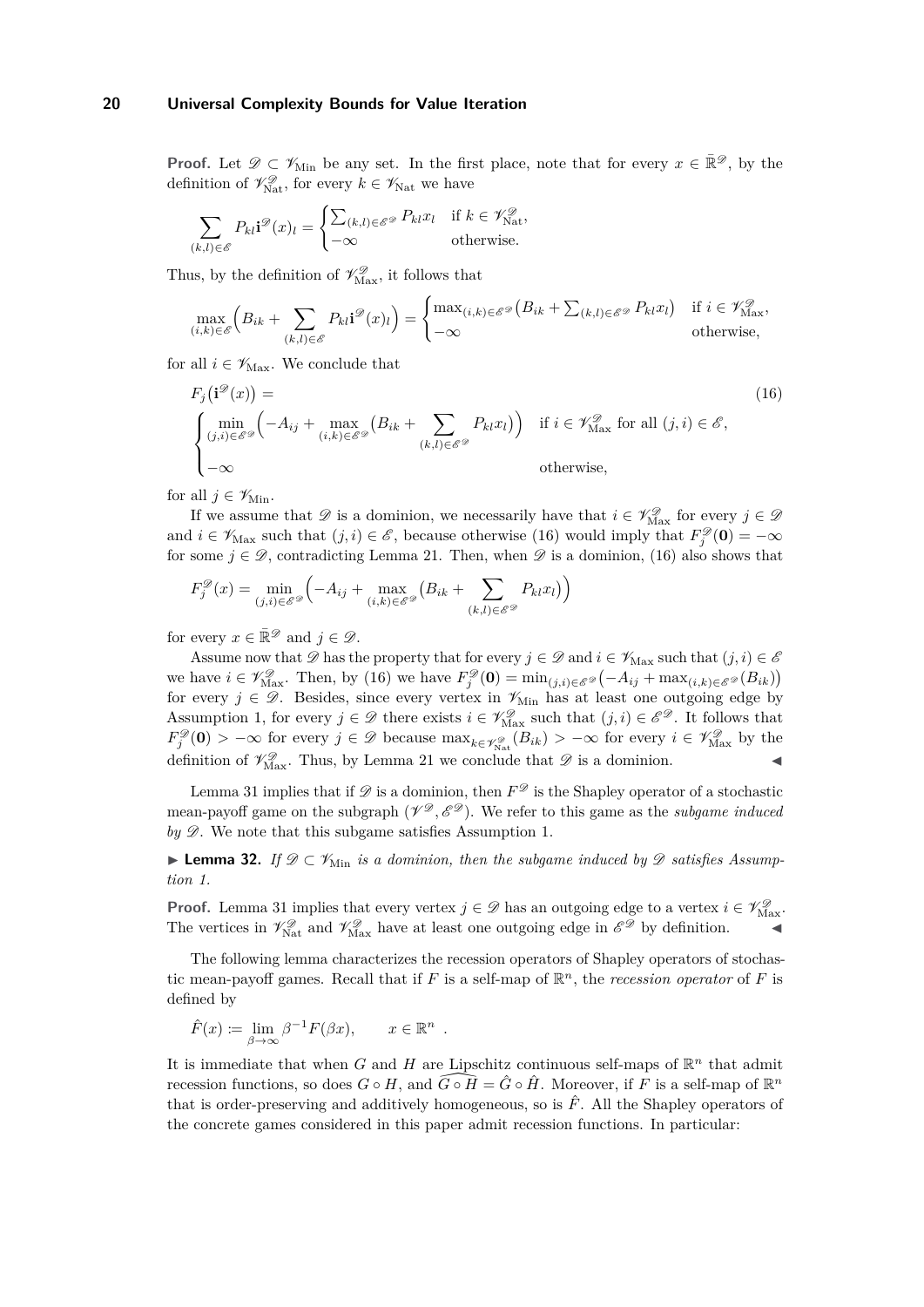**Lemma 33.** *For every*  $j \in \mathcal{V}_{\text{Min}}$  *we have* 

$$
\hat{F}_j(x) = \min_{(j,i)\in\mathscr{E}} \max_{(i,k)\in\mathscr{E}} \sum_{(k,l)\in\mathscr{E}} P_{kl} x_l.
$$

I **Lemma 34.** *The Shapley operators of stochastic mean-payoff games satisfy Assumption 2.*

**Proof.** The fact that *F* satisfies the first part of Assumption 2 follows from Remark 22. Alternatively, to prove this part it is enough to note that *F* has an escape rate by Theorem 4 and, by Lemma 31, the same is true for the operator  $F^{\mathscr{D}}$  when  $\mathscr{D}$  is a dominion.

In order to prove the second part of Assumption 2, let  $\tau$  be an optimal strategy of Max in the stochastic mean-payoff game described by *F*. Consider the Shapley operator

$$
F_j^{\tau}(x) := \min_{(j,i)\in\mathscr{E}} \left( -A_{ij} + B_{i\tau(i)} + \sum_{(\tau(i),l)\in\mathscr{E}} P_{\tau(i)l} x_l \right),
$$

of the game in which Max plays according to  $\tau$ . Since  $\tau$  is optimal, we have  $\chi$  =  $\lim_{\ell \to \infty} \frac{(F^{\tau})^{\ell}(\mathbf{0})}{\ell}$  $\int_{\ell}^{\ell}$  (0). Let  $\hat{F}^{\tau}$  be the recession operator of  $F^{\tau}$ . By Lemma 33 we have

$$
\hat{F}_j^{\tau}(x) = \min_{(j,i) \in \mathcal{E}} \sum_{(\tau(i),l) \in \mathcal{E}} P_{\tau(i)l} x_l
$$

Furthermore, by a standard observation,  $\hat{F}^{\tau}(\chi) = \chi$ , see e.g. [45] or [3, Prop. 3.1]. Note that  $\sum_{(k,l)\in\mathscr{E}} P_{kl}\chi_l = \overline{\text{cw}}(F)$  for every  $k \in \mathscr{V}_{\text{Nat}}^{\mathscr{D}_{\text{max}}}$  and  $\sum_{(k,l)\in\mathscr{E}} P_{kl}\chi_l < \overline{\text{cw}}(F)$  for all  $k \in \mathscr{V}_{\mathrm{Nat}} \setminus \mathscr{V}_{\mathrm{Nat}}^{\mathscr{D}_{\mathrm{max}}}$ . Therefore, the equality  $\hat{F}^{\tau}(\chi) = \chi$  implies that for every  $j \in \mathscr{D}_{\mathrm{max}}$  and  $\text{every } i \in \mathscr{V}_{\text{Max}} \text{ such that } (j, i) \in \mathscr{E} \text{ we have } \tau(i) \in \mathscr{V}_{\text{Nat}}^{\mathscr{D}_{\text{max}}}$ . In particular, every such *i* belongs to  $\mathscr{V}_{\rm Max}^{\mathscr{D}_{\rm max}}$  and  $\mathscr{D}_{\rm max}$  is a dominion by Lemma 31.

To complete the proof, recall that for all  $j \in \mathscr{D}_{\text{max}}$  we have  $\chi_j^{\mathscr{D}_{\text{max}}} \leq \overline{\text{cw}}(F)$  by Lemma 24. To prove that  $\overline{\mathrm{cw}}(F) \leqslant \chi_j^{\mathcal{D}_{\text{max}}}$  for  $j \in \mathcal{D}_{\text{max}}$ , let  $\sigma^{\mathcal{D}_{\text{max}}} : \mathcal{D}_{\text{max}} \to \mathcal{V}_{\text{Max}}^{\mathcal{D}_{\text{max}}}$  be an optimal strategy of Min in the subgame induced by  $\mathscr{D}_{\text{max}}$  and let  $\sigma: \mathscr{V}_{\text{Min}} \to \mathscr{V}_{\text{Max}}$  be any strategy of Min that agrees with  $\sigma^{\mathscr{D}_{\text{max}}}$  on  $\mathscr{D}_{\text{max}}$ . Likewise, let  $\tau^{\mathscr{D}_{\text{max}}}$ :  $\mathscr{V}_{\text{Max}}^{\mathscr{D}_{\text{max}}} \to \mathscr{V}_{\text{Nat}}^{\mathscr{D}_{\text{max}}}$  be any strategy of Max in the subgame induced by  $\mathscr{D}_{\text{max}}$  that agrees with  $\tau$  on the set  $\{i \in \mathscr{V}_{\text{Max}}^{\mathscr{D}_{\text{max}}} : \exists j \in$  $\mathscr{D}_{\text{max}}$ ,  $(j, i) \in \mathscr{E}$ . Note that there is at least one such strategy, because we have shown above that  $\tau(i) \in \mathcal{V}_{\text{Nat}}^{\mathcal{D}_{\text{max}}}$  for any *i* that belongs to this set. Furthermore, if the initial state *j* of the game belongs to  $\mathscr{D}_{\text{max}}$  and the players use the strategies  $(\sigma, \tau)$ , then the game never leaves the set of states  $\mathscr{D}_{\text{max}} \oplus \mathscr{V}_{\text{Max}}^{\mathscr{D}_{\text{max}}} \oplus \mathscr{V}_{\text{Nat}}^{\mathscr{D}_{\text{max}}}$  by the definition of  $\mathscr{V}_{\text{Nat}}^{\mathscr{D}_{\text{max}}}$ . Even more,  $(\sigma, \tau)$  and  $(\sigma^{\mathcal{D}_{\text{max}}}, \tau^{\mathcal{D}_{\text{max}}})$  generate the same probability measures on the possible trajectories starting at *j*. In particular, we have  $g_j(\sigma, \tau) = g_j(\sigma^{\mathcal{D}_{\text{max}}}, \tau^{\mathcal{D}_{\text{max}}})$  for all  $j \in \mathcal{D}_{\text{max}}$ . Hence, the optimality of  $\sigma^{\mathscr{D}_{\text{max}}}$  and  $\tau$  implies  $\chi_j^{\mathscr{D}_{\text{max}}} \geq g_j(\sigma^{\mathscr{D}_{\text{max}}}, \tau^{\mathscr{D}_{\text{max}}}) = g_j(\sigma, \tau) \geq \chi_j = \overline{\text{cw}}(F)$ .

# **4.2 Bit-Complexity Estimates for Stochastic Mean-Payoff Games**

We start by bounding the separation sep and the metric estimate  $R(F)$ , when F is the Shapley operator of a stochastic turn-based zero-sum game as in (1). We recall that the payoffs  $A_{ij}$  and  $B_{ik}$  are integers. This is not more special than assuming that they are rational numbers (we may always rescale rational payments so that they become integers).We set

$$
W \coloneqq \max\left\{ |A_{ij} - B_{ik}| : i \in \mathcal{V}_{\text{Max}}, j \in \mathcal{V}_{\text{Min}}, k \in \mathcal{V}_{\text{Nat}} \right\}. \tag{17}
$$

We also assume that the probabilities  $P_{kj}$  are rational, and that they have a common denominator  $M \in \mathbb{N}_{>0}$ ,  $P_{kj} = n_{kj}/M$ , where  $n_{kj} \in \{0, \ldots, M\}$  for all  $k \in \mathscr{V}_{\text{Nat}}$  and  $j \in \mathscr{V}_{\text{Min}}$ .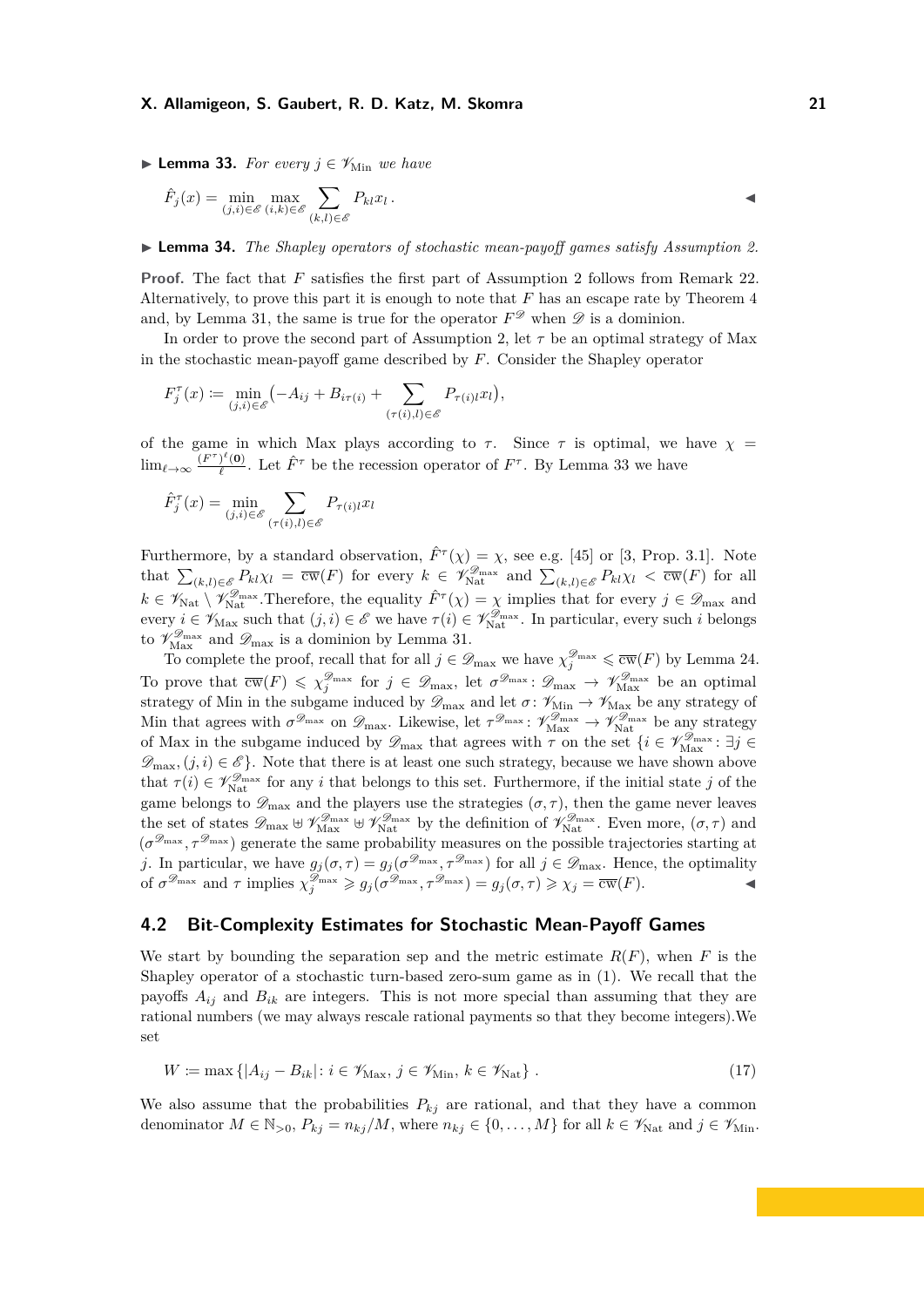We say that a state  $k \in \mathcal{V}_{\text{Nat}}$  is a *significant random state* if there are at least two indices  $j, j' \in \mathcal{V}_{\text{Min}}$  such that  $P_{kj} > 0$  and  $P_{kj'} > 0$ . We denote by  $s(P)$  (or simply *s*, when *P* is clear from the context) the number of significant random states. The following separation bound improves an estimate in [18].

▶ **Theorem 35.** *We have*  $\text{sep}(F) > 1/(nM^{\min\{s,n-1\}})^2$ *.* 

We will deduce this theorem from an optimal bit-complexity result for Markov chains, established in [51].

 $\triangleright$  **Lemma 36** ([51]). Suppose that a Markov chain with transition matrix Q and n states is *irreducible, and that the transition probabilities are rational numbers whose denominators divide the integer M. Let*  $s := s(Q)$ *, and let*  $\pi \in (0,1]^{n \times n}$  *be the invariant measure of the chain. Then, the least common denominator of the rational numbers*  $\pi_i$ ,  $j \in [n]$ , is not *greater than*  $nM^{\min\{s,n-1\}}$ .

**Lemma 37.** *Both*  $\overline{cw}(F)$  *and*  $cw(F)$  *are rational numbers whose denominators are not greater than*  $nM^{\min\{s,n-1\}}$ .

**Proof.** Let  $\sigma$  and  $\tau$  be optimal strategies of players Min and Max respectively. Consider the Shapley operator

$$
F_j^{\sigma,\tau}(x) := -A_{\sigma(j)j} + B_{\sigma(j)\tau(\sigma(j))} + \sum_{(\tau(\sigma(j)),l) \in \mathscr{E}} P_{\tau(\sigma(j))l} x_l
$$

of the game in which players play according to  $(\sigma, \tau)$ . Note that  $\overline{cw}(F) = \overline{cw}(F^{\sigma,\tau})$  and  $\underline{\mathrm{cw}}(F) = \underline{\mathrm{cw}}(F^{\sigma,\tau})$  because the strategies  $\sigma,\tau$  are optimal. Furthermore, let the vector  $r \in \mathbb{R}^n$  and the row-stochastic matrix  $Q \in \mathbb{R}^{n \times n}$  defined as  $r_j := -A_{\sigma(j)j} + B_{\sigma(j)\tau(\sigma(j))}$  for all  $j \in \mathscr{V}_{\text{Min}}$  and

$$
Q_{jl} = \begin{cases} P_{\tau(\sigma(j))l} & \text{if } (\tau(\sigma(j)), l) \in \mathscr{E}, \\ 0 & \text{otherwise} \end{cases}
$$

for all  $j, l \in \mathscr{V}_{\text{Min}}$ . In this way, we get  $F^{\sigma,\tau}(x) = r + Qx$  for all  $x \in \mathbb{R}^n$ . In other words,  $F^{\sigma,\tau}$  is an operator describing a Markov chain with rewards, in which the Markov chain has transition probabilities given by *Q* and rewards given by *r*. The ergodic theorem of finite Markov chains [44, Appendix A.4] implies that this Markov chain has two (possibly identical) recurrent classes  $U_1, U_2$  such that  $\overline{\mathrm{cw}}(F^{\sigma,\tau}) = \sum_{j \in U_1} r_j \pi_j^{(1)}, \, \underline{\mathrm{cw}}(F^{\sigma,\tau}) = \sum_{j \in U_2} r_j \pi_j^{(2)},$  where  $\pi^{(1)}, \pi^{(2)}$ are the invariant measures of the restrictions of the Markov chain to these classes.Hence, the claim follows from Lemma 36.

**Proof of Theorem 35.** By Lemma 37, both  $\overline{cw}(F)$  and  $\underline{cw}(F)$  are rational numbers with denominators not greater than  $nM^{\min\{s,n-1\}}$ . Therefore, they are either equal or satisfy  $\overline{\text{cw}}(F) - \underline{\text{cw}}(F) > 1/(nM^{\min\{s,n-1\}})^2$ . By Lemma 31, the same is true for any operator  $F^{\mathscr{D}}$ where  $\mathscr{D} \subset [n]$  is a dominion.

We now provide a bit-complexity estimate for the bias vector of the Shapley operator of a stochastic mean-payoff game.

▶ **Theorem 38.** Suppose that  $\underline{\mathrm{cw}}(F) = \overline{\mathrm{cw}}(F)$ . Then, there exists a vector  $u \in \mathbb{R}^{\mathcal{V}_{\mathrm{Min}}}$  such *that*  $F(u) = \overline{\text{cw}}(F) + u$  *and* 

$$
R(F) \leq \|u\|_{\mathcal{H}} \leq 8nWM^{\min\{s,n-1\}}.
$$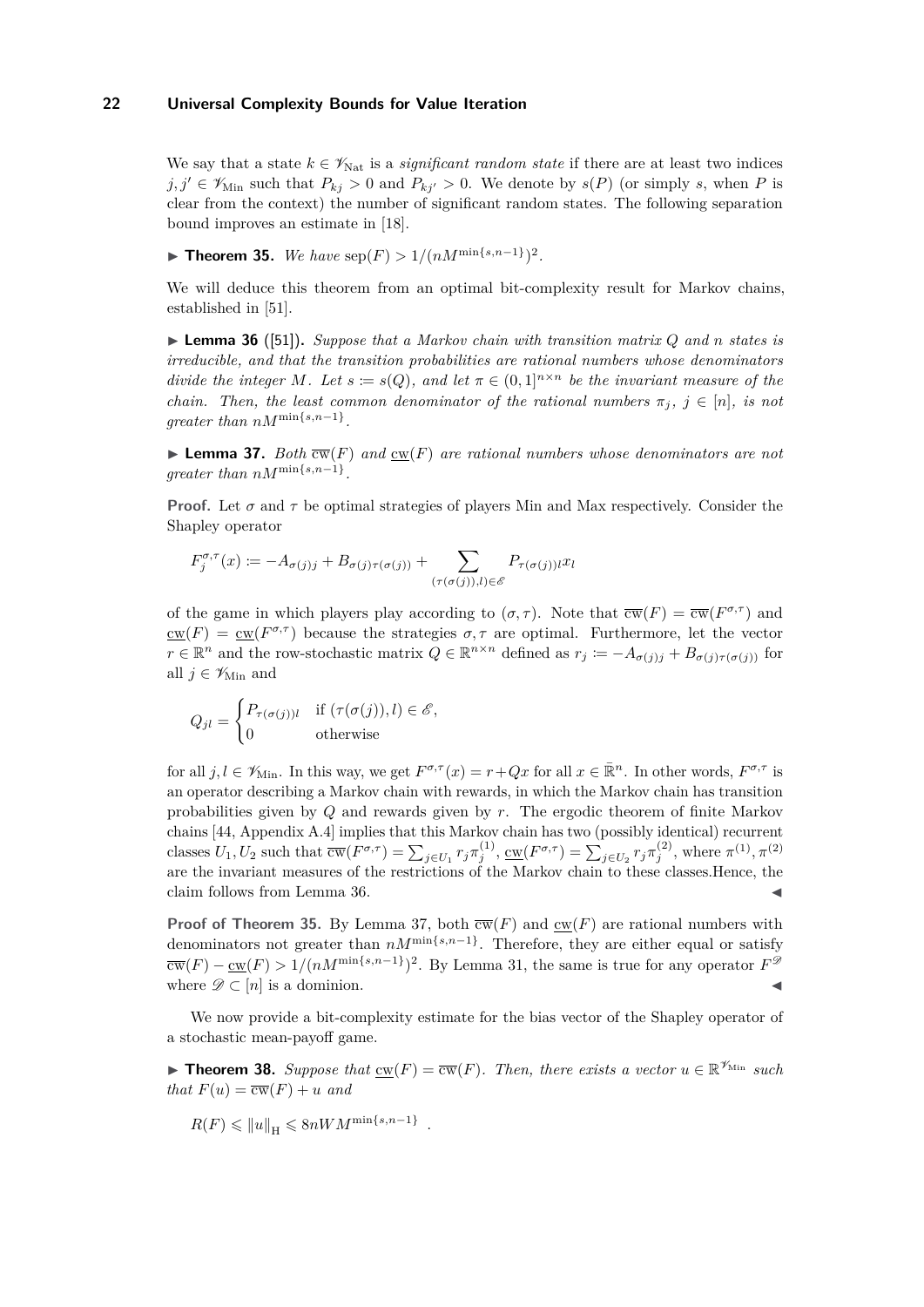Before detailing the proof, we sketch the main ideas. The existence of the bias vector follows from Kohlberg's theorem (Theorem 4). The bias is generally not unique (even up to an additive constant) and then the main difficulty is to find a "short" bias. The one which will be constructed in the proof of this theorem relies on the notion of *Blackwell optimality*. This notion requires to consider the *discounted* version of the game, in which the payment (2) is replaced by  $\mathbb{E}_{\sigma\tau} \sum_{p=0}^{\infty} (1 - \alpha)^p (-A_{i_pj_p} + B_{i_pk_p})$ , where  $0 < \alpha < 1$  and  $1 - \alpha$  is the discount factor. The discounted game with initial state *j* has a value,  $x<sub>j</sub>(\alpha)$ , and the value vector,  $x(\alpha) = (x_j(\alpha)) \in \mathbb{R}^n$ , is the unique solution of the fixed point problem  $x(\alpha) = F((1-\alpha)x(\alpha))$ . Then, a strategy of a player is *Blackwell optimal* if it is optimal in all the discounted games with a discount factor sufficiently close to 1. It can be obtained by selecting minimizing or maximizing actions when evaluating the expression  $F((1 - \alpha)x(\alpha))$ , for  $\alpha > 0$  close enough to 0. Kohlberg proved that  $x(\alpha)$  admits a Laurent series expanstion with a pole of order at most 1. In fact, the result of Kohlberg applies more generally to piecewise-affine maps that are nonexpansive in any norm (not just to Shapley operators of stochastic mean-payoff games).

**Theorem 39** ([36]). Let  $F: \mathbb{R}^n \to \mathbb{R}^n$  be a piecewise-affine function that is nonexpansive *in any norm. Then, for every*  $j \in [n]$  *there exists a Laurent series*  $x_j \in \mathbb{R}((\alpha))$  *of the form* 

 $x_j(\alpha) = c_{j,-1}\alpha^{-1} + c_{j,0} + c_{j,1}\alpha + c_{j,2}\alpha^2 + \dots$ 

*such that*  $x_j(\alpha)$  *converges for all small*  $\alpha > 0$  *and the point*  $x(\alpha) = (x_1(\alpha), \ldots, x_n(\alpha)) \in$  $\mathbb{R}((\alpha))^n$  *satisfies*  $f((1 - \alpha)x(\alpha)) = x(\alpha)$  *for all small*  $\alpha > 0$ *. Furthermore, if we denote*  $\eta = (c_{1,-1}, \ldots, c_{n,-1}) \in \mathbb{R}^n$  and  $u = (c_{1,0}, \ldots, c_{n,0}) \in \mathbb{R}^n$ , then the equality  $F(t\eta + u) =$  $(t+1)\eta + u$  *is satisfied for all sufficiently large*  $t > 0$ *.* 

In fact, the vector *η* collecting the coefficients of  $\alpha^{-1}$  in the expansions of  $x_j(\alpha)$  coincides with the escape rate vector of  $F$ , and the vector  $u$  collecting the coefficients of the term of order 1 yields a bias vector, in a special case.

**Proposition 40.** *Under the assumptions of Theorem 39, we have*  $\chi(F) = \eta$ *. Moreover, if F* is the Shapley operator of a stochastic mean-payoff game, and if  $\overline{cw}(F) = cw(F)$ , then  $F(u) = \eta + u$ *, i.e., u is a bias vector.* 

**Proof.** For all sufficiently large *t*, and for all  $N \in \mathbb{N}$ , we have  $F^N(t\eta + u) = (t + N)\eta + u$ , from which we deduce that  $\chi(F) = \lim_{N \to \infty} (F^N(t\eta + u))/N = \eta$ .

Moreover, we have  $F(t\eta + u) = \eta + t\eta + u$ . When  $\overline{cw}(F) = \underline{cw}(F)$  and F is the Shapley operator of a stochastic mean-payoff game, using the fact that *F* commutes with the addition of a constant vector, we deduce that  $F(u) = \eta + u$ .

We shall see that the bias vector *u* satisfies a Poisson-type equation  $\chi(F) + u = r + Qu$ , and that this special bias vector has the remarkable property of having a zero expectation with respect to all invariant measures of *Q*. Hence, the following lemma will allow us to bound the bit-complexity of this bias vector.

I **Lemma 41** ([51])**.** *Take a (possibly reducible) Markov chain with n states and transition* probabilities given by the row-stochastic matrix  $Q \in \mathbb{R}^{n \times n}$ . Suppose that the transition *probabilities are rational numbers, and let s and*  $M$  *be as above. Let*  $r \in \mathbb{Z}^n$  *be an integer vector and suppose that*  $(\eta, u) \in \mathbb{R}^{2n}$  *is a solution of the system* 

$$
\begin{cases} Q\eta &= \eta \\ Qu &= -r + \eta + u. \end{cases} \tag{18}
$$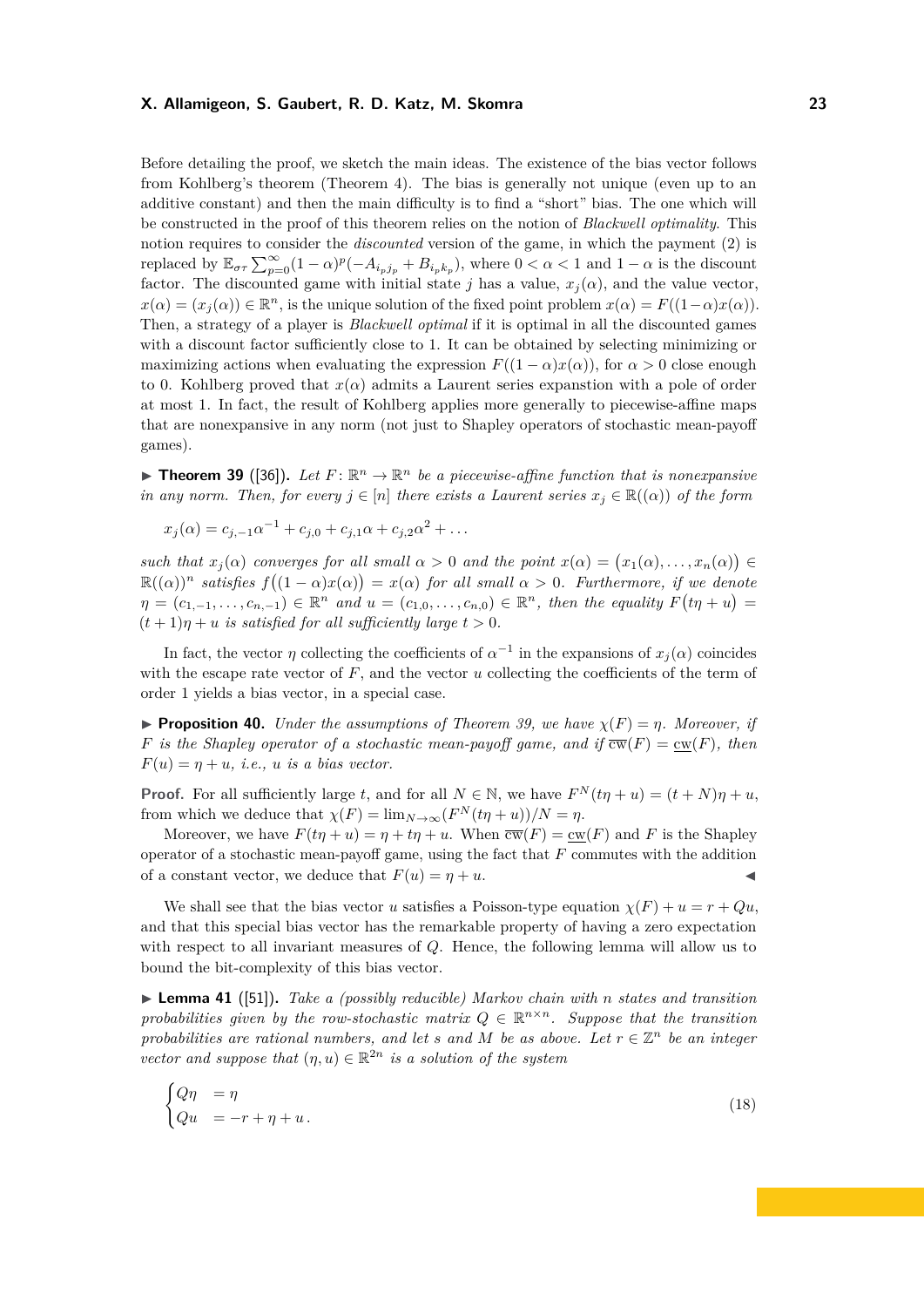*Furthermore, suppose that u is orthogonal to all the invariant measures of the Markov chain, i.e.,*  $u^{\intercal}\pi = 0$  *whenever*  $\pi^{\intercal}Q = \pi$ *. Then,*  $||u||_{\infty} \leq 4||r||_{\infty}nM^{\min\{s,n-1\}}$ .

**Proof of Theorem 38.** Since F (understood as a function from  $\mathbb{R}^n$  to  $\mathbb{R}^n$ ) is piecewise-linear and nonexpansive in the sup-norm, Theorem 39 shows that there exists two vectors  $\eta, u \in \mathbb{R}^n$ such that the equality  $F(t\eta + u) = (t+1)\eta + u$  holds for all sufficiently large  $t > 0$ . If we take  $v = t_0 \eta + u$  for one such  $t_0$ , then we get  $F(v) = \eta + v$ , which (by the fact that  $c w(F) = \overline{cw}(F)$ ) implies that  $\eta = \chi = \overline{\text{cw}}(F)$ **1**.In particular, we have  $F(t_0\overline{\text{cw}}(F) + u) = (t_0 + 1)\overline{\text{cw}}(F) + u$ , which gives  $F(u) = \overline{cw}(F) + u$ . Furthermore, we can suppose that the vector *u* comes from a vector  $x(\alpha) \in \mathbb{R}((\alpha))^n$  as described in Theorem 39. In particular, for all small  $\alpha > 0$  we have

$$
F((1 - \alpha)x(\alpha)) = x(\alpha) \tag{19}
$$

and, for every  $j \in [n]$ , the series  $x_j(\alpha)$  satisfies  $x_j(\alpha) = \overline{\text{cw}}(F)\alpha^{-1} + u_j + o(1)$ . Define  $y(\alpha) :=$  $(1-\alpha)x(\alpha) \in \mathbb{R}((\alpha))^n$  and note that this series satisfies  $y(\alpha) = \overline{cw}(F)\alpha^{-1} + u - \overline{cw}(F) + o(1)$ . For every  $i \in \mathcal{V}_{\text{Max}}$  consider the expression

$$
\max_{(i,k)\in\mathscr{E}}\left(B_{ik}+\sum_{(k,l)\in\mathscr{E}}P_{kl}y(\alpha)_l\right). \tag{20}
$$

Observe that for all sufficiently small  $\alpha$ , the minima in (20) are achieved by the same indices.In other words, for every  $i \in \mathscr{V}_{\text{Max}}$  there exists  $\tau(i) \in \mathscr{V}_{\text{Nat}}$  such that the equality  $\max_{(i,k)\in\mathscr{E}}\left(B_{ik}+\sum_{(k,l)\in\mathscr{E}}P_{kl}y(\alpha)_l\right)=B_{i\tau(i)}+\sum_{(\tau(i),l)\in\mathscr{E}}P_{\tau(i)l}y_l(\alpha)$  holds for all small  $\alpha$ . In particular, for every  $j \in \mathscr{V}_{\mathrm{Min}}$  we have the equality

$$
F_j\big(y(\alpha)\big) = \min_{(j,i)\in\mathscr{E}} \left(-A_{ij} + B_{i\tau(i)} + \sum_{(\tau(i),l)\in\mathscr{E}} P_{\tau(i)l} y_l(\alpha)\right).
$$

As before, the maxima on the right-hand side of this equality are achieved by the same indices if  $\alpha$  is small. Hence, for every  $j \in \mathscr{V}_{\text{Min}}$  there exists  $\sigma(j) \in \mathscr{V}_{\text{Max}}$  such that the equality

$$
x_j(\alpha) = F_j\big(y(\alpha)\big) = -A_{\sigma(j)j} + B_{\sigma(j)\tau(\sigma(j))} + \sum_{(\tau(\sigma(j)),l) \in \mathscr{E}} P_{\tau(\sigma(j))l} y_l(\alpha)
$$
  

$$
= \overline{\text{cw}}(F)\alpha^{-1} - A_{\sigma(j)j} + B_{\sigma(j)\tau(\sigma(j))} - \overline{\text{cw}}(F) + \sum_{(\tau(\sigma(j)),l) \in \mathscr{E}} P_{\tau(\sigma(j))l} u_l + o(1)
$$
(21)

holds for all small  $\alpha > 0$ . Therefore, we get

$$
u_j = -A_{\sigma(j)j} + B_{\sigma(j)\tau(\sigma(j))} - \overline{\text{cw}}(F) + \sum_{(\tau(\sigma(j)),l) \in \mathscr{E}} P_{\tau(\sigma(j))l} u_l
$$

for all  $j \in \mathcal{V}_{\text{Min}}$ . Let  $Q \in \mathbb{R}^{n \times n}$  be the row-stochastic matrix defined as  $Q_{jl} \coloneqq P_{\tau(\sigma(j))l}$ if  $(\tau(\sigma(j)), l) \in \mathcal{E}$  and  $Q_{jl} := 0$  otherwise, and let  $r \in \mathbb{R}^n$  be the vector given by  $r_j :=$  $-A_{\sigma(j)j}+B_{\sigma(j)\tau(\sigma(j))}$ . If  $\pi \in \mathbb{R}^n$  satisfies  $\pi^{\intercal}Q = \pi$ , then (21) gives  $\pi^{\intercal}x(\alpha) = \pi^{\intercal}r + \pi^{\intercal}y(\alpha)$  for all small  $\alpha$  and therefore  $\pi^{\mathsf{T}} r = \alpha \pi^{\mathsf{T}} x(\alpha) = \overline{\text{cw}}(F) + \alpha \pi^{\mathsf{T}} u + o(\alpha)$  for all small  $\alpha$ , which gives  $\pi^{\mathsf{T}} r = \overline{\text{cw}}(F)$  and  $\pi^{\mathsf{T}} u = 0$ . By defining  $\eta = \overline{\text{cw}}(F)$ **1**, the pair  $(\eta, u)$  is a solution of the linear system given in Theorem 38 for the pair  $(r, Q)$ . Hence, we have  $||u||_{\infty} \leqslant 4nWM^{\min\{s, n-1\}}$ . The claim follows from the fact that  $||u||_H \leq 2||u||_{\infty}$ .

Thanks to these estimates, we arrive at the following corollaries.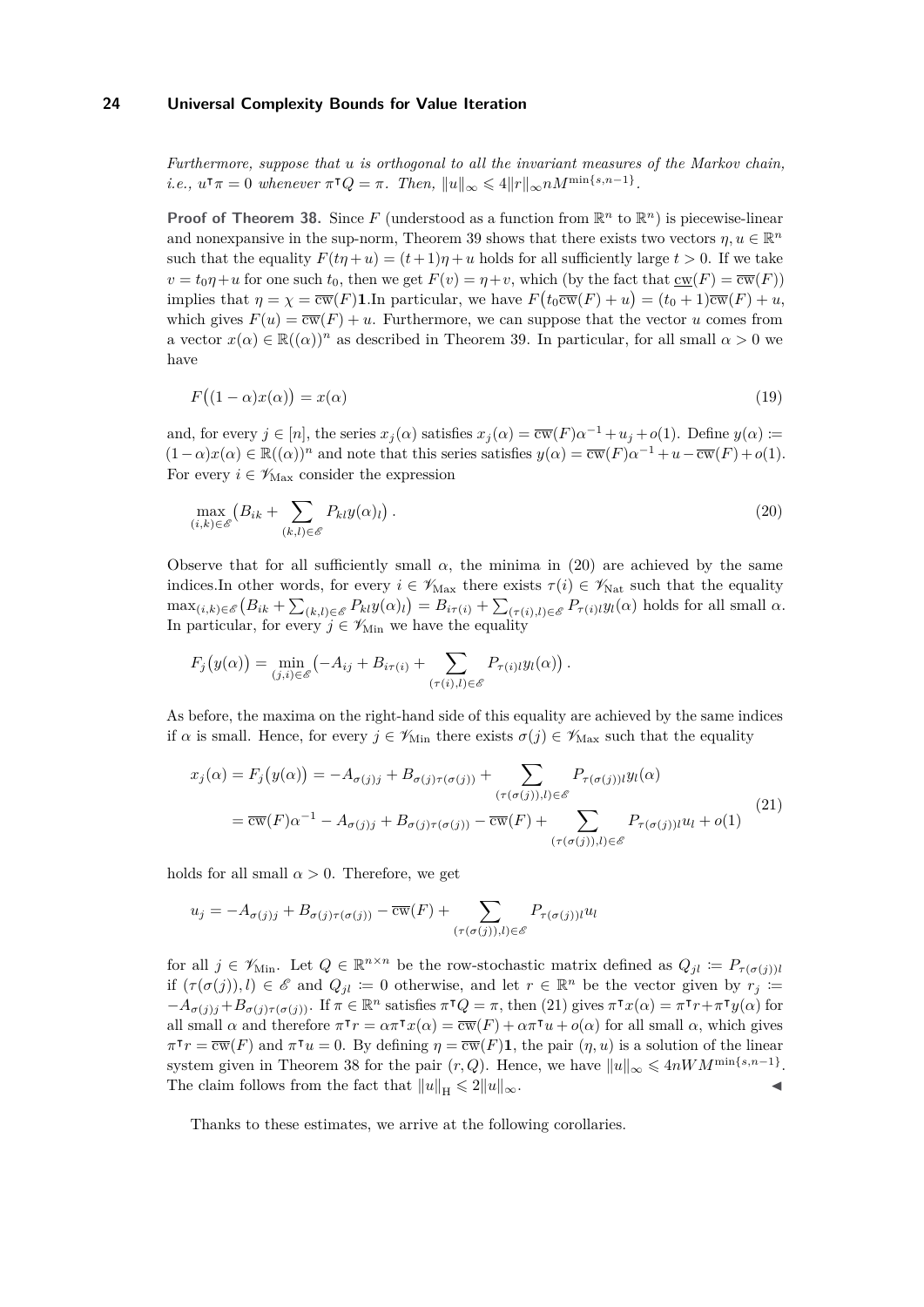$N_{vi} \leqslant 8n^2 W M^{2 \min\{s,n-1\}}$ (22)

*iterations and correctly decides which of the two players is winning.*

**Proof.** By Theorem 38 we have  $R(F) \leq 8nWM^{\min\{s,n-1\}}$ . Moreover, by Lemma 37, erg $(F)$ is a rational number with denominator at most  $nM^{\min\{s,n-1\}}$ . In particular,  $|\text{erg}(F)| \geq$  $(nM^{\min\{s,n-1\}})^{-1}$ . Hence, the claim follows from Theorem 10.

**I** Remark 43. When specialized to deterministic mean-payoff games, i.e., when  $s = 0$ , Corollary 42 yields  $N_{\rm vi} = O(n^2W)$  which is precisely the bound that follows from the analysis of value iteration by Zwick and Paterson [57].

► **Corollary 44.** Suppose that F has a bias vector and let  $\mu := nM^{\min\{s,n-1\}}$ . Then, Procedure APPROXIMATECONSTANTMEANPAYOFF, applied to F and to  $\delta := \mu^{-2}$ , terminates in at *most*

 $128n<sup>3</sup>WM<sup>3</sup>min{*s*,*n*−1}$ 

*calls to the oracle. Moreover the interval returned by this procedure contains a unique rational number of denominator at most µ, which coincides with the value, and optimal strategies can be obtained from the approximate optimality certificates generated by the procedure.*

Before proving this corollary, let us explain a key idea, how the optimal strategies can be obtained from the output of Procedure APPROXIMATECONSTANTMEANPAYOFF. This procedure returns sub and super-eigenvectors *x* and *y* that satisfy  $\kappa - \delta/8 + x \leq F(x)$  and  $\lambda + \delta/8 + y \geq F(y)$ . By selecting, for each state  $j \in \mathscr{V}_{\text{Min}}$ , a minimizing state  $i \in \mathscr{V}_{\text{Max}}$  in the expression

$$
F_j(y) = \min_{(j,i)\in\mathscr{E}} \Bigl(-A_{ij} + \max_{(i,k)\in\mathscr{E}} \bigl(B_{ik} + \sum_{(k,l)\in\mathscr{E}} P_{kl} y_k\bigr)\Bigr),\,
$$

one gets a positional strategy which guarantees to Min a value at most  $\lambda + \delta/8$ . A similar method is used to construct a positional strategy of Max. Then, since  $\delta = \mu^{-2}$  is smaller than the separation bound between values of different strategies, we will deduce these strategies guarantee a value of  $\text{erg}(F)$  to each of the players, and so, they are optimal.

**Proof of Corollary 44.** By Theorem 38, the value  $R \coloneqq 8nWM^{\min\{s,n-1\}}$  satisfies the conditions of Theorem 16. Therefore, APPROXIMATECONSTANTMEANPAYOFF stops after at most  $[8R/\delta] = 64n^3WM^{3\min\{s,n-1\}}$  iterations of its first loop. In particular, it makes no more than 128*n* <sup>3</sup>*WM*3 min{*s,n*−1} calls to the oracle during its entire execution. Furthermore, it outputs an interval [ $a, b$ ] that contains erg( $F$ ) and is of width at most  $\delta$ . Since erg( $F$ ) is a rational number of denominator at most  $\mu$  by Lemma 37 and  $\delta := \mu^{-2}$ , erg(F) is the unique rational number in [a, b] of denominator at most  $\mu$ . In particular, the exact value of erg(*F*) can be found by the rational search technique, see, e.g., [37, 24]. Furthermore, the procedure outputs two vectors  $x, y \in \mathbb{R}^n$  such that  $a + x \leq F(x)$  and  $b + y \geq F(y)$ . A pair of optimal strategies  $(\sigma, \tau)$  is then constructed as follows. For every  $i \in \mathscr{V}_{\text{Max}}$  let  $\tau(i) \in \mathscr{V}_{\text{Nat}}$  be a vertex such that

$$
\max_{(i,k)\in\mathscr{E}}(B_{ik}+\sum_{(k,l)\in\mathscr{E}}P_{kl}x_l)=B_{i\tau(i)}+\sum_{(\tau(i),l)\in\mathscr{E}}P_{\tau(i)l}x_l.
$$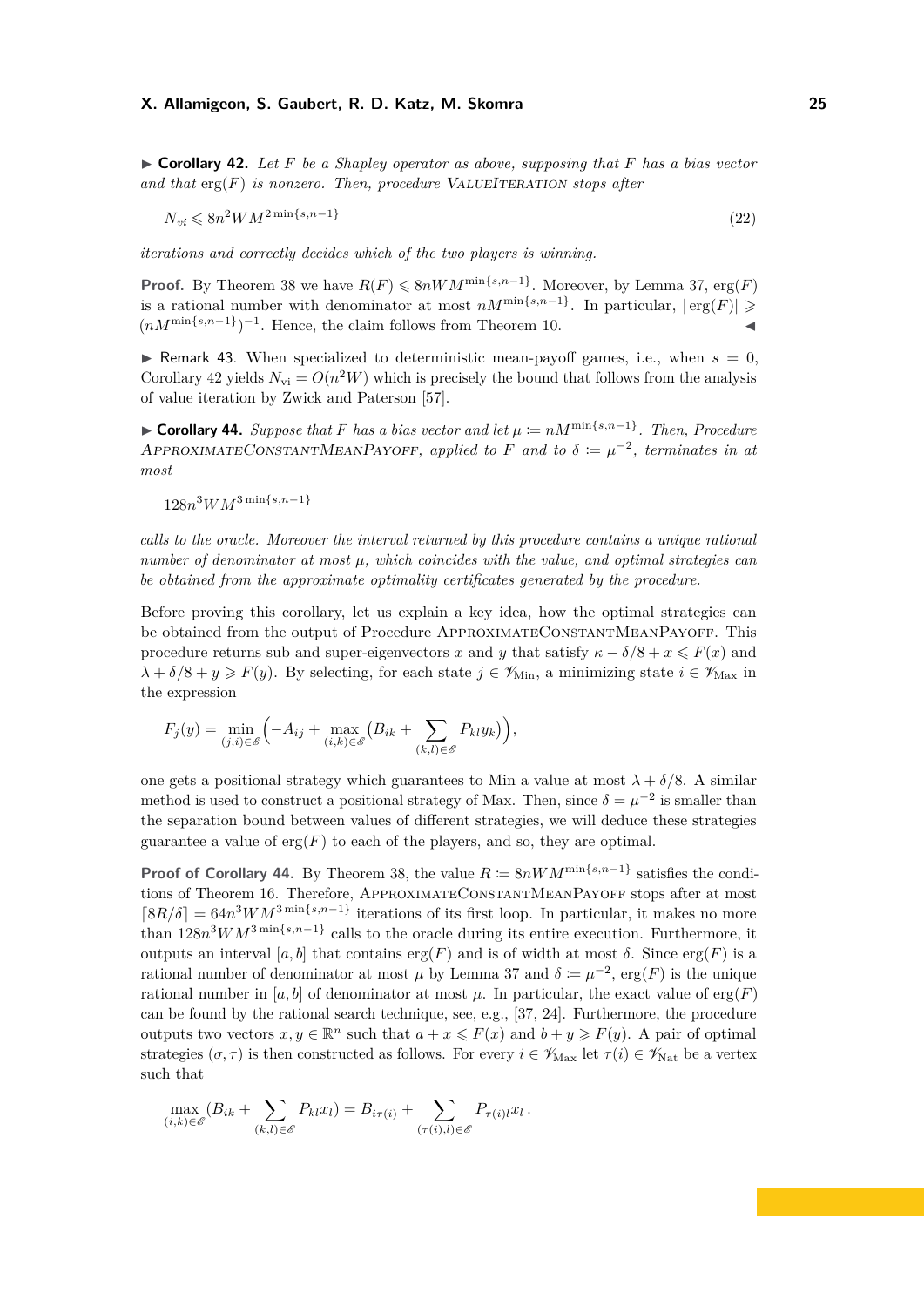Analogously, for every  $j \in \mathscr{V}_{\text{Min}}$ , let  $\sigma(j) \in \mathscr{V}_{\text{Max}}$  be a vertex such that

$$
\min_{(j,i)\in\mathscr{E}}\left(-A_{ij}+\max_{(i,k)\in\mathscr{E}}(B_{ik}+\sum_{(k,l)\in\mathscr{E}}P_{kl}y_l)\right)=-A_{\sigma(j)j}+\max_{(i,k)\in\mathscr{E}}(B_{\sigma(j)k}+\sum_{(k,l)\in\mathscr{E}}P_{kl}y_l).
$$

We claim that  $\sigma$  is optimal for Min and  $\tau$  is optimal for Max. Indeed, let  $F^{\sigma}$  be the Shapley operator of the game in which Min uses  $σ$ . Then, the definition of  $σ$  gives the inequality  $F^{\sigma}(y) = F(y) \leq b + y$ . Hence,  $\overline{\text{cw}}(F^{\sigma}) \leq b$ . Even more, since Lemma 37 applies to  $F^{\sigma}$ , we get  $\overline{\mathrm{cw}}(F^{\sigma}) \leq \mathrm{erg}(F)$ . If  $\tau'$  is any strategy of Max, and we denote by  $F^{\sigma,\tau'}$  the operator obtained by fixing both strategies, then we have  $F^{\sigma,\tau'}(z) \leq F^{\sigma}(z)$  for any  $z \in \mathbb{R}^n$  and hence  $g_j(\sigma, \tau') \leq \overline{\mathrm{cw}}(F^{\sigma,\tau'}) \leq \overline{\mathrm{cw}}(F^{\sigma}) \leq \mathrm{erg}(F)$  for every  $j \in \mathscr{V}_{\mathrm{Min}}$ . Analogously, if  $\tau$  is a strategy of Max defined above and  $\sigma'$  is any strategy of Min, then  $\text{erg}(F) \leqslant g_j(\sigma', \tau)$  for all  $j \in \mathcal{V}_{\text{Min}}$ . Hence, the strategies  $(\sigma, \tau)$  are optimal.

► **Corollary 45.** *The set of initial states with maximal value of a stochastic mean-payoff game can be found by performing at most* 65*n* <sup>4</sup>*WM*3 min{*s,n*−1} *calls to an oracle approximating its Shapley operator F with precision*  $\epsilon := 1/(8\mu^2)$ *, where*  $\mu := nM^{\min\{s,n-1\}}$ *.* 

**Proof.** Let  $\delta := 1/\mu^2$ . By Theorem 35 we have  $\delta < \text{sep}(F)$ . Furthermore, if we denote by  $\mathscr{D}_{\text{max}} \subset \mathscr{V}_{\text{Min}}$  the set of initial states with maximal value, then by applying Theorem 38 to  $F^{\mathscr{D}_{\text{max}}}$  we see that the number  $R \coloneqq 8W\mu$  satisfies the conditions of Theorem 29, so that the procedure TOPCLASS applied to the Shapley operator *F*, with  $\delta := 1/\mu^2$  and  $R := 8W\mu$ , is correct, and finds the set of initial states with maximal value. Furthermore, by Theorem 30, TOPCLASS can be executed by performing at most  $n^2 + n \left[ 8R/\delta \right] = n^2 + 64n^4 W M^{3 \min\{s,n-1\}}$ calls to the oracle that approximates  $F$ .

 $\triangleright$  Remark 46. If we are given explicitly the graph of the game together with the probabilities  $P_{ki}$  and the payoffs  $A_{ij}$  and  $B_{ik}$ , then the operator *F* can be evaluated exactly in  $O(E)$ complexity, where *E* is the number of edges of the graph representing the stochastic meanpayoff game. In particular, there is no need to construct an approximation oracle in order to apply the results of this section. Nevertheless, even in this case it may be beneficial to use an approximation oracle. Indeed, if we evaluate  $F$  exactly, then each value iteration  $u := F(u)$  increases the number of bits needed to encode *u*. As a result, value iteration would require exponential memory. In order to avoid this problem, one can replace *F* with an approximation oracle  $\tilde{F}$  obtained as follows. Let  $\mu := nM^{\min\{s,n-1\}}$  and  $\epsilon := 1/(8\mu^2)$ . Given  $x \in \mathbb{R}^{\mathcal{V}_{\text{Min}}}$ , we first compute  $y \coloneqq F(x)$  exactly and then round the finite coordinates of *y* in such a way that the rounded vector  $\tilde{y}$  satisfies  $|y_j - \tilde{y}_j| \leq \epsilon$  whenever  $y_j \neq -\infty$  and  $\tilde{y}_j$  is a rational number with denominator at most  $8\mu^2$ . One can check that if we use such a procedure as an approximation oracle, then all the algorithms presented in this section require  $O(nE \log(nMW))$  memory, which is polynomial in the size of the input.

**If** Remark 47. Since a single call to the oracle approximating F can be done in  $O(E)$ arithmetic operations, by combining Corollary 45 with Corollary 44 we see that the set of states with maximal value, and a pair of optimal strategies within this set can be found in  $O(n^4 EWM^{3 \min\{s,n-1\}})$  complexity. This should be compared with the algorithm BWR-FINDTOP from [18] which achieves the same aim using a pumping algorithm instead of value iteration. If we combine the estimate from [51] with the complexity bound presented in [18] for the pumping algorithm, then we get that BWR-FINDTOP has  $O(V^6EWs2^sM^{4s} +$ *V* <sup>3</sup>*EW* log *W*) complexity, where *V* is the number of vertices of the graph. In particular, our result gives a better complexity bound. Furthermore, the authors of [18] show that, given an oracle access to BWR-FindTop and to another oracle that solves deterministic mean-payoff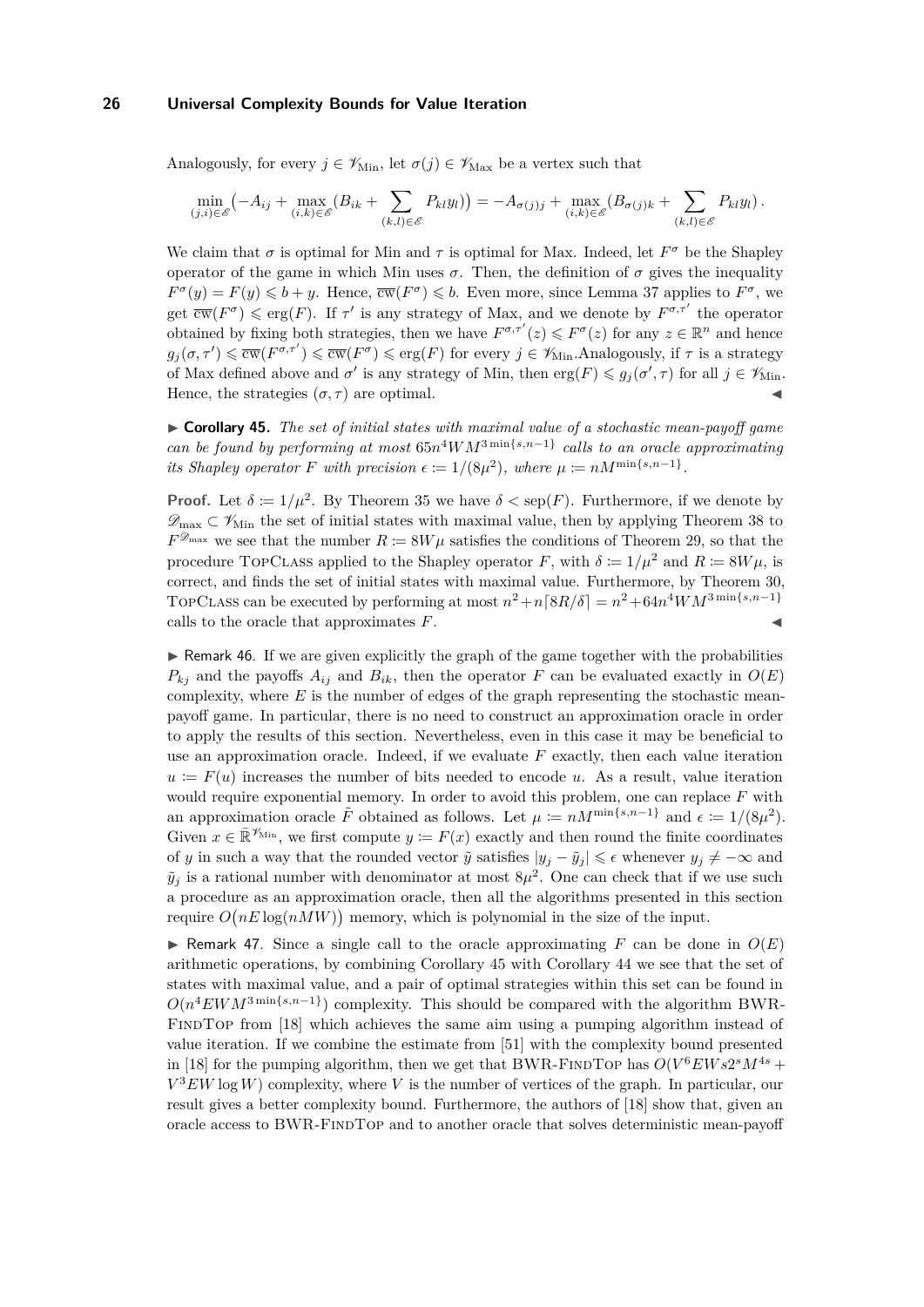games, one can completely solve stochastic mean-payoff games with pseudopolynomial number of calls to these oracles, provided that *s* is fixed. Hence, we can speed-up this algorithm by replacing the oracle BWR-FINDTOP with our algorithms.

# **5 Solving Entropy Games With Bounded Rank**

Recall that the dynamic programming operator *T* of an entropy game, as well as its conjugate *F*, which we call the Shapley operator of an entropy game, were defined in (10) and (11). As in the last section, we denote  $n \coloneqq |\mathscr{V}_D|$  and we put  $W \coloneqq \max_{(p,k) \in \mathscr{E}} m_{pk}$ .

## **5.1 Dominions of Entropy Games**

We first describe the dominions of entropy games, and verify that this class of games satisfies Assumption 2. Given a set  $\mathscr{S} \subset \mathscr{V}_D$ , we denote by  $\mathscr{V}_P^{\mathscr{S}} \subset \mathscr{V}_P$  the set of states of People that have at least one outgoing edge that goes to  $\mathscr{S}$ , i.e.,  $\mathscr{V}_P^{\mathscr{S}} \coloneqq \{p \in \mathscr{V}_P : \exists l \in \mathscr{S}, (p, l) \in \mathscr{E}\}.$ In the same way, we denote by  $\mathscr{V}_T^{\mathscr{S}} \subset \mathscr{V}_T$  the set of states of Tribune that have at least one outgoing edge that goes to  $\mathcal{V}_P^{\mathcal{S}}$ , i.e.,  $\mathcal{V}_T^{\mathcal{S}} := \{t \in \mathcal{V}_T : \exists p \in \mathcal{V}_P^{\mathcal{S}}}, (t, p) \in \mathcal{E}\}$ . The following lemma characterizes the dominions of entropy games.

**► Lemma 48.** *A set*  $\mathscr{D} \subset \mathscr{V}_D$  *is a dominion of the operator F if and only if every outgoing edge of every state of*  $\mathscr D$  *goes to*  $\mathscr V_T^{\mathscr D}$ *, i.e., if for every pair*  $(k,t) \in \mathscr D \times \mathscr V_T$  *we have*  $(k, t) \in \mathscr{E} \implies t \in \mathscr{V}_T^{\mathscr{D}}$ . Furthermore, if  $\mathscr{D}$  is a dominion, then  $F^{\mathscr{D}} = \log \circ T^{\mathscr{D}} \circ \exp$ , where *for all*  $x \in \mathbb{R}^{\mathscr{D}}_{>0}$  *and all*  $k \in \mathscr{D}$  *we define* 

$$
T_k^{\mathscr{D}}(x) := \min_{\substack{(k,t)\in\mathscr{E}\\t\in\mathscr{V}_T^{\mathscr{D}}}}\max_{\substack{(p,p)\in\mathscr{E}\\p\in\mathscr{V}_P^{\mathscr{D}}}}\sum_{\substack{(p,l)\in\mathscr{E}\\l\in\mathscr{D}}}m_{pl}x_l.
$$

**Proof.** The proof is similar to the proof of Lemma 31. By Lemma 21,  $\mathscr{D}$  is a dominion if and only if for every  $k \in \mathcal{D}$  and every  $t \in \mathcal{V}_T$  such that  $(k, t) \in \mathcal{E}$  we have

$$
\max_{(t,p)\in\mathscr{E}}\sum_{(p,l)\in\mathscr{E}}m_{pl}\mathbf{1}_{l\in\mathscr{D}}>0.\tag{23}
$$

By definition, we have  $\sum_{(p,l)\in\mathscr{E}} m_{pl} \mathbf{1}_{l\in\mathscr{D}} > 0$  if and only if  $p \in \mathscr{V}_{P}^{\mathscr{D}}$ , and so the relation (23) holds if and only if  $t \in \mathcal{V}_T^{\mathcal{D}}$ . The second part of the claim follows from the definition of *F*  $\mathscr{D}$  .

In particular, as in the case of stochastic mean-payoff games,  $F^{\mathscr{D}}$  is the Shapley operator of a smaller entropy game that takes place on the state space  $\mathscr{D} \uplus \mathscr{V}_{T}^{\mathscr{D}} \uplus \mathscr{V}_{P}^{\mathscr{D}}$ .

 $\blacktriangleright$  **Lemma 49.** If  $\mathscr D$  *is a dominion, then the subgame induced by*  $\mathscr D$  *satisfies Assumption 1.* 

**Proof.** This is an immediate consequence of Lemma 48.

 $\blacktriangleright$  **Lemma 50.** *The recession operator of F is given by* 

$$
\hat{F}_k(x) = \min_{(k,t) \in \mathscr{E}} \max_{(t,p) \in \mathscr{E}} \max_{(p,l) \in \mathscr{E}} x_l, \qquad \forall k \in \mathscr{V}_D.
$$

**Proof.** For every  $s > 0$  and every  $x \in \mathbb{R}^{\mathcal{V}_D}$  we have

$$
s^{-1}F(sx) = s^{-1}\log\Big(\min_{(k,t)\in\mathscr{E}}\max_{(t,p)\in\mathscr{E}}\sum_{(p,l)\in\mathscr{E}}m_{pl}\exp(x_l)^s\Big)
$$

$$
= \min_{(k,t)\in\mathscr{E}}\max_{(t,p)\in\mathscr{E}}s^{-1}\log\Big(\sum_{(p,l)\in\mathscr{E}}m_{pl}\exp(x_l)^s\Big).
$$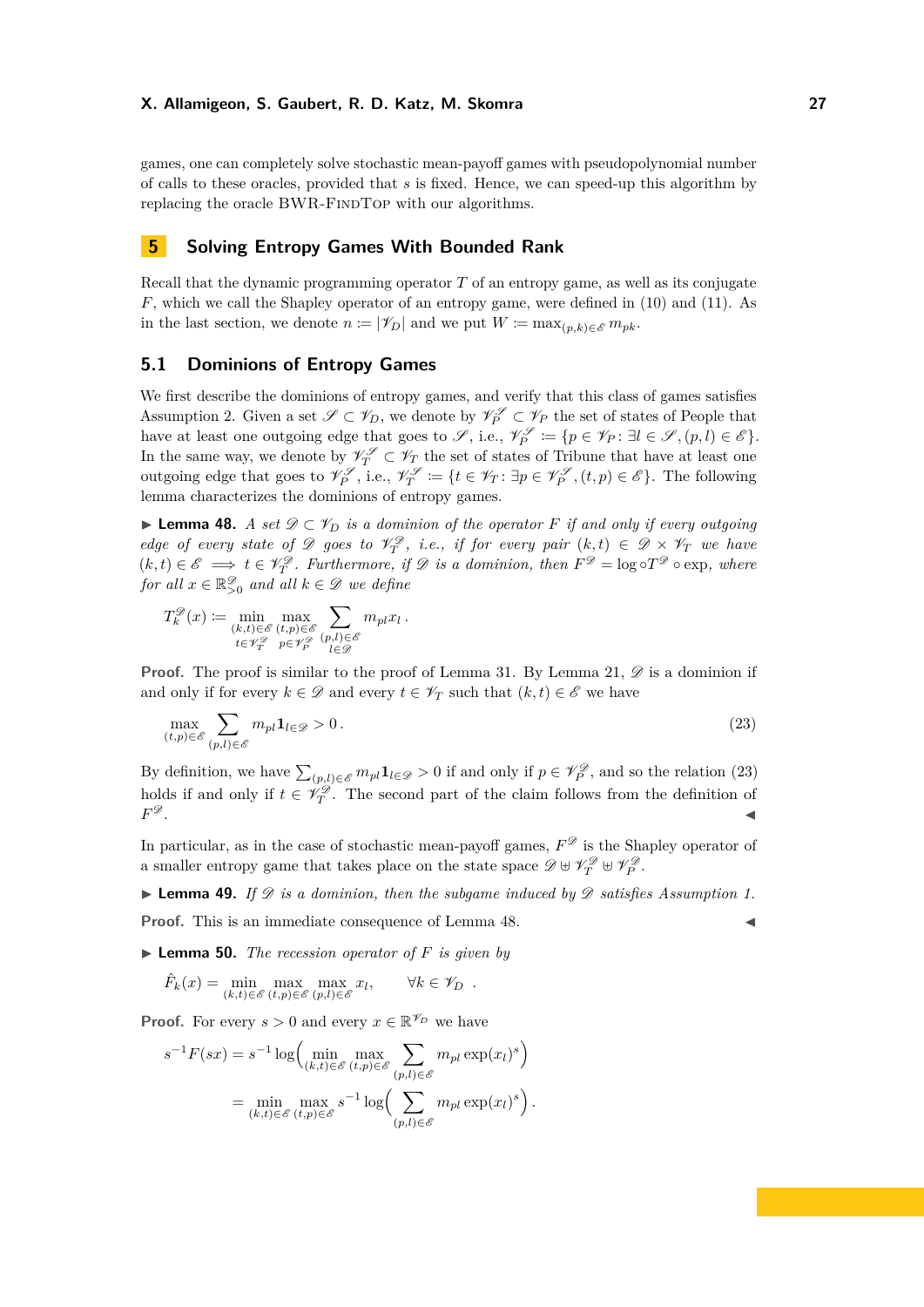To finish the proof, note that the inequality

$$
\max_{(p,l)\in\mathscr{E}} \exp(x_l)^s \leqslant \sum_{(p,l)\in\mathscr{E}} m_{pl} \exp(x_l)^s \leqslant nW \max_{(p,l)\in\mathscr{E}} \exp(x_l)^s
$$

 $\text{implies that } s^{-1}\log\left(\sum_{(p,l)\in\mathscr{E}}m_{pl}\exp(x_l)^s\right) \to \max_{(p,l)\in\mathscr{E}}x_l$ . John Park Research

▶ **Lemma 51.** *The Shapley operator F of an entropy game satisfies Assumption 2. Furthermore, if*  $\tau$  *is an optimal strategy of Tribune, then for any*  $k \in \mathscr{D}_{\text{max}}$  *and any*  $t \in \mathscr{V}_T$  *such that*  $(k, t) \in \mathscr{E}$  *we have*  $\tau(t) \in \mathscr{V}_{P}^{\mathscr{D}_{\text{max}}}$ *. Even more, if*  $\sigma$  *is an optimal strategy of Despot and*  $k \notin \mathscr{D}_{\max}$ , then  $\sigma(k) \notin \mathscr{V}_T^{\mathscr{D}_{\max}}$ .

**Proof.** The operator *F* satisfies the first part of Assumption 2 by Remark 22. To prove the remaining claims, we proceed as in the proof of Lemma 34. Let  $\chi$  be the escape rate of *F*, and let  $\mathscr{D}_{\text{max}}$  be the set of states of maximal value. Furthermore, let  $\tau: \mathscr{V}_T \to \mathscr{V}_P$  be an optimal strategy of Tribune. We consider a reduced operator

$$
T_k^{\tau}(x) := \min_{(k,t) \in \mathscr{E}} \sum_{(\tau(t),l) \in \mathscr{E}} m_{\tau(t)l} x_l
$$

obtained from a game in which Tribune plays according to  $\tau$ . Let  $F^{\tau} = \log \circ T^{\tau} \circ \exp$ . By the optimality of  $\tau$  we get  $\chi(F^{\tau}) = \chi$ . Since  $\hat{F}^{\tau}(\chi) = \chi$ , Lemma 50 implies that

$$
\mathbf{t}(\chi) = \min_{(k,t) \in \mathscr{E}} \max_{(\tau(t),l) \in \mathscr{E}} \chi_l
$$

for all  $k \in \mathscr{D}_{\max}$ . Note that  $\mathbf{t}(\chi) = \max_{(p,l) \in \mathscr{E}} \chi_l$  if and only if  $p \in \mathscr{V}_{P}^{\mathscr{D}_{\max}}$ . Hence, for every  $k \in \mathscr{D}_{\text{max}}$  we have

$$
(k,t)\in \mathscr{E} \implies \tau(t)\in \mathscr{V}_{P}^{\mathscr{D}_{\max }}.
$$

This proves the second claim. In particular, if  $k \in \mathscr{D}_{\text{max}}$  and  $(k, t) \in \mathscr{E}$ , then *t* belongs to  $\mathcal{V}_T^{\mathcal{D}_{\text{max}}}$  and so  $\mathcal{D}_{\text{max}}$  is a dominion by Lemma 48. To prove the third claim, let  $\sigma: \mathcal{V}_D \to \mathcal{V}_T$ be an optimal strategy of Despot. As above, we consider the reduced operator

$$
T_k^{\sigma}(x) \coloneqq \max_{(\sigma(k),p) \in \mathcal{E}} \sum_{(p,l) \in \mathcal{E}} m_{pl} x_l
$$

and we let  $F^{\sigma} = \log \circ T^{\sigma} \circ \exp$ . Since  $\hat{F}^{\sigma}(\chi) = \chi$ , Lemma 50 implies that

$$
\mathbf{t}(\chi) = \max_{(\sigma(k),p) \in \mathscr{E}} \max_{(p,l) \in \mathscr{E}} \chi_l.
$$

Hence, we get  $k \in \mathscr{D}_{\text{max}}$  whenever  $\sigma(k) \in \mathscr{V}_T^{\mathscr{D}_{\text{max}}}$ . This proves the third claim.

It remains to prove that  $\underline{\mathrm{cw}}(F^{\mathscr{D}_{\text{max}}}) = \mathbf{t}(\chi)$ . To do so, let  $\tilde{\sigma} \colon \mathscr{D}_{\text{max}} \to \mathscr{V}_{T}^{\mathscr{D}_{\text{max}}}$  be an optimal strategy of Despot in the subgame induced by  $\mathscr{D}_{\text{max}}$ . We extend  $\tilde{\sigma}$  to a strategy  $\tilde{\sigma}$ :  $\mathscr{V}_D \to \mathscr{V}_T$ by setting  $\tilde{\sigma}(k) := \sigma(k)$  for all  $k \notin \mathscr{D}_{\text{max}}$ . Let  $T'(x) := M^{\tilde{\sigma}, \tau} x$ , where  $M^{\tilde{\sigma}, \tau} \in \mathbb{R}^{n \times n}$  is the associated ambiguity matrix. In this way,  $T'(x)$  is the operator of a game in which both strategies are fixed. In particular, if we take  $F' := \log \circ T' \circ \exp$ , then  $\chi(F') \geq \chi$  by the optimality of  $\tau$ . Furthermore, if  $k \notin \mathscr{D}_{\text{max}}$ , then the third claim implies that the dipaths in  $\mathscr{G}^{\tilde{\sigma},\tau}$  that start in *k* are the same as in the graph  $\mathscr{G}^{\sigma,\tau}$ . Therefore, by Proposition 8,  $\chi(F')_k = \chi_k$  for all  $k \notin \mathscr{D}_{\text{max}}$  and so

$$
k \notin \mathcal{D}_{\max} \implies \chi(F')_k < \mathbf{t}(\chi). \tag{24}
$$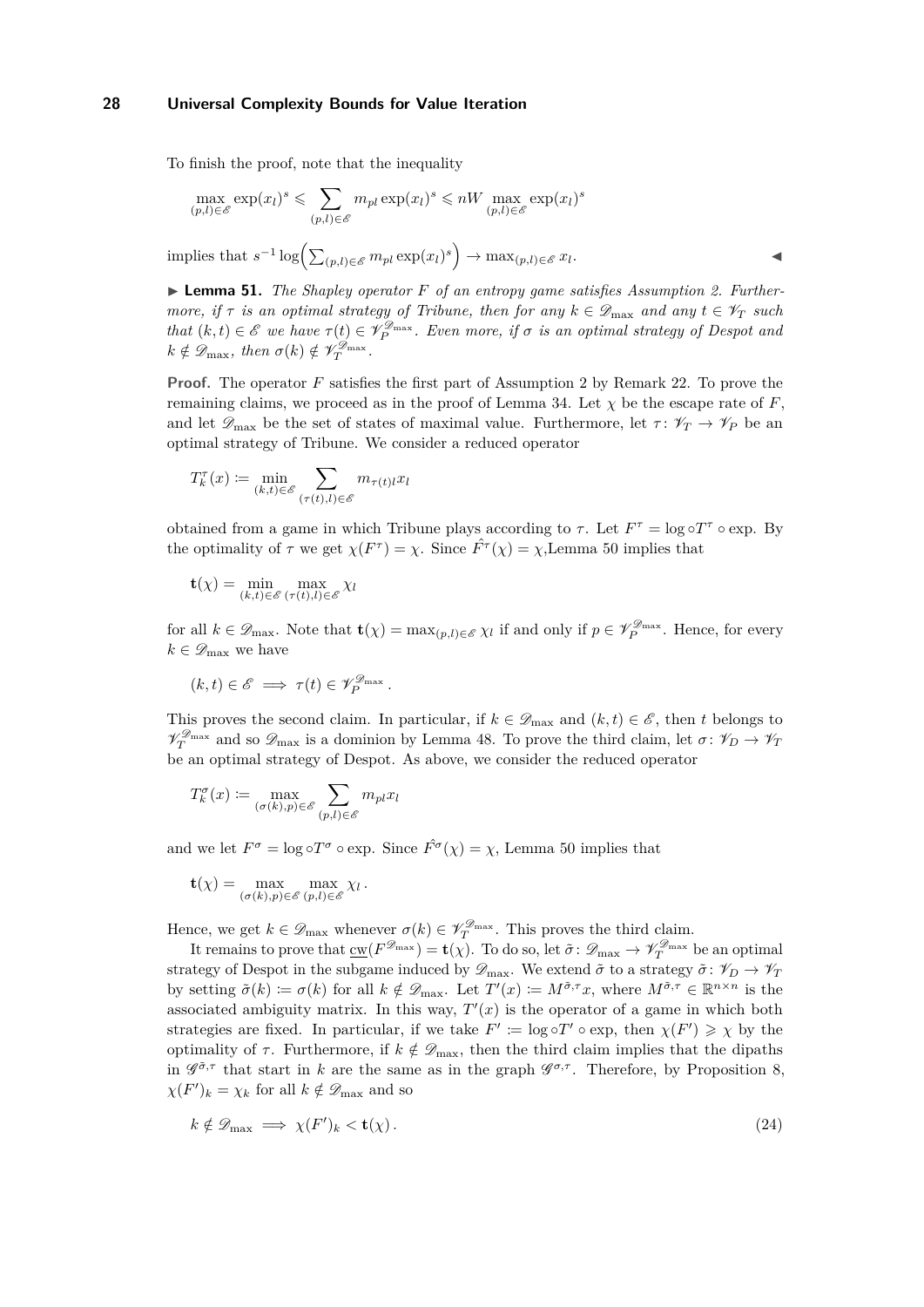Moreover, if  $k \in \mathscr{D}_{\text{max}}$ , then  $\chi(F')_k \geq \mathbf{t}(\chi)$  and Proposition 8 shows that there exists a strongly connected component  $\mathscr{C}$  of  $\mathscr{G}^{\tilde{\sigma},\tau}$  such that  $\rho(M^{\tilde{\sigma},\tau}[\mathscr{C}]) \geq \mathbf{t}(\chi)$  and such that there exists a dipath from *k* to  $\mathscr{C}$  in  $\mathscr{G}^{\tilde{\sigma},\tau}$ . By (24), this dipath does not go through any vertex in  $\mathscr{V}_{D} \setminus \mathscr{D}_{\text{max}}$ . Therefore, this dipath only goes through vertices in

$$
\mathscr{S} \coloneqq \mathscr{D}_{\max} \uplus \{ \tilde{\sigma}(k) \colon k \in \mathscr{D}_{\max} \} \uplus \{ \tau(\tilde{\sigma}(k)) \colon k \in \mathscr{D}_{\max} \} \subset \mathscr{D}_{\max} \uplus \mathscr{V}_{T}^{\mathscr{D}_{\max}} \uplus \mathscr{V}_{P}^{\mathscr{D}_{\max}}
$$

and the component  $\mathscr C$  is included in  $\mathscr S$ . Consider the subgame induced by  $\mathscr D_{\max}$  and suppose that in this game Tribune uses a strategy  $\tilde{\tau}$ :  $\mathcal{V}_T^{\mathcal{D}_{\text{max}}} \to \mathcal{V}_P^{\mathcal{D}_{\text{max}}}$  that agrees with  $\tau$  on the set  ${t \in \mathscr{V}_T^{\mathscr{D}_{\text{max}}}}$ :  $\exists k \in \mathscr{D}_{\text{max}}$ ,  $(k, t) \in \mathscr{E}$ . Note that there exists at least one such strategy by the second claim. Furthermore, since  $\mathscr C$  is included in  $\mathscr S$ , Proposition 8 implies that the value of state *k* in the game obtained by fixing  $(\tilde{\sigma}, \tilde{\tau})$  is not smaller than its value in the original game. By the optimality of  $\tilde{\sigma}$  and since  $k \in \mathscr{D}_{\text{max}}$  was arbitrary, we have  $\underline{\text{cw}}(F^{\mathscr{D}_{\text{max}}}) \geq \mathbf{t}(\chi)$ . The other inequality follows from Lemma 24.

# **5.2 Bit-Complexity Bounds for Entropy Games**

We define the *rank* of the entropy game to be the maximum of the ranks of the ambiguity matrices, see Definition 7. The following result will be established by combining a separation bound of Rump [48] for algebraic numbers, with bounds on determinants of nonnegative matrices with entries in an interval, building on the study of Hadamard's maximal determinant problem for matrices with entries in {0*,* 1} [22].

▶ **Theorem 52.** *Suppose two pairs of strategies yield distinct values in an entropy game of rank r, with n Despot's states. Then, these values differ at least by*  $\nu_{n,r}^{-1}$  *where* 

$$
\nu_{n,r} \coloneqq 2^r (r+1)^{8r} r^{-2r^2+r+1} (ne)^{4r^2} \left(1 \vee \frac{W}{2}\right)^{4r^2}
$$

**Proof.** Step 1. First, we note that if *C* is a  $k \times k$  matrix with entries in [0*, W*], we have

$$
|\det C| \leqslant (k+1)\sqrt{k}^k (W/2)^k \tag{25}
$$

*.*

Indeed, this follows by writing  $C = B + WJ/2$ , where *J* is the matrix whose entries are all equal to one and  $B = C - WJ/2$ , so that  $-W/2 \le B_{ij} \le W/2$ , then by expanding det *C* by multilinearity as a function of columns, i.e.,  $\det C = \det B + \sum_{i=1}^{k} (\pm 1) \det(\hat{B}_{i}, (W/2) \mathbf{1})$ in which  $\hat{B}_i$  denotes the matrix obtained by deleting column *i* of  $\overline{B}$ , noting that the other terms of this multilinear expansion are zero owing to repeated appearances of columns proportional to 1. By Hadamard inequality,  $|\det B| \leq k^{k/2} (W/2)^k$ , and similarly for each  $|\det(\hat{B}_i,(W/2)\mathbf{1})|$ , which gives (25). (We note that when all the entries of *C* belong to  $\{0,1\}$ , the bound can be refined to  $|\det C| \leq \sqrt{k+1}^{k+1}/2^k$ , see [22].)

Step 2. Let *A* be the  $n \times n$  ambiguity matrix associated with a pair of strategies. Since *A* has rank at most  $r$ , it has at most  $r$  non-zero eigenvalues, and so, the  $n - r$  first coefficients of the characteristic polynomial  $Q^A := \det(XI - A) = \sum_{k=0}^n Q_k^A X^k$  are zero. The coefficient  $Q_{n-k}^A$  of  $X^{n-k}$  in this polynomial is given by the sum of minors of order *k* of *A*. Hence, using the inequality established in Step 1, together with the inequality  $\binom{n}{r} \leqslant (ne/r)^r$ , we get

$$
S_{n,r} := \sum_{k=0}^n |Q_{n-k}^A| = \sum_{k=0}^r |Q_{n-k}^A| \leq \sum_{k=0}^r {n \choose k} (k+1) \sqrt{k}^k (\frac{W}{2})^k \leq (r+1)^2 (\frac{ne}{r})^r \sqrt{r}^r (1 \sqrt{\frac{W}{2}})^r.
$$

 $\blacktriangleleft$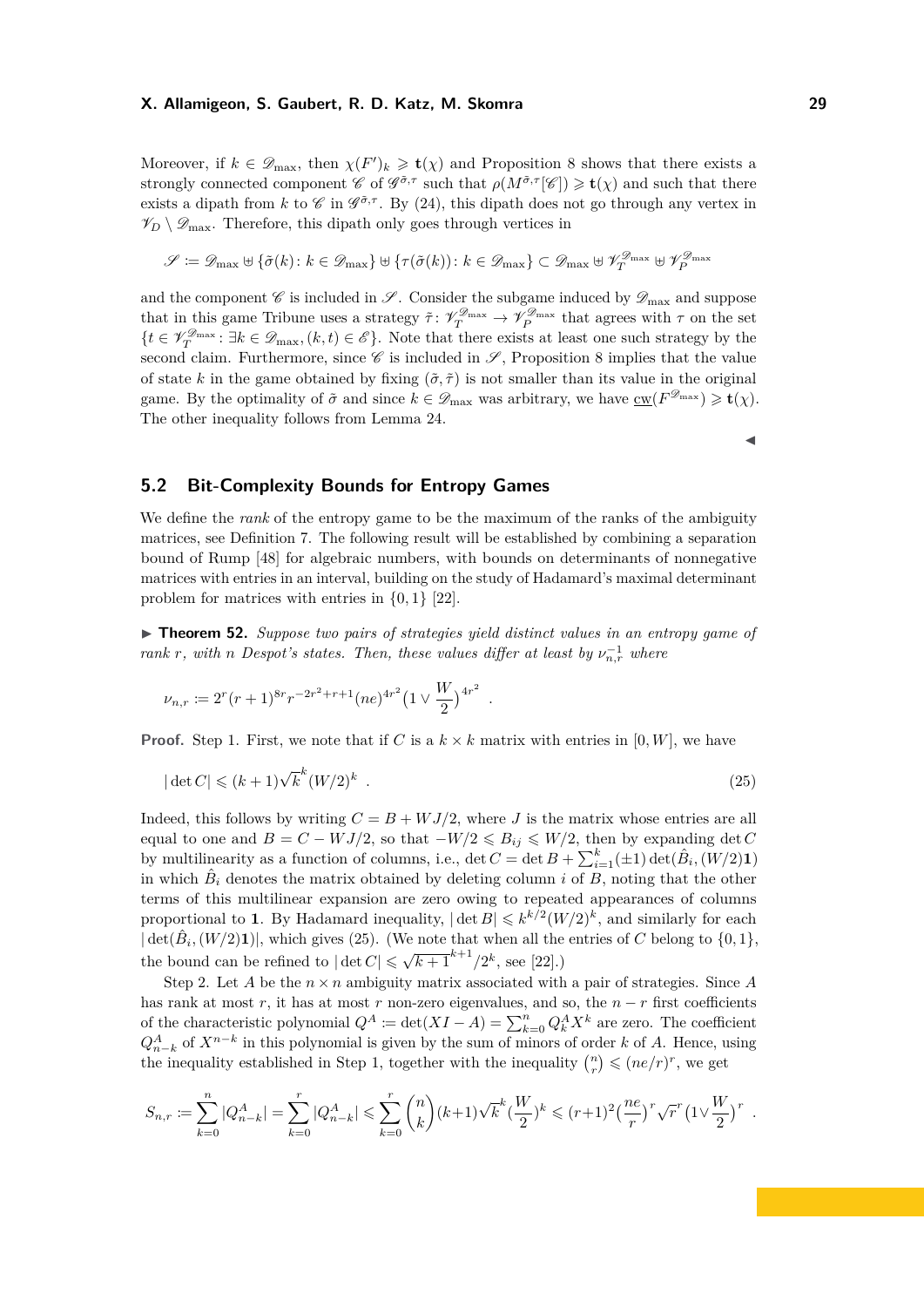Step 3. Now, if *A, B* are two  $n \times n$  ambiguity matrices, consider the product  $Q^A Q^B$  of the characteristic polynomials of *A* and *B*. Let *S* denote the sum of absolute values of the coefficients of  $Q^A Q^B$ . Then,

$$
S \leq S_{n,r}^2 \leq a_{n,r} := (r+1)^4 \left(\frac{ne}{r}\right)^{2r} r^r \left(1 \vee \frac{W}{2}\right)^{2r} .
$$

Now, we use a theorem of Rump, [48, Th. 3], showing that for a polynomial of degree *d* with integer coefficients whose sum of absolute values is bounded by *S*, the distance between any two distinct real roots is at least

$$
2\sqrt{2}\left(d^{\frac{d}{2}+1}(S+1)^d\right)^{-1} \tag{26}
$$

We apply this result to the polynomial  $Q^A Q^B$ , which is of degree  $d = 2r$ , showing that the roots of this polynomial are separated at least by the inverse of the following quantity

$$
2^{-3/2} (2r)^{r+1} \left( a_{n,r} + 1 \right)^{2r} \leq 2^{-3/2} (2r)^{r+1} a_{n,r}^{2r} \exp \left( 2r \log(1 + a_{n,r}^{-1}) \right)
$$
  

$$
\leq 2^{-3/2} (2r)^{r+1} a_{n,r}^{2r} \exp(2ra_{n,r}^{-1}) \leq (2r)^{r+1} a_{n,r}^{2r}
$$
  

$$
= 2^r r^{r+1} (r+1)^{8r} \left( \frac{ne}{r} \right)^{4r^2} r^{2r^2} \left( 1 \vee \frac{W}{2} \right)^{4r^2},
$$

in which the second inequality follows from the concavity of the logarithm, and the third one follows from the fact that for all  $n \ge r \ge 1$ ,

$$
2ra_{n,r}^{-1} \leqslant 2r\left((r+1)^4\left(\frac{ne}{r}\right)^{2r}r^r\right)^{-1} \leqslant \frac{2}{(r+1)^3}\frac{r}{r+1}\frac{\exp(-2r)}{r^r}\left(\frac{r}{n}\right)^n \leqslant 2\exp(-2) ,
$$

together with  $2^{-3/2} \exp(2 \exp(-2)) \leq 1$ .

Since the value of an entropy game coincides with a non-zero eigenvalue of the ambiguity matrix associated with a pair of strategies, the result is established.

► Remark 53. When  $W > 2$ , the separation bound of  $\nu_{n,r}^{-1}$  may be written as  $C_{n,r}^{-1}W^{-4r^2}$ . The exponent of *W* may be improved at the price of increasing the combinatorial factor  $C_{n,r}$ , by using a theorem of Mahler [39], showing that for a polynomial of degree *d*, with integer coefficients bounded by *M*, and without distinct roots, the inverse of the distance between two distinct roots is bounded by

$$
\vartheta_{d,M} = 3^{-1/2} (d+1)^{(2d+1)/2} M^{d-1} .
$$

As explained in [48], one can deduce from this a separation root for polynomials *P* with possibly multiple roots, after replacing *P* by  $\tilde{P} := P/\gcd(P, P')$ . Using Malher's bound instead of (26), we would arrive at a bound  $(C'_{n,r})^{-1}W^{-4r^2+2r}$  instead of  $C_{n,r}^{-1}W^{-4r^2}$ .

Theorem 52 readily entails a separation bound for values of strategies. Using the observation fact that the value of an entropy game is always in the interval  $[1, nW]$ , we next deduce a separation bound for the logarithms of these values, differing only by a *nW* factor:

 $\triangleright$  **Corollary 54.** *The value of an entropy games lies in the interval* [1, *nW*]*. Moreover, suppose two pairs of strategies yield distinct values in an entropy game of rank r, with n Despot's states. Then, the logarithms of these values differ at least by*  $\hat{\nu}_{n,r}^{-1}$  where

$$
\hat{\nu}_{n,r} \coloneqq nW\nu_{n,r} \enspace .
$$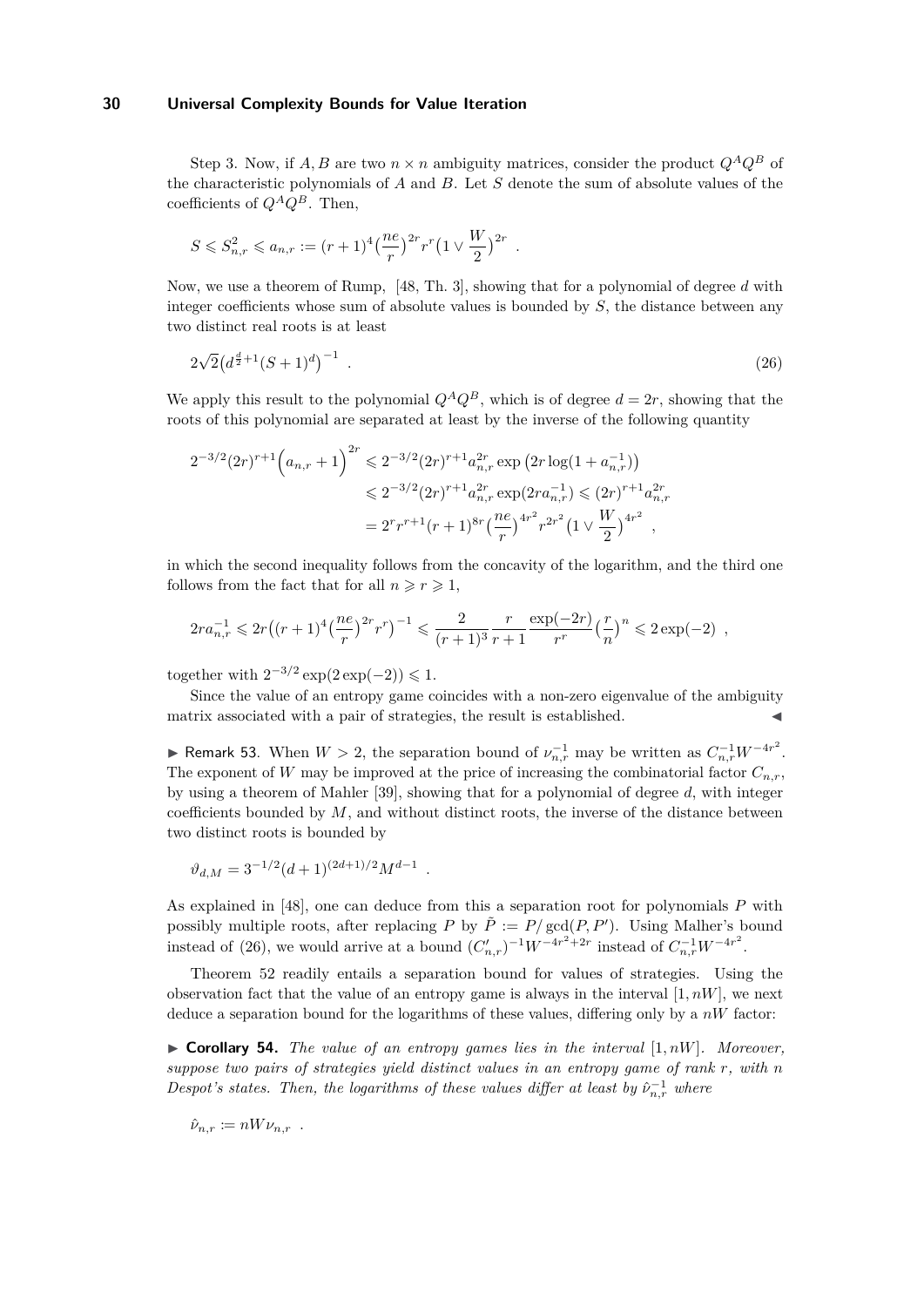**Proof.** We first recall the following property of monotonicity of the spectral radius: if *U, V* are nonnegative matrices, then,

$$
U \leqslant V \implies \rho(U) \leqslant \rho(V) \tag{27}
$$

see [14, Chap. 2, 1.5].

Let  $\lambda, \mu$  denote the distinct values determined by two pairs of strategies, and suppose, without loss of generality, that  $\lambda > \mu$ . By Proposition 8, the numbers  $\lambda$  and  $\mu$  coincide with the Perron roots of some irreducible principal submatrices of ambiguity matrices. In particular, suppose that  $\lambda = \rho(U[\mathscr{C}])$  in which *U* is an ambiguity matrix, and  $\mathscr{C}$  the subset of indices of rows and columns used to extract the matrix. Since all the players alway have at least one allowed move, we deduce there are distinct elements  $i_1, \ldots, i_s$  of  $\mathscr{C}$  such that  $U_{i_1 i_2} \dots U_{i_s i_1} \neq 0$ , and since the entries of the ambiguity matrix are integer,  $U_{i_1 i_2}, \ldots, U_{i_s i_1} \geq 1$ . We deduce that  $U[\mathscr{C}] \geq V$  where *V* is a  $\{0,1\}$  matrix whose only non-zero entries are in the positions  $(i_1, i_2), \ldots, (i_s, i_1)$ , and by  $(27), \rho(U[\mathscr{C}]) \geq \rho(V) = 1$ . Moroever, since all the multiplicities are bounded by W, we have that  $U[\mathscr{C}] \leqslant WJ$ , where J is the  $\mathscr{C} \times \mathscr{C}$  matrix whose entries are all equal to 1, and so,  $\rho(U|\mathscr{C}) \leq \rho(WJ) = |\mathscr{C}|W \leq nW$ .

This entails that  $1 \le \lambda, \mu \le nW$ . By the intermediate value theorem,  $\log \lambda - \log \mu =$  $(\lambda - \mu)/\xi$  for some  $\xi \in (1, nW)$ , and so,  $\log \lambda - \log \mu \geq (\lambda - \mu)/(nW) \geq \hat{\nu}_{n,r}^{-1}$ .

**Proposition 55.** Let  $0 < \delta < 1$ . Then, there exist vectors  $w, z \in \mathbb{R}_{>0}^{\mathcal{V}_D}$  such that  $e^{-\delta} \mathbf{b}(V^{\infty})w \leq T(w)$ ,  $e^{\delta} \mathbf{t}(V^{\infty})z \geq T(z)$ , and  $\max\{\|\log w\|_{\mathcal{H}}, \|\log z\|_{\mathcal{H}}\} \leq 1200(n^3\log W +$  $n^2 \log \delta^{-1}$ ).

This proposition will be established by observing that for a given value of *δ*, *w* and *z* are defined by semi-linear constraints, and by using bitlength estimates on the generators and vertices of polyhedra defined by inequalities. To do so, we first state, for convenience, the following consequences of Theorem 5, which follow by applying this theorem to the Shapley operator  $F = \log \circ T \circ \exp$ ,

$$
\mathbf{b}(V^{\infty}) = \sup \{ \lambda > 0 : \exists w \in \mathbb{R}^n_{>0}, \ \lambda w \leq T(w) \}
$$
 (28)

$$
\mathbf{t}(V^{\infty}) = \inf \{ \mu > 0 : \exists z \in \mathbb{R}_{>0}^n, \ \mu z \geqslant T(z) \} \ . \tag{29}
$$

We also recall that the *encoding length* of an integer number r is defined as  $\langle r \rangle :=$  $\lceil \log_2(|r| + 1) \rceil + 1$ . Moreover, if  $r = p/q$  is a rational number then its encoding length is defined as  $\langle r \rangle := \langle p \rangle + \langle q \rangle$ . The encoding length of an affine inequality with rational coefficients  $ax \leq b$  is defined as  $\langle b \rangle + \langle a_1 \rangle + \cdots + \langle a_n \rangle$ . In the proof, we use the following straightforward inequalities:

**Example 1** Lemma 56. If  $r \ge 1$  is a natural number, then  $\log_2(r) \le \langle r \rangle \le 3 + \log_2(r)$ . If  $r_1, \ldots, r_m$ *are rational numbers, then*  $\langle r_1 + \cdots + r_m \rangle \leq 2(\langle r_1 \rangle + \cdots + \langle r_m \rangle)$  *and*  $\langle r_1 r_2 \rangle \leq \langle r_1 \rangle + \langle r_2 \rangle$ .

**Proof of Proposition 55.** We have  $T(1) \leq nW1$ , so that  $T^{\ell}(1) \leqslant (nW)^{\ell}1$  for all  $\ell$  and therefore  $V^{\infty} \leq nW$ **1**. Likewise, since  $m_{pl}$  are natural numbers, we have  $T(1) \geq 1$  and so *V* ∞ ≥ 1. In particular, we have  $\mathbf{b}(V^{\infty})$  ≥ 1, so the open interval  $]e^{-\delta} \mathbf{b}(V^{\infty})$ ,  $\mathbf{b}(V^{\infty})[$  is of length at least  $1 - e^{-\delta} \geq \frac{\delta}{1+\delta}$ . Thus, it contains a rational number  $q \in \mathbb{Q}$  with denominator at most  $\frac{2(1+\delta)}{\delta} = 2 + \frac{2}{\delta} \leq \frac{4}{\delta}$ . Since  $\mathbf{b}(V^{\infty}) \leq nW$ , the numerator of *q* is not greater than  $\frac{4nW}{\delta}$ , and so the encoding length of *q* satisfies

$$
\langle q\rangle\leqslant 10+\log_2n+\log_2W+2\log_2\delta^{-1}\,.
$$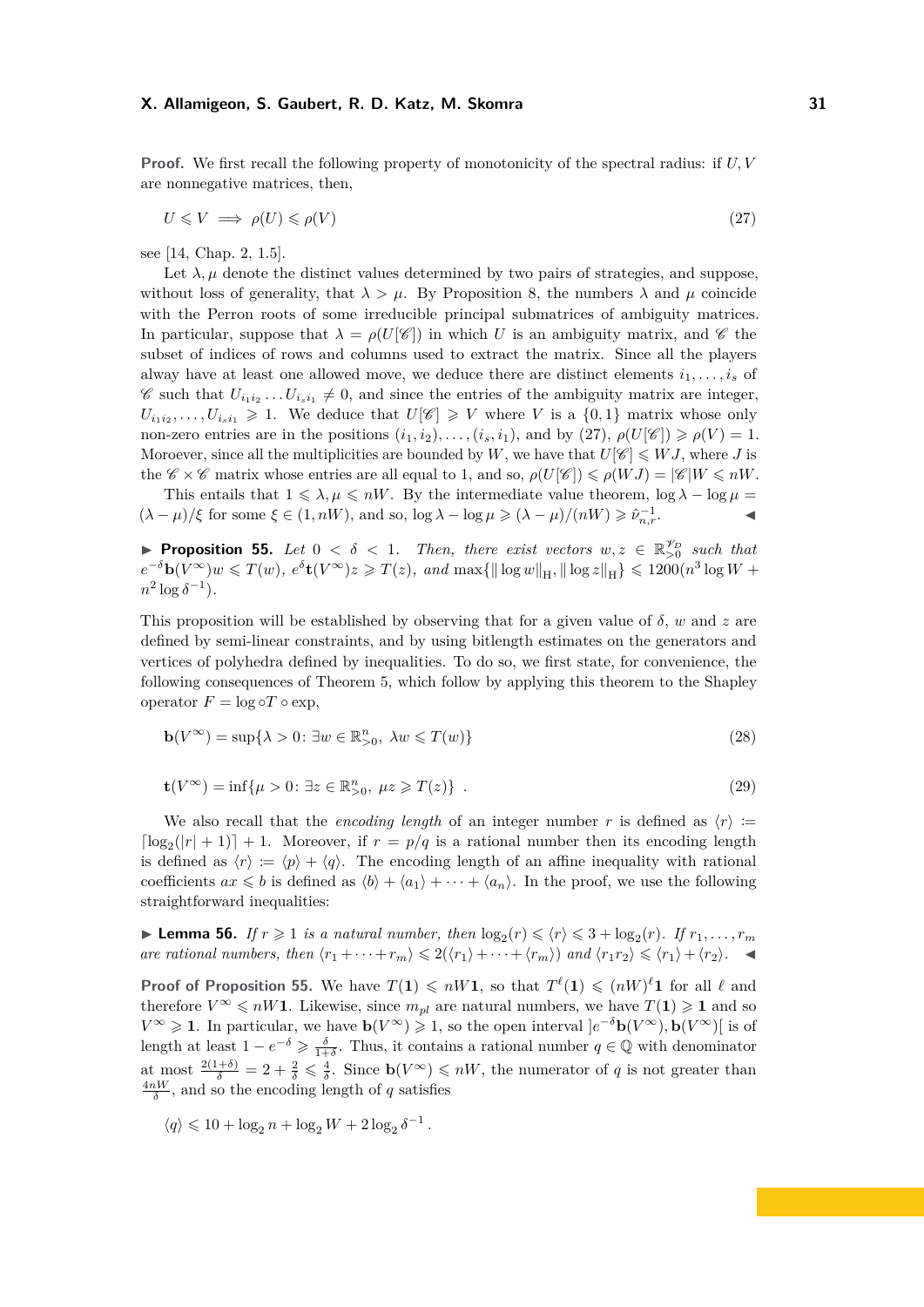Let  $w \in \mathbb{R}_{>0}^n$  be any vector that satisfies  $qw \leq T(w)$ . Since  $q < b(V^{\infty})$ , the existence of such a vector follows from (28). For every *t*, let  $p_t$  be such that  $(t, p_t) \in \mathscr{E}$  and  $\max_{(t,p)\in\mathscr{E}}\sum_{(p,l)\in\mathscr{E}}m_{pl}w_l = \sum_{(p_t,l)\in\mathscr{E}}m_{pt}w_l$ . Likewise, for every *k* let  $t_k$  be such that  $(k, t_k) \in \mathscr{E}$  and

$$
\min_{(k,t)\in\mathscr{E}}\max_{(t,p)\in\mathscr{E}}\sum_{(p,l)\in\mathscr{E}}m_{pl}w_l=\max_{(t_k,p)\in\mathscr{E}}\sum_{(p,l)\in\mathscr{E}}m_{pl}w_l.
$$

In this way, we have

$$
T_k(w) = \sum_{(p_{(t_k)},l) \in \mathscr{E}} m_{p_{(t_k)}l} w_l
$$

for all *k*. Consider now the polyhedron  $W \subset \mathbb{R}^n$  defined by the inequalities

$$
\forall (t, p) \in \mathcal{E}, \sum_{(p,l) \in \mathcal{E}} m_{pl} x_l \leqslant \sum_{(p_t, l) \in \mathcal{E}} m_{p_t l} x_l
$$
\n
$$
\forall (k, t) \in \mathcal{E}, \sum_{(p_t, l) \in \mathcal{E}} m_{p_t l} x_l \geqslant \sum_{(p_{(t_k)}, l) \in \mathcal{E}} m_{p_{(t_k)} l} x_l
$$
\n
$$
\forall k, qx_k \leqslant \sum_{(p_{(t_k)}, l) \in \mathcal{E}} m_{p_{(t_k)} l} x_l
$$
\n
$$
\forall k, x_k \geqslant 0.
$$
\n(30)

Then, we have  $w \in \mathcal{W} \cap \mathbb{R}^n_{>0}$  so  $\mathcal{W}$  is nonempty. Even more, any vector  $x \in \mathcal{W} \cap \mathbb{R}^n_{>0}$  satisfies  $qx \leq T(x)$ . Let

$$
\phi \coloneqq 1 + 4n(3+\log_2 W) + 2\langle q \rangle \leqslant 50(n\log_2 W + \log_2 \delta^{-1})\,.
$$

Then, Lemma 56 shows that every inequality that describes  $W$  has encoding length at most  $\phi$ . Hence, by [29, Lemma 6.2.4], there exists two finite sets  $X, Y \subset \mathbb{Q}^n$  such that  $W = \text{conv}(X) + \text{cone}(Y)$  and every entry of every vector in  $X \cup Y$  has encoding length at most  $4n\phi$ . Furthermore, we have  $X \subset \mathbb{Q}_{\geqslant 0}^n$  because  $X \subset \mathcal{W}$  and  $Y \subset \mathbb{Q}_{\geqslant 0}^n$  because  $x + \lambda y \in W$  for any  $(x, y) \in X \times Y$  and  $\lambda \geq 0$ . By Carathéodory's theorem [49, Section 7.7], there exist  $x_0, \ldots, x_n \in X$ ,  $y_1, \ldots, y_n \in Y$  such that  $w \in \text{conv}(x_0, \ldots, x_n) + \text{cone}(y_1, \ldots, y_n)$ . Since  $w \in \mathbb{R}_{>0}^n$  and  $X, Y \subset \mathbb{Q}_{\geq 0}^n$ , the point  $\tilde{w} \in \mathcal{W}$  defined as

$$
\tilde{w} := \frac{1}{n+1}x_0 + \dots + \frac{1}{n+1}x_{n+1} + y_1 + \dots + y_n
$$

also satisfies  $\tilde{w} \in \mathbb{R}^n_{>0}$ . Moreover, the inequalities from Lemma 56 show that every entry of  $\tilde{w}$  has encoding length at most  $60n^2\phi$ . Therefore, for all *k* we can write  $\tilde{w}_k = p_k/q_k$ , where the numbers  $p_k, q_k$  are natural and their encoding length is bounded by  $60n^2\phi$ . In particular, we have  $\|\log_2 \tilde{w}\|_{\mathcal{H}} \leq 2\|\log_2 \tilde{w}\|_{\infty} \leq 2 \max_k (\log_2 p_k + \log_2 q_k) \leq 240n^2 \phi \leq$  $1200(n^3 \log_2 W + \log_2 \delta^{-1})$  and  $\tilde{w}$  satisfies the claim. The proof of the other part is analogous, using the fact that the open interval  $\left|\mathbf{t}(V^{\infty}), e^{\delta}\mathbf{t}(V^{\infty})\right|$  has length at least  $e^{\delta} - 1 \geq \delta$ , and so it contains a rational number with denominator at most  $2/\delta$ .

We deduce the following parameterized complexity result.

 $\triangleright$  **Theorem 57.** In an entropy game of rank at most r, we can find the set of initial states *with maximal value by performing*  $O(nR_n,r\hat{\nu}_{n,r})$  calls to an oracle approximating F with *precision*  $\delta/8$  *where*  $\delta = (\hat{\nu}_{n,r})^{-1}$ *.*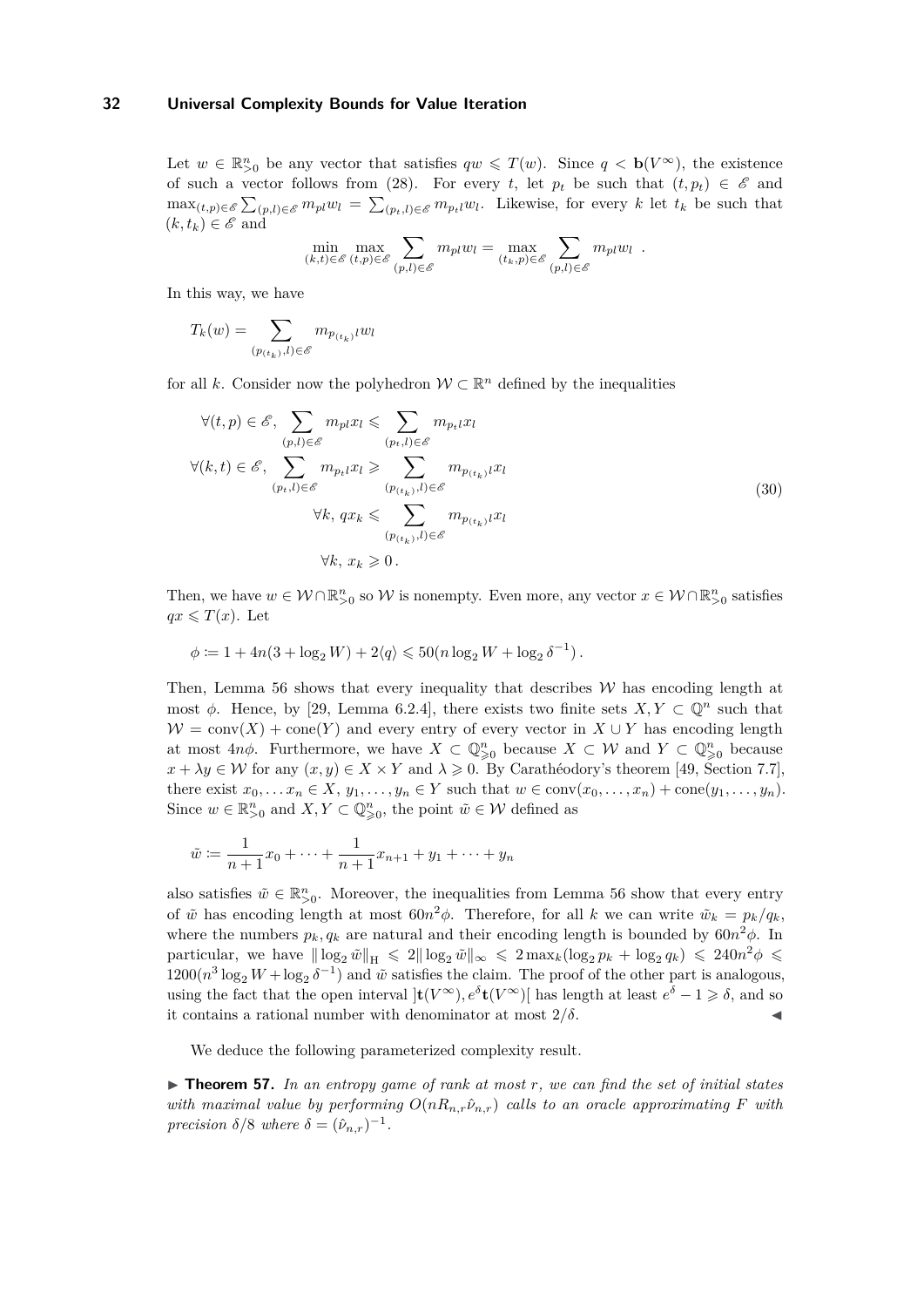**Proof.** The claim follows by combining Theorem 30 with the estimates from Corollary 54 and Proposition 55.

 $\triangleright$  Remark 58. We note that the oracle used in Theorem 57, approximating the Shapley operator of an entropy game up to a given precision, can be implemented in polynomial time, this follows by using a result of Borwein and Borwein [19] on the approximation of the log and exp maps, together with a scaling argument, see [1, Lemma 27].

As an intermediate step, we solve strategically the special case of entropy games whose value is independent of the initial state. To do so, we suppose that we have access to the graph of the game as well as to an oracle that approximates the operator *F*.

I **Proposition 59.** *In an entropy game of rank at most r, such that the value is independent of the initial state, we can find a pair of optimal strategies for both players by performing*  $O(nR_{n,r}\hat{\nu}_{n,r})$  calls to an oracle approximating F with precision  $\delta/16$  where  $\delta = (\hat{\nu}_{n,r})^{-1}$ .

**Proof.** The proof is similar to the proof of Corollary 44. We use APPROXIMATECONSTANT-MEANPAYOFF to obtain two vectors  $x, y \in \mathbb{R}^{\mathscr{V}_D}$  and an interval  $[a, b]$  of width at most  $\delta/2$ such that  $a + x \leq F(x)$  and  $b + y \geq F(x)$ . By Theorem 16 combined with the estimates from Corollary 54 and Proposition 55, this requires  $O(nR_n,r\hat{v}_{n,r})$  calls to an oracle approximating *F*. By Corollary 54, the interval [*a*, *b*] contains erg(*F*). For every  $k \in \mathscr{V}_D$  we have

$$
b + y_k \ge \min_{(k,t) \in \mathscr{E}} \max_{(t,p) \in \mathscr{E}} \log \left( \sum_{(p,l) \in \mathscr{E}} m_{pl} e^{y_l} \right).
$$

For every  $p \in \mathscr{V}_P$  we approximate the expression  $\log\left(\sum_{(p,l)\in\mathscr{E}}e^{y_l}\right)$  to precision  $\delta/8$  using the procedure from [1, Lemma 27]. Let  $Q_p \in \mathbb{R}$  denote this approximation and let  $\sigma$  be a strategy of Despot that satisfies

$$
\min_{(k,t)\in\mathscr{E}}\max_{(t,p)\in\mathscr{E}}Q_p = \max_{(\sigma(k),p)\in\mathscr{E}}Q_p
$$

for all  $k \in \mathscr{V}_D$ . We have

$$
b + y_k \geq \min_{(k,t) \in \mathscr{E}} \max_{(t,p) \in \mathscr{E}} \log \left( \sum_{(p,l) \in \mathscr{E}} m_{pl} e^{y_l} \right) \geq -\delta/8 + \min_{(k,t) \in \mathscr{E}} \max_{(t,p) \in \mathscr{E}} Q_p
$$
  
= -\delta/8 + \max\_{(\sigma(k),p) \in \mathscr{E}} Q\_p \geq -\delta/4 + \max\_{(\sigma(k),p) \in \mathscr{E}} \log \left( \sum\_{(p,l) \in \mathscr{E}} m\_{pl} e^{y\_l} \right).

Hence, if we denote by  $F^{\sigma}$  the Shapley operator obtained by fixing  $\sigma$ , then  $b + \delta/4 + y \geq F^{\sigma}(y)$ . In particular,  $\overline{\mathrm{cw}}(F^{\sigma}) \leq b + \delta/4$ . Since the interval  $[a, b + \delta/4]$  is of length smaller than  $\delta$ and contains erg(*F*), Corollary 54 implies that  $\overline{cw}(F^{\sigma}) \leqslant \text{erg}(F)$  and  $\sigma$  is optimal. We can construct an optimal strategy of Tribune in an analogous way.

The following decomposition property for entropy games extends a classical property of deterministic mean-payoff games. Once the set of Despot's states with maximal value is known, it allows one to determine the value of the other states by reduction to an entropy game induced by the other states of Despot.

**Definition Eq. (Decomposition property).** Let  $\mathscr{S}_1 \coloneqq \mathscr{D}_{\max} \uplus \mathscr{V}_T^{\mathscr{D}_{\max}} \uplus \mathscr{V}_P^{\mathscr{D}_{\max}}$  and  $\mathscr{S}_2 \coloneqq \mathscr{V} \setminus \mathscr{S}_1$ . *Furthermore, suppose that*  $\mathscr{S}_2$  *is nonempty. Consider the induced digraphs*  $\mathscr{G}[\mathscr{S}_1]$  *and*  $\mathscr{G}[\mathscr{S}_2]$ *of the original graph*  $\mathscr{G} = (\mathscr{V}, \mathscr{E})$ . Then, the entropy games arising by restricting the graph *to*  $\mathscr{G}[\mathscr{S}_1]$  *and*  $\mathscr{G}[\mathscr{S}_2]$  *satisfy Assumption 1. Furthermore, if*  $(\sigma_1, \tau_1)$  *are optimal strategies of*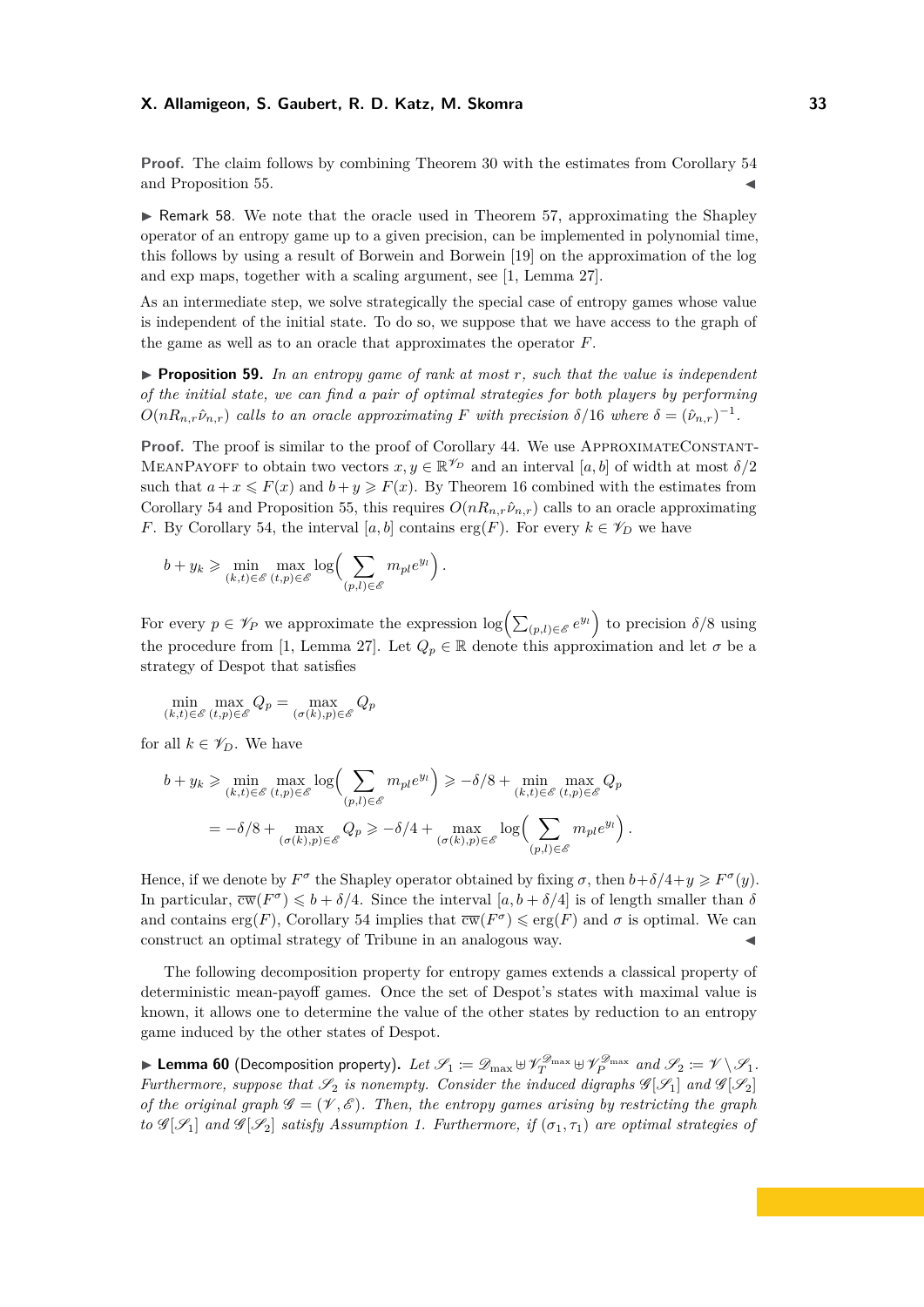*Despot an Tribune in the induced entropy game on*  $\mathscr{G}[\mathscr{S}_1]$  *and*  $(\sigma_2, \tau_2)$  *are optimal strategies of Despot and Tribune in the induced entropy game on* G [S2]*, then the joint strategies*

$$
\forall k \in \mathscr{V}_D, \ \sigma(k) = \begin{cases} \sigma_1(k) & \text{if } k \in \mathscr{D}_{\text{max}}, \\ \sigma_2(k) & \text{otherwise}, \end{cases} \quad \forall t \in \mathscr{V}_T, \ \tau(t) = \begin{cases} \tau_1(t) & \text{if } t \in \mathscr{V}_T^{\mathscr{D}_{\text{max}}}, \\ \tau_2(t) & \text{otherwise}. \end{cases} \tag{31}
$$

*are optimal in the original game.*

**Proof.** The game on  $\mathscr{G}[\mathscr{S}_1]$  satisfies Assumption 1 by Lemmas 48 and 51. The other game satisfies this assumption by the definition of the set  $\mathscr{S}_2$ . Indeed, if  $p \in \mathscr{V}_P \cap \mathscr{S}_2$ , then all the outgoing edges of *p* go to  $\mathscr{V}_D \setminus \mathscr{D}_{\text{max}}$ , so they are in  $\mathscr{G}[\mathscr{S}_2]$ . Likewise, if  $t \in \mathscr{V}_T \cap \mathscr{S}_2$ , then all the outgoing edges of *t* go to  $\mathscr{V}_P \setminus \mathscr{V}_P^{\mathscr{D}_{\text{max}}}$ , so they are in  $\mathscr{G}[\mathscr{S}_2]$ . If  $k \in \mathscr{V}_D \cap \mathscr{S}_2$ , then Lemmas 48 and 51 shows that *k* has an outgoing edge that goes to  $\mathscr{V}_T \setminus \mathscr{V}_T^{\mathscr{D}_{\text{max}}}$ , so this edge is in  $\mathscr{G}[\mathscr{S}_2]$ .

To prove the second part of the claim, let  $\hat{\sigma}$ ,  $\hat{\tau}$  be any pair of optimal strategies of Despot and Tribune in the original game and let  $\chi$  be the escape rate of the operator *F*. Let  $\chi^{\sigma,\tau}$  be the escape rate of the operator obtained by fixing  $(\sigma,\tau)$ . We use analogous notation for other pairs of strategies. By Lemma 51 for every  $k \in \mathscr{V}_D \setminus \mathscr{D}_{\text{max}}$  we have  $\hat{\sigma}(k) \notin \mathscr{V}_T^{\mathscr{D}_{\text{max}}}$ . Hence, Proposition 8 combined with the optimality of  $\hat{\sigma}, \tau_2, \sigma_2, \hat{\tau}$  gives the inequality  $\chi_k \geq \chi_k^{\hat{\sigma},\tau} \geq \chi_k^{\sigma,\tau} \geq \chi_k^{\sigma,\hat{\tau}} \geq \chi_k$ . Therefore,  $\chi_k^{\sigma,\tau} = \chi_k$  for all such k.

Let  $\bar{\sigma}$  be an optimal response to  $\tau$ , i.e., an optimal strategy of Despot in the game in which Tribune plays according to  $\tau$ . To prove the optimality of  $\tau$  it is enough to show that  $\chi^{\bar{\sigma},\tau} \geq \chi$ . Consider the game obtained by fixing  $(\bar{\sigma}, \tau)$ . Note that if we remove from the graph  $\mathscr{G}^{\bar{\sigma},\tau}$  the edges that go from  $\mathscr{V}_{P}^{\mathscr{D}_{\text{max}}}$  to  $\mathscr{V}_{D} \setminus \mathscr{D}_{\text{max}}$ , then the value of this game can only decrease. Moreover, by Lemma 51 we have  $\bar{\sigma}(k) \in \mathscr{V}_T^{\mathscr{D}_{\text{max}}}$  for all  $k \in \mathscr{D}_{\text{max}}$  and  $\underline{\mathrm{cw}}(F^{\mathscr{D}_{\mathrm{max}}}) = \overline{\mathrm{cw}}(F^{\mathscr{D}_{\mathrm{max}}}) = \mathbf{t}(\chi)$ . Hence, the optimality of  $\tau_1$  combined with Proposition 8 give  $\chi_k^{\bar{\sigma},\tau} \geq \mathbf{t}(\chi) = \chi_k$  for all  $k \in \mathscr{D}_{\text{max}}$ . Furthermore, we have  $\bar{\sigma}(k) \notin \mathscr{V}_T^{\mathscr{D}_{\text{max}}}$  for all  $k \in \mathscr{V}_D \setminus \mathscr{D}_{\max}$ . Indeed, suppose that  $\bar{\sigma}(k) \in \mathscr{V}_T^{\mathscr{D}_{\max}}$ . Then, there is a dipath in  $\mathscr{G}^{\bar{\sigma}, \tau}$  that goes from *k* to  $\mathscr{D}_{\text{max}}$  and so  $\chi_k^{\bar{\sigma}, \tau} \geq \mathbf{t}(\chi)$  by the previous observation. However,  $\bar{\sigma}$  is an optimal response to  $\tau$  and therefore we have  $\chi_k^{\bar{\sigma},\tau} \leq \chi_k < t(\chi)$ , which gives a contradiction. Thus,  $\bar{\sigma}(k) \notin \mathscr{V}_T^{\mathscr{D}_{\text{max}}}$  for all  $\mathscr{V}_D \setminus \mathscr{D}_{\text{max}}$ . In particular, the optimality of  $\tau_2$  gives  $\chi_k^{\bar{\sigma},\tau} \geq \chi_k^{\sigma,\tau} = \chi_k$ .

Analogously, let  $\bar{\tau}$  be an optimal response to  $\sigma$  and consider the game obtained by fixing  $(\sigma, \overline{\tau})$ . The optimality of  $\sigma_2$  gives  $\chi_k^{\sigma, \overline{\tau}} \leq \chi_k^{\sigma, \tau} = \chi_k$  for all  $k \in \mathscr{V}_D \setminus \mathscr{D}_{\text{max}}$ . Fix  $k \in \mathscr{D}_{\text{max}}$ and let  $\mathscr C$  be any strongly connected component of  $\mathscr G^{\sigma, \bar{\tau}}$  that can be reached form  $k$  in this graph. If  $\mathscr C$  contains a vertex from  $\mathscr V_D \setminus \mathscr D_{\max}$ , then the previous observation combined with Proposition 8 gives  $\rho(M^{\sigma,\bar{\tau}}[\mathscr{C}]) < \mathbf{t}(\chi)$ . If  $\mathscr{C}$  does not contain any such vertex, then it is included in  $\mathscr{S}_1$ . Hence, the optimality of  $\sigma_1$  combined with Proposition 8 and the equality  $\underline{\mathrm{cw}}(F^{\mathscr{D}_{\mathrm{max}}}) = \overline{\mathrm{cw}}(F^{\mathscr{D}_{\mathrm{max}}}) = \mathbf{t}(\chi)$  give  $\rho(M^{\sigma, \bar{\tau}}[\mathscr{C}]) \leq \mathbf{t}(\chi)$ . Hence,  $\chi_k^{\sigma, \bar{\tau}} \leq \mathbf{t}(\chi) = \chi_k$  for all  $k \in \mathscr{D}_{\text{max}}$  and  $\sigma$  is optimal.

Then, by combining Theorem 57 and Lemma 60, we get:

▶ **Theorem 61.** *A pair of optimal strategies of an entropy game of rank r can be found in*  $O(n^2 R_{n,r} \hat{\nu}_{n,r})$  *calls to an oracle that return F with a precision of*  $1/(16\hat{\nu}_{n,r})$ *. Then, entropy games in the original model of Asarin et al. [11] and with a fixed rank are polynomial-time solvable, whereas entropy games with weights, in the model of Akian et al. [1], and with a fixed rank, are pseudo-polynomial time solvable.*

**Sketch of the proof of Theorem 61.** We solve entropy games by the following algorithm. We find the states with maximal value using TopClass, find optimal strategies on this dominion using Proposition 59, we split the game in two as in the decomposition property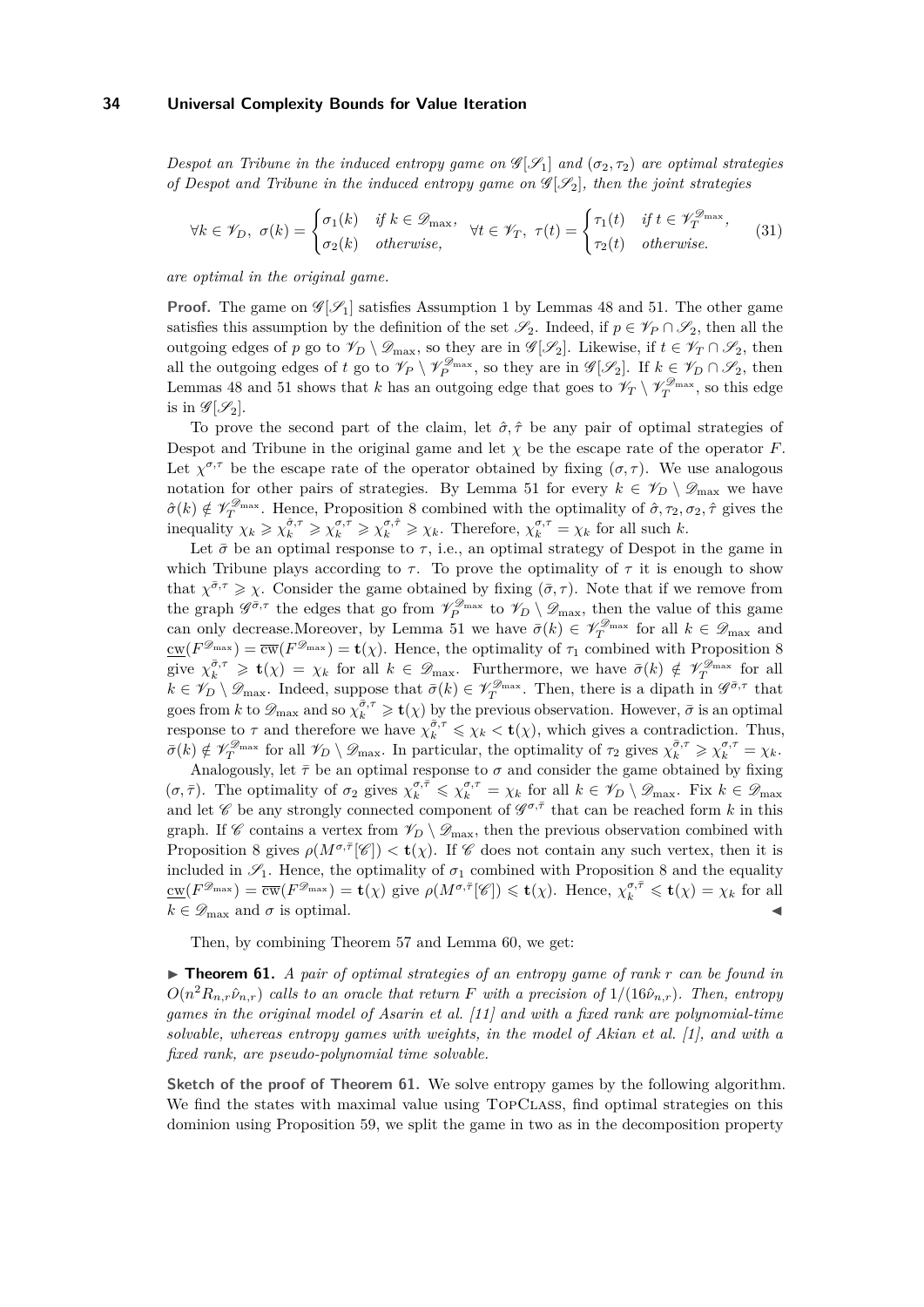(Lemma 60) and continue recursively on the smaller game. The bound on the number of calls to the oracle follows from Theorem 57, Lemma 60 and Proposition 59. Since the approximating oracle can be constructed in polynomial time as discussed in Remark 58, this algorithm can be implemented to work in polynomial memory. Furthermore, as in Remark 47, the time complexity of this algorithm is dominated by the number of calls to the oracle multiplied by the time cost of a single call.

I **Corollary 62.** *Entropy games with weights and with a fixed number of People's positions are pseudo-polynomial time solvable.*

**Proof.** The claim follows from Theorem 61 by noting that the rank of an entropy game is bounded by the number People's states.

# **5.3 A Lower Complexity Bound for Value Iteration for Entropy Games**

We say that a state of a game is *significant* if there are several options in this state, in particular, a state  $p$  of People is significant if there are at least two distinct arcs  $(p, k)$  and  $(p, l)$  in  $\mathscr E$ . We may ask whether the statement of Corollary 62 carries over to entropy games with a fixed number of significant People's states. The following result shows that this can not be derived from the universal value iteration bounds, since value iteration needs  $\Omega(W^{n-1})$  iterations to recognize the optimal strategy.

 $\triangleright$  **Theorem 63.** *There is a family of*  $G_n(W)$  *of Despot-free entropy games, and a constant C >* 0*, with the following properties:*

- **1.**  $G_n(W)$  has arc weights  $\leq W$ , only one significant Tribune's position, with two actions, and  $2n + 1$  *People's positions among which there are only 4 significant positions;*
- **2.** *The action of Tribune that is optimal in the mean-payoff entropy game is never played, if Tribune plays optimally in the entropy game of finite horizon k, for all*  $k \leq C W^{n-1}$ .

To construct this game, we need an estimate of the positive root of a special polynomial *pn*.

▶ **Proposition 64.** *Consider the polynomial*  $p_n(x) = x^n - W(x^{n-1} + \cdots + 1)$ *, where*  $W > 0$ *. Then,*  $p_n$  *has a unique positive root,*  $x_n(W)$ *, which satisfies* 

$$
x_n(W) = W + 1 - 1/W^{n-1} + o(1/W^{n-1})
$$
, as  $W \to \infty$ .

**Proof.** Recall that Descartes' rule of sign states that the number of positive roots of a polynomial is bounded by the number of variations of signs of the sequence of its coefficients, and that it is equal modulo 2 to this number. It follows that  $p_n(W)$  has a unique positive root, for all  $W > 0$ . Let us define the Newton polygon  $\Delta$  as the upper boundary of the convex hull of the points  $(i, j)$  such that  $p_n$  has a monomial of degree i in x and of degree j in W. Then, the Newton-Puiseux theorem [54] shows that all the roots of  $p_n$  have Puiseux series expansions, with a leading term  $aW^{\alpha} + o(W^{\alpha})$  where  $\alpha$  is the opposite of a slope of the Newton polygon  $\Delta$  of  $p_n$ , and  $a \in \mathbb{C} \setminus \{0\}$ . Moreover, the horizontal width of an edge determine the number of roots of order  $W^{\alpha}$ , counted with multiplicities. Here, the monomials  $-W, \ldots, -Wx^{n-1}$ determine the edge  $[(0, 1), (n-1, 1)]$ , which is of slope 0, and has horizontal width  $n-1$ . The monomials  $-Wx^{n-1}$  and  $x^n$  determine the edge  $[(n-1,1),(n,0)]$ , which is of slope  $-1$  and has horizontal width 1, So there are  $n-1$  roots  $x_i(W) = a_i W^0 + o(W^0) = a_i + o(1)$  as  $W \to \infty$ , with  $1 \leq i \leq n-1$ , and there is one root  $x_n(W) = a_n W^1 + o(W)$ . Substituting  $x_i(W)$  in  $p_n(x_i(W)) = 0$ , for  $1 \leq i \leq n-1$ , we find that  $a_i$  must be a root of  $1 + \cdots + x^{n-1}$ . Thus,  $a_i$ cannot be positive for  $i < n$ . So, the unique positive root of  $p_n$  is  $x_n(W) = a_n W + o(W)$ . Substituting  $x_n(W)$  in  $p_n(x_n(W)) = 0$ , and cancelling negligible terms, we get  $a_n = 1$ . Hence,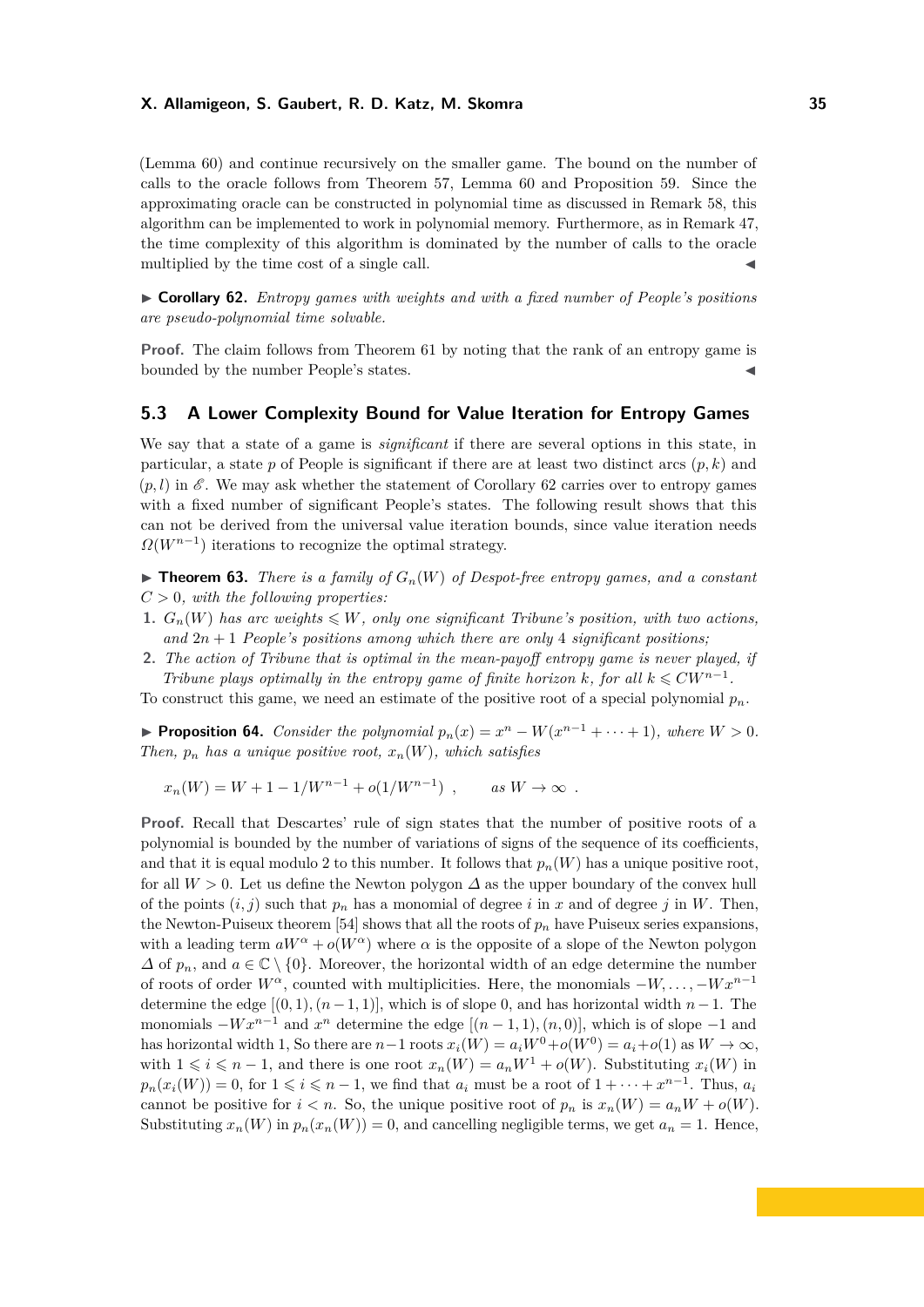we can write  $x_n(W) = W + y(W)$ , where  $y(W) = o(W)$ . Moreover, using  $(x^{n-1} + \cdots + 1) =$  $(x^{n}-1)/(x-1), p_{n}(x) = 0$  can be rewritten as  $x^{n}(x-W-1) + W = 0$ . Substituting  $x_n(W) = W + y(W)$ , we end up with  $y(W) = 1 - W/x_n(W)^n = 1 - 1/W^{n-1} + o(1/W^n)$ , hence,  $x_n(W) = 1 + W - 1/W^{n-1} + o(1/W^{n-1}).$  $\blacksquare$ ).

We denote by

$$
A_n(W) = \left( \begin{array}{cccc} W & \dots & \dots & W \\ 1 & 0 & \dots & \dots & 0 \\ 0 & \ddots & \ddots & & \vdots \\ \vdots & \ddots & \ddots & \ddots & \vdots \\ 0 & \dots & 0 & 1 & 0 \end{array} \right)
$$

the  $n \times n$  companion matrix of the polynomial  $p_n(W)$ .

**Example 5.** The left Perron eigenvector  $u^n$  of the matrix  $A_n(W)$  satisfies

$$
\frac{1}{2}u_1^n \leqslant u_1^n \leqslant u_1^n \text{ for all } 2 \leqslant i \leqslant n .
$$

**Proof.** Noting that  $p_n(W + 1) > 0 > p_n(W)$ , and using the intermediate value theorem, we deduce that the unique positive root  $x_n(W)$  of  $p_n$  satisfies  $W < x_n(W) < W + 1$ . The Perron root  $\lambda$  of  $A_n(W)$  coincides with  $x_n(W)$ . We have  $\lambda u_1 = W u_1 + u_2$ ,  $\lambda u_2 = W u_1 + u_3$ ,...  $\lambda u_{n-1} = W u_1 + u_n$ ,  $\lambda u_n = W u_1$ . Since all the entries of *u* are positive, we deduce that  $u_i \geq u_1 W/\lambda \geq u_1 W/(W+1) \geq u_1/2$ , for all  $2 \leq i \leq n$ . From  $\lambda u_1 = W u_1 + u_2$ , we deduce that  $u_2 \le (\lambda - W)u_1 \le u_1$ . Then, from  $\lambda u_2 = W u_1 + u_3$ , we deduce that  $u_3 \leq \lambda u_2 - W u_1 \leq \lambda u_1 - W u_1 \leq u_1$ . Continuing in this way, we get that  $u_i \leq u_1$  for all  $2 \leq i \leq n$ .

The proof of Theorem 63 also relies on the following lemma. We denote by  $\mathbf{1}_n$  the unit column vector of  $\mathbb{R}^n$ .

**Lemma 66.** *Let*  $\alpha > 1$ *. Then, in the expression* 

$$
z(k) = \max(\mathbf{1}_n^\top A_n^k \mathbf{1}_n, \alpha \mathbf{1}_{n-1}^\top A_{n-1}^k \mathbf{1}_{n-1})
$$

*the maximum is achieved by the rightmost term, for all k such that*

$$
k \leq k^* := \frac{\log(\alpha(n-1)/(4n))}{\log(\lambda_n/\lambda_{n-1})} \tag{32}
$$

**Proof.** Let  $\lambda_n := x_n(W)$ . The Perron eigenvector  $u^n$  is defined only up to a positive multiplicative constant, so from Lemma 65, we may assume that  $\mathbf{1}_n^{\top} \leqslant u^n \leqslant 2\mathbf{1}_n^{\top}$ . Hence,

$$
\frac{n}{2}\lambda_n^k \leqslant \frac{1}{2}\lambda_n^k u^n \mathbf{1}_n = \frac{1}{2}u^n A_n^k \mathbf{1}_n \leqslant \mathbf{1}_n^\top A_n^k \mathbf{1}_n \leqslant u^n A_n^k \mathbf{1}_n = \lambda_n^k u^n \mathbf{1}_n \leqslant 2n\lambda_n^k.
$$

Hence,  $\mathbf{1}_n^\top A_n^k \mathbf{1}_n \leq \alpha \mathbf{1}_{n-1}^\top A_{n-1}^k \mathbf{1}_{n-1}$  holds as soon as

$$
2n\lambda_n^k \leqslant \frac{n-1}{2} \alpha \lambda_{n-1}^k ,
$$

which is the case when  $(32)$  holds.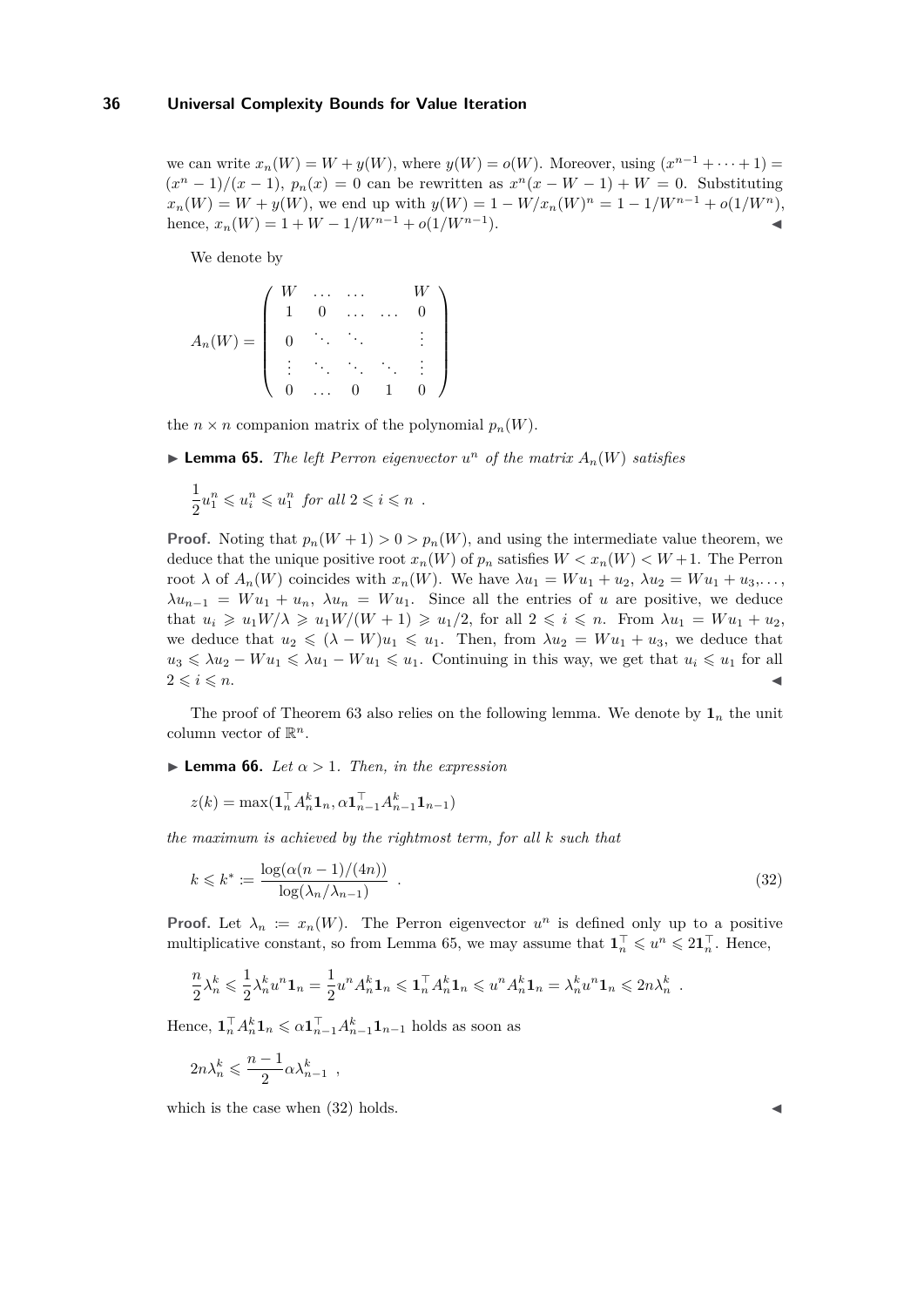

**Figure 7** The entropy game constructed in the proof of Theorem 63, here for *n* = 3. The circles represent People's states, whereas the square represents the unique significant Tribune's state. The weights are indicated on the arcs. For  $\alpha \gg 1$ , when the horizon is small, it is optimal for Tribune to play "bottom right", whereas when the horizon is large, the optimal move of Tribune is "bottom left".

**Proof of Theorem 63.** We next set  $\alpha := 8$ , so that  $\log(\alpha(n-1)/(4n)) \ge \log 2$ . Using the asymptotics of  $\lambda_n = x_n(W)$  given by Proposition 64, we find that

$$
k^* = (\log 2)W^{n-1} + o(W^{n-1})
$$
\n(33)

We now claim that  $z(k)$  can be interpreted as the value in horizon  $k+1$  of an entropy game satisfying the conditions of the theorem. Figure 7 illustrates the proof when  $n = 3$ .

First, we note that the term  $\mathbf{1}_n^{\top} A_n^k \mathbf{1}_n$  can be interpreted a the value in horizon  $k+1$  of a Despot-free and Tribune-free entropy game, with  $n + 1$  People's states, among which there are only two significant states, one encoding the first row of  $A_n$ , and another one encoding the row vector  $\mathbf{1}_n^{\top}$ . Recall every turn of an entropy game involves a succession of three stages, with moves made by Despot, Tribune, and People. So, this interpretation requires to insert dummy states of Despot and Tribune for each transition between People states. E.g., on the figure, in which dummy states are not represented, the value of the entropy game in horizon  $k+1$  with initial state 6 is precisely  $\mathbf{1}_3^{\top} A_3^k \mathbf{1}_3$ .

The term  $\alpha \mathbf{1}_{n-1}^{\top} A_{n-1}^k \mathbf{1}_{n-1}$  admits a similar interpretation, with *n* People's states instead of  $n + 1$ . One significant state encodes the first row of  $A_{n-1}$ , whereas the other significant state encodes the row vector  $\alpha \mathbf{1}_{n-1}^{\top}$ . E.g., on the figure, the value of the entropy game in horizon  $k+1$  with initial state 7 is precisely  $\mathbf{1}_2^{\top} A_2^k \mathbf{1}_2$ .

We complete the construction of the entropy game  $G_n(W)$  by adding a significant state of Tribune, with only two options: moving to the state encoding  $\mathbf{1}_n^{\top}$ , or moving to the state encoding  $\alpha \mathbf{1}_{n-1}^{\top}$ . On the figure, this significant state of Tribune is labeled 8.

Then, using the dynamic programming equation (9), we see that the value of the corresponding entropy game in horizon *k*, starting from the significant state of Tribune, is precisely  $z(k-1)$ . Since  $\lambda_n > \lambda_{n-1}$ , in the mean-payoff entropy game, the optimal action for Tribune is to move to the state encoding  $\mathbf{1}_n^{\top}$  (move "bottom left" on the figure) which guarantees a geometric growth of  $\lambda_n$ . However, for  $k \leq k^* + 1$ , the optimal action, for the initial move, is to select the term achieving the maximum in the expression of  $z(k)$ , and so, to move to the state encoding  $\alpha \mathbf{1}_{n-1}^{\top}$  (move "bottom right").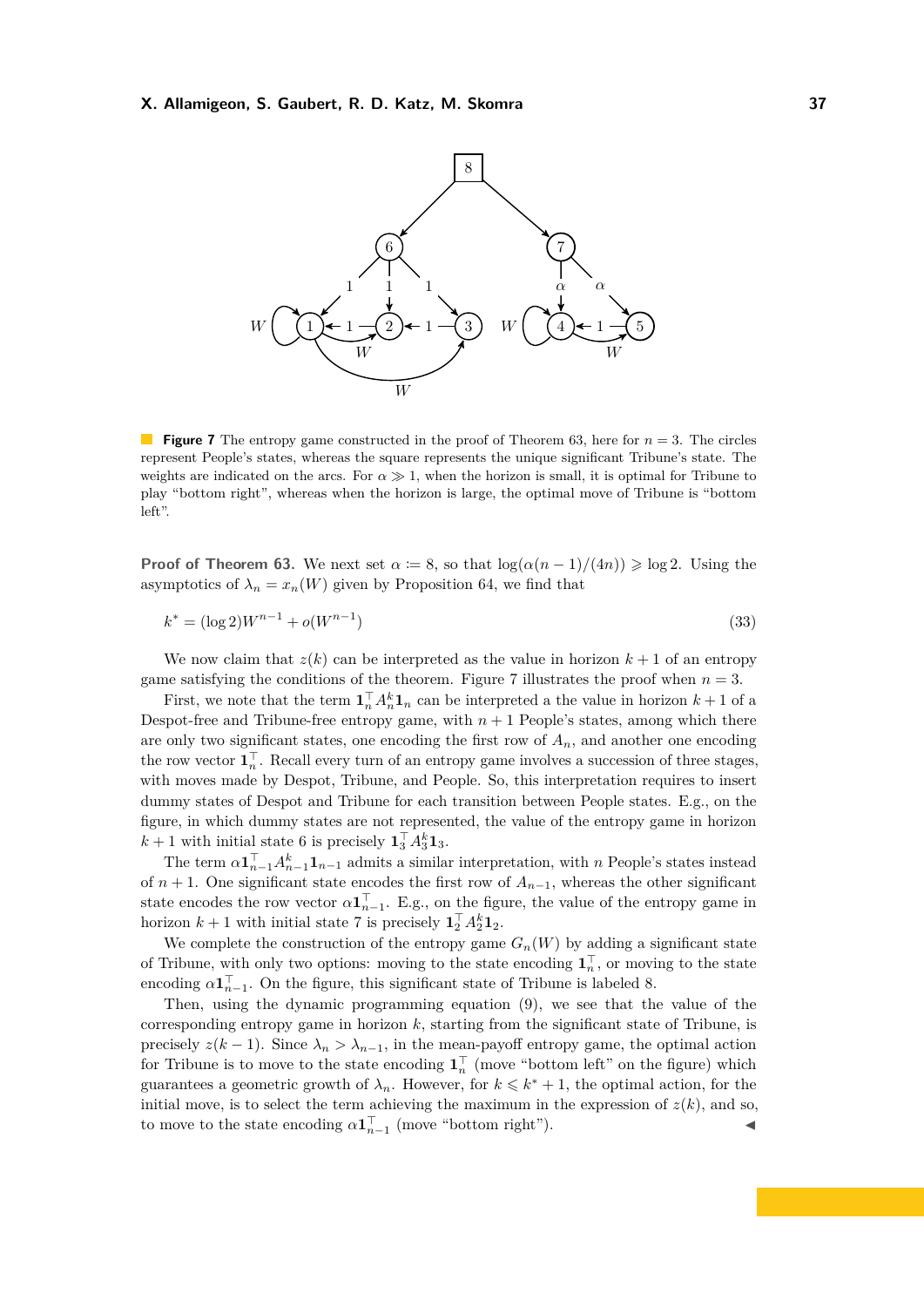# **6 Concluding Remarks**

We developed generic value iteration algorithms, which apply to various classes of zero-sum games with mean payoffs. These algorithms admit universal complexity bounds, in an approximate oracle model – we only need an oracle evaluating approximately the Shapley operator. These bounds involve three fundamental ingredients: the number of states, a separation bound between the values induced by different strategies, and a bound on the norms of Collatz-Wielandt vectors. We showed that entropy games with a fixed rank (and in particular, entropy games with a fixed number of People's states) are pseudo-polynomial time solvable. This should be compared with the result of [1], showing that entropy games with a fixed number of Despot positions are polynomial-time solvable. Since fixing the number of states of Despot or People leads to improved complexity bounds, one may ask whether entropy games with a fixed number of significant Tribune states are polynomial or at least pseudo-polynomial, this is still an open question.

#### **References**

- **1** M. Akian, S. Gaubert, J. Grand-Clément, and J. Guillaud. The operator approach to entropy games. *Theor. Comp. Sys.*, 63(5):1089–1130, July 2019. [doi:10.1007/s00224-019-09925-z](https://doi.org/10.1007/s00224-019-09925-z).
- **2** M. Akian, S. Gaubert, and A. Guterman. Tropical polyhedra are equivalent to mean payoff games. *Int. J. Algebra Comput.*, 22(1):125001 (43 pages), 2012. [doi:10.1142/](https://doi.org/10.1142/S0218196711006674) [S0218196711006674](https://doi.org/10.1142/S0218196711006674).
- **3** M. Akian, S. Gaubert, and A. Hochart. Ergodicity conditions for zero-sum games. *Discrete Contin. Dyn. Syst.*, 35(9):3901–3931, 2015. [doi:10.3934/dcds.2015.35.3901](https://doi.org/10.3934/dcds.2015.35.3901).
- **4** M. Akian, S. Gaubert, and A. Hochart. A game theory approach to the existence and uniqueness of nonlinear Perron-Frobenius eigenvectors. *Discrete & Continuous Dynamical Systems - A*, 40:207–231, 2020. [doi:10.3934/dcds.2020009](https://doi.org/10.3934/dcds.2020009).
- **5** M. Akian, S. Gaubert, and R. Nussbaum. A Collatz-Wielandt characterization of the spectral radius of order-preserving homogeneous maps on cones. arXiv:1112.5968, 2011.
- **6** M. Akian, A. Sulem, and M. I. Taksar. Dynamic optimization of long-term growth rate for a portfolio with transaction costs and logarithmic utility. *Mathematical Finance*, 11(2):153–188, April 2001. [doi:10.1111/1467-9965.00111](https://doi.org/10.1111/1467-9965.00111).
- **7** X. Allamigeon, S. Gaubert, R. D. Katz, and M. Skomra. Condition numbers of stochastic mean payoff games and what they say about nonarchimedean semidefinite programming. In *Proceedings of the 23rd International Symposium on Mathematical Theory of Networks and Systems (MTNS)*, pages 160–167, 2018. URL: [http://mtns2018.ust.hk/media/files/0213.](http://mtns2018.ust.hk/media/files/0213.pdf) [pdf](http://mtns2018.ust.hk/media/files/0213.pdf).
- **8** X. Allamigeon, S. Gaubert, and M. Skomra. Solving generic nonarchimedean semidefinite programs using stochastic game algorithms. *J. Symbolic Comput.*, 85:25–54, 2018. [doi:](https://doi.org/10.1016/j.jsc.2017.07.002) [10.1016/j.jsc.2017.07.002](https://doi.org/10.1016/j.jsc.2017.07.002).
- **9** V. Anantharam and V. S. Borkar. A variational formula for risk-sensitive reward. *SIAM J. Contro Optim.*, 55(2):961–988, 2017. arXiv:1501.00676.
- **10** D. Andersson and P. B. Miltersen. The complexity of solving stochastic games on graphs. In *Proceedings of the 20th International Symposium on Algorithms and Computation (ISAAC)*, volume 5878 of *Lecture Notes in Comput. Sci.*, pages 112–121. Springer, 2009. [doi:10.1007/](https://doi.org/10.1007/978-3-642-10631-6_13) [978-3-642-10631-6\\_13](https://doi.org/10.1007/978-3-642-10631-6_13).
- **11** E. Asarin, J. Cervelle, A. Degorre, C. Dima, F. Horn, and V. Kozyakin. Entropy games and matrix multiplication games. In *Proceedings of the 33rd International Symposium on Theoretical Aspects of Computer Science (STACS)*, volume 47 of *LIPIcs. Leibniz Int. Proc. Inform.*, pages 11:1–11:14, Wadern, 2016. Schloss Dagstuhl–Leibniz-Zentrum für Informatik. [doi:10.4230/LIPIcs.STACS.2016.11](https://doi.org/10.4230/LIPIcs.STACS.2016.11).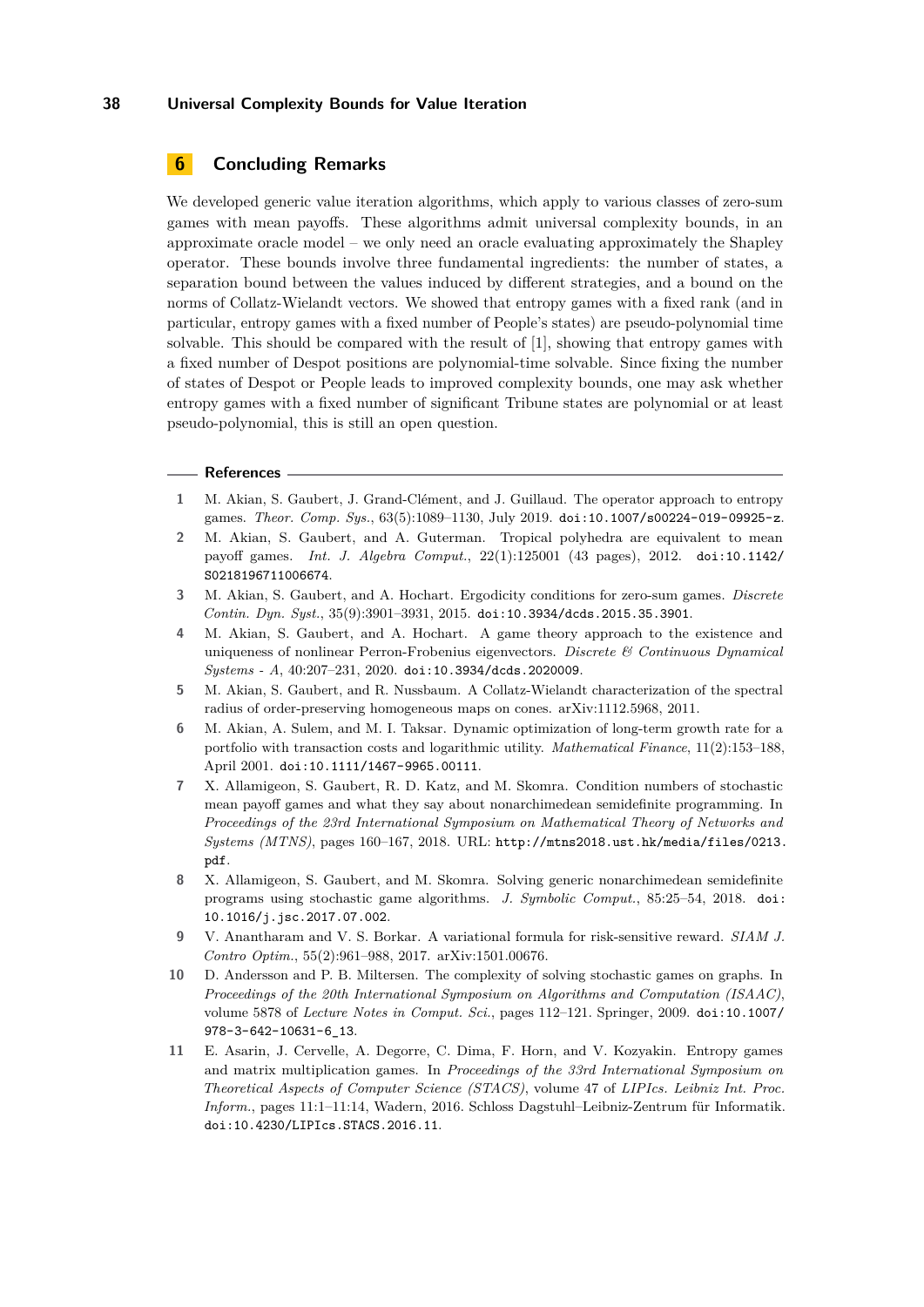- **12** D. Auger, X. Badin de Montjoye, and Y. Strozecki. A generic strategy improvement method for simple stochastic games. In Filippo Bonchi and Simon J. Puglisi, editors, *46th International Symposium on Mathematical Foundations of Computer Science, MFCS 2021, August 23-27, 2021, Tallinn, Estonia*, volume 202 of *LIPIcs*, pages 12:1–12:22. Schloss Dagstuhl - Leibniz-Zentrum für Informatik, 2021. [doi:10.4230/LIPIcs.MFCS.2021.12](https://doi.org/10.4230/LIPIcs.MFCS.2021.12).
- **13** J. B. Baillon and R. E. Bruck. Optimal rates of asymptotic regularity for averaged nonexpansive mappings. In K. K. Tan, editor, *Proceedings of the Second International Conference on Fixed Point Theory and Applications*, pages 27–66. World Scientific Press, 1992.
- **14** A. Berman and R.J. Plemmons. *Nonnegative matrices in the mathematical sciences*. SIAM, 1994.
- **15** T. Bewley and E. Kohlberg. The asymptotic theory of stochastic games. *Math. Oper. Res.*, 1(3):197–208, 1976. [doi:10.1287/moor.1.3.197](https://doi.org/10.1287/moor.1.3.197).
- **16** J. Bolte, S. Gaubert, and G. Vigeral. Definable zero-sum stochastic games. *Mathematics of Operations Research*, 40(1):171–191, 2014. [arXiv:1301.1967](http://arxiv.org/abs/1301.1967), [doi:10.1287/moor.2014.0666](https://doi.org/10.1287/moor.2014.0666).
- **17** E. Boros, K. Elbassioni, V. Gurvich, and K. Makino. A convex programming-based algorithm for mean payoff stochastic games with perfect information. *Optim. Lett.*, 11(8):1499–1512, 2017. [doi:10.1007/s11590-017-1140-y](https://doi.org/10.1007/s11590-017-1140-y).
- **18** E. Boros, K. Elbassioni, V. Gurvich, and K. Makino. A pseudo-polynomial algorithm for mean payoff stochastic games with perfect information and few random positions. *Inform. and Comput.*, 267:74–95, 2019. [doi:10.1016/j.ic.2019.03.005](https://doi.org/10.1016/j.ic.2019.03.005).
- **19** J. M. Borwein and P. B. Borwein. On the complexity of familiar functions and numbers. *SIAM Review*, 30(4):589–601, 1988.
- **20** A. D. Burbanks, R. D. Nussbaum, and C. T. Sparrow. Extension of order-preserving maps on a cone. *Proc. Roy. Soc. Edinburgh Sect. A*, 133(1):35–59, 2003. [doi:10.1017/](https://doi.org/10.1017/S0308210500002274) [S0308210500002274](https://doi.org/10.1017/S0308210500002274).
- **21** K. Chatterjee and R. Ibsen-Jensen. The complexity of ergodic mean-payoff games. In *Proceedings of the 41st International Colloquium on Automata, Languages, and Programming (ICALP)*, volume 8573 of *Lecture Notes in Comput. Sci.*, pages 122–133. Springer, 2014. [doi:10.1007/978-3-662-43951-7\\_11](https://doi.org/10.1007/978-3-662-43951-7_11).
- **22** J. H. E. Cohn. On the value of determinants. *Proceedings of the American Mathematical Society*, 14(4):581–588, 1963.
- **23** A. Condon. The complexity of stochastic games. *Inform. and Comput.*, 96(2):203–224, 1992. [doi:10.1016/0890-5401\(92\)90048-K](https://doi.org/10.1016/0890-5401(92)90048-K).
- **24** M. Forišek. Approximating rational numbers by fractions. In *Proceedings of the 4th International Conference on Fun with Algorithms (FUN)*, volume 4475 of *Lecture Notes in Comput. Sci.*, pages 156–165. Springer, 2007. [doi:10.1007/978-3-540-72914-3\\_15](https://doi.org/10.1007/978-3-540-72914-3_15).
- **25** O. Friedmann. An exponential lower bound for the latest deterministic strategy iteration algorithms. *Logical Methods in Computer Science*, 7(3:19):1–42, 2011.
- **26** S. Gaubert and J. Gunawardena. The Perron-Frobenius theorem for homogeneous, monotone functions. *Trans. Amer. Math. Soc.*, 356(12):4931–4950, 2004. [doi:10.1090/](https://doi.org/10.1090/S0002-9947-04-03470-1) [S0002-9947-04-03470-1](https://doi.org/10.1090/S0002-9947-04-03470-1).
- **27** S. Gaubert and N. Stott. A convergent hierarchy of non-linear eigenproblems to compute the joint spectral radius of nonnegative matrices. *Mathematical Control and Related Fields*, 10(3):573–590, 2020. [arXiv:1805.03284](http://arxiv.org/abs/1805.03284), [doi:10.3934/mcrf.2020011](https://doi.org/10.3934/mcrf.2020011).
- **28** H. Gimbert and F. Horn. Simple stochastic games with few random vertices are easy to solve. In *Proceedings of the 11th International Conference on Foundations of Software Science and Computational Structures (FoSSaCS)*, volume 4962 of *Lecture Notes in Comput. Sci.*, pages 5–19. Springer, 2008. [doi:10.1007/978-3-540-78499-9\\_2](https://doi.org/10.1007/978-3-540-78499-9_2).
- **29** M. Grötschel, L. Lovász, and A. Schrijver. *Geometric Algorithms and Combinatorial Optimization*, volume 2 of *Algorithms Combin.* Springer, Berlin, 1993. [doi:10.1007/](https://doi.org/10.1007/978-3-642-78240-4) [978-3-642-78240-4](https://doi.org/10.1007/978-3-642-78240-4).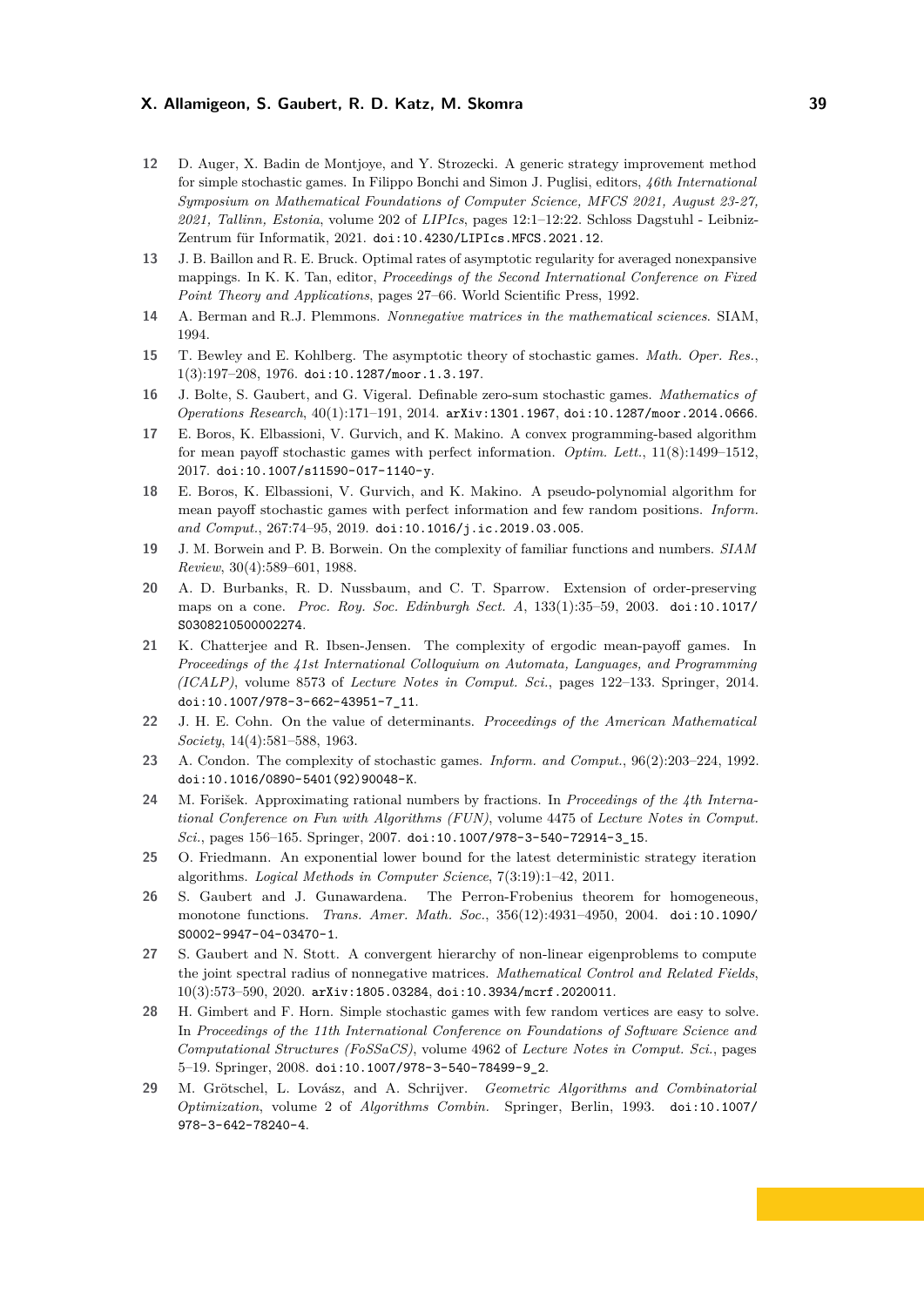- **30** V. A. Gurvich, A. V. Karzanov, and L. G. Khachiyan. Cyclic games and finding minimax mean cycles in digraphs. *Zh. Vychisl. Mat. Mat. Fiz.*, 28(9):1406–1417, 1988. [doi:10.1016/](https://doi.org/10.1016/0041-5553(88)90012-2) [0041-5553\(88\)90012-2](https://doi.org/10.1016/0041-5553(88)90012-2).
- **31** A. J. Hoffman and R. M. Karp. On nonterminating stochastic games. *Manag. Sci.*, 12(5):359– 370, 1966. [doi:10.1287/mnsc.12.5.359](https://doi.org/10.1287/mnsc.12.5.359).
- **32** R. A. Howard and J. E. Matheson. Risk-sensitive markov decision processes. *Management Science*, 18(7):356–369, 1972. [doi:10.1287/mnsc.18.7.356](https://doi.org/10.1287/mnsc.18.7.356).
- **33** R. Ibsen-Jensen and P. B. Miltersen. Solving simple stochastic games with few coin toss positions. In *Proceedings of the 20th Annual European Symposium on Algorithms (ESA)*, volume 7501 of *Lecture Notes in Comput. Sci.*, pages 636–647. Springer, 2012. [doi:10.1007/](https://doi.org/10.1007/978-3-642-33090-2_55) [978-3-642-33090-2\\_55](https://doi.org/10.1007/978-3-642-33090-2_55).
- **34** M. Jurdziński, M. Paterson, and U. Zwick. A deterministic subexponential algorithm for solving parity games. *SIAM J. Comput.*, 38(4):1519–1532, 2008. [doi:10.1137/070686652](https://doi.org/10.1137/070686652).
- **35** M. S. Keane. Ergodic theory and subshifts of finite type. In M. Keane T. Bedford and C. Series, editors, *Ergodic Theory, Symbolic Dynamics and Hyperbolic Spaces*. Oxford University Press, 1991. Chapter 2.
- **36** E. Kohlberg. Invariant half-lines of nonexpansive piecewise-linear transformations. *Math. Oper. Res.*, 5(3):366–372, 1980. [doi:10.1287/moor.5.3.366](https://doi.org/10.1287/moor.5.3.366).
- **37** S. Kwek and K. Mehlhorn. Optimal search for rationals. *Inform. Process. Lett.*, 86(1):23–26, 2003. [doi:10.1016/S0020-0190\(02\)00455-6](https://doi.org/10.1016/S0020-0190(02)00455-6).
- **38** T. M. Liggett and S. A. Lippman. Stochastic games with perfect information and time average payoff. *SIAM Rev.*, 11(4):604–607, 1969. [doi:10.1137/1011093](https://doi.org/10.1137/1011093).
- **39** K. Mahler. An inequality for the discriminant of a polynomial. *Michigan Math. J.*, 11:257–262, 1964.
- **40** J.-F. Mertens and A. Neyman. Stochastic games. *Internat. J. Game Theory*, 10(2):53–66, 1981. [doi:10.1007/BF01769259](https://doi.org/10.1007/BF01769259).
- **41** J.-F. Mertens, S. Sorin, and S. Zamir. *Repeated games*, volume 55 of *Econom. Soc. Monogr.* Cambridge University Press, Cambridge, 2015. [doi:10.1017/CBO9781139343275](https://doi.org/10.1017/CBO9781139343275).
- **42** A. Neyman. Stochastic games and nonexpansive maps. In A. Neyman and S. Sorin, editors, *Stochastic Games and Applications*, volume 570 of *NATO Science Series C*, pages 397–415. Kluwer Academic Publishers, 2003. [doi:10.1007/978-94-010-0189-2\\_26](https://doi.org/10.1007/978-94-010-0189-2_26).
- **43** R. D. Nussbaum. Convexity and log convexity for the spectral radius. *Linear Algebra Appl.*, 73:59–122, 1986. [doi:10.1016/0024-3795\(86\)90233-8](https://doi.org/10.1016/0024-3795(86)90233-8).
- **44** M. L. Puterman. *Markov Decision Processes: Discrete Stochastic Dynamic Programming*. Wiley Ser. Probab. Stat. Wiley, Hoboken, NJ, 2005.
- **45** D. Rosenberg and S. Sorin. An operator approach to zero-sum repeated games. *Israel J. Math.*, 121(1):221–246, 2001. [doi:10.1007/BF02802505](https://doi.org/10.1007/BF02802505).
- **46** U. G. Rothblum. Multiplicative markov decision chains. *Mathematics of Operations Research*, 9(1):6–24, 1984.
- **47** U. G. Rothblum and P. Whittle. Growth optimality for branching markov decision chains. *Mathematics of Operations Research*, 7(4):582–601, 1982.
- **48** S. M. Rump. Polynomial minimum root separation. *Mathematics of Computation*, 145(33):327– 336, 1979.
- **49** A. Schrijver. *Theory of linear and integer programming*. Wiley-Intersci. Ser. Discrete Math. Optim. Wiley, New York, 1987.
- **50** M. Skomra. *Tropical spectrahedra: Application to semidefinite programming and mean payoff games*. PhD thesis, Université Paris-Saclay, 2018. URL: [https://pastel.archives-ouvertes.](https://pastel.archives-ouvertes.fr/tel-01958741) [fr/tel-01958741](https://pastel.archives-ouvertes.fr/tel-01958741).
- **51** M. Skomra. Optimal bounds for bit-sizes of stationary distributions in finite Markov chains. [arXiv:2109.04976,](http://www.arxiv.org/abs/2109.04976) 2021.